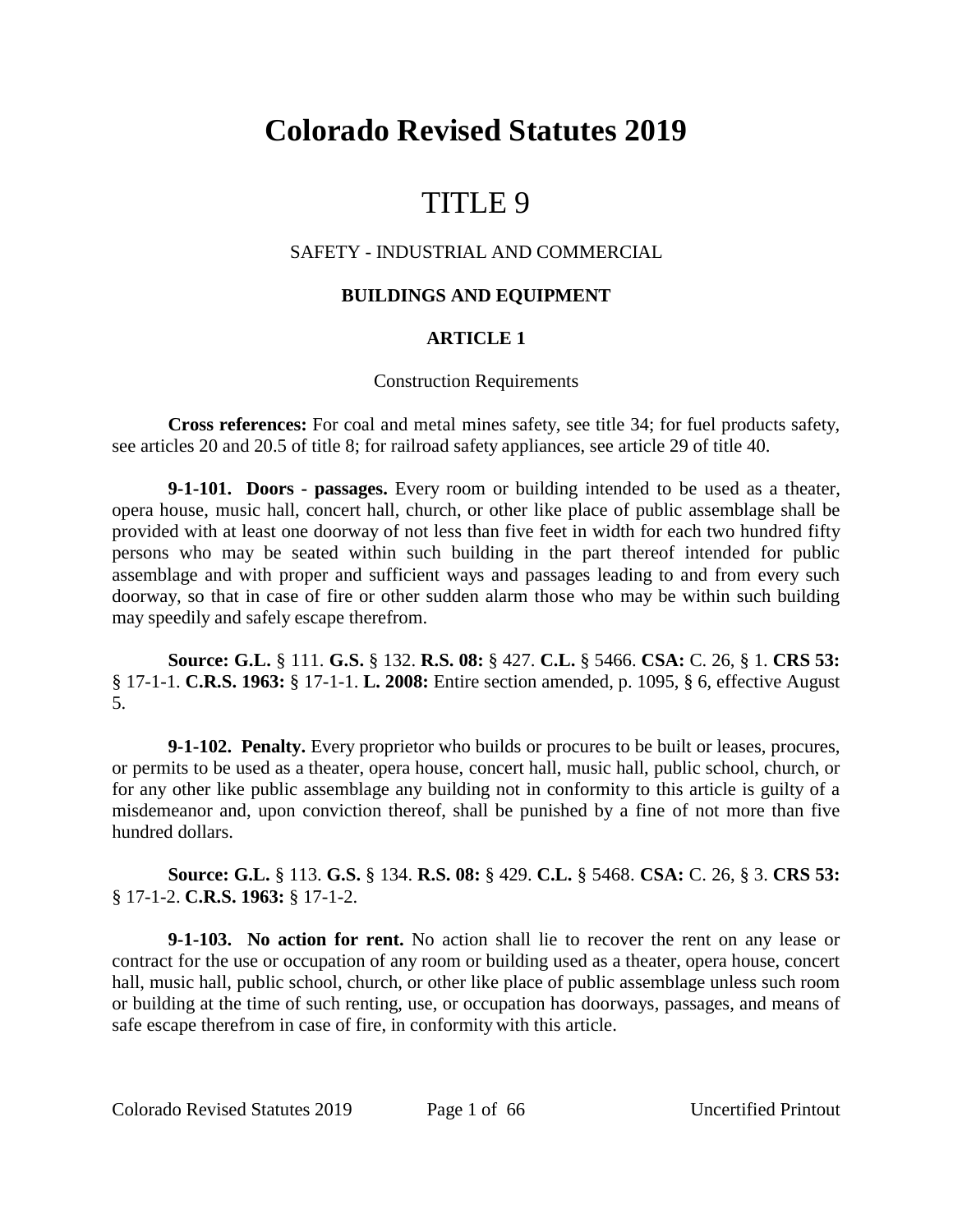**Source: G.L.** § 114. **G.S.** § 135. **R.S. 08:** § 430. **C.L.** § 5469. **CSA:** C. 26, § 4. **CRS 53:** § 17-1-3. **C.R.S. 1963:** § 17-1-3.

**9-1-104. Doors open outward.** All doors provided for the doorways of every such room or building shall open outwards, and every person using or occupying any such room or building as a theater, opera house, concert hall, music hall, public school, church, or for other like public assemblage during the whole of every exhibition, performance, or assemblage therein shall cause all the doors thereof to be left unfastened or latched or barred upon the inner side only so that any person may readily and speedily open the same from the inner side of such room or building and shall cause all the stairways and other ways and passages leading to every such door to be kept open and free from persons seated or standing therein or other obstructions. Any person failing to observe this section is guilty of a misdemeanor and, upon conviction thereof, shall be punished by a fine of not more than two hundred dollars.

**Source: G.L.** § 115. **G.S.** § 136. **R.S. 08:** § 431. **C.L.** § 5470. **CSA:** C. 26, § 5. **CRS 53:** § 17-1-4. **C.R.S. 1963:** § 17-1-4.

**9-1-105. Fireproof stairways.** Whenever any building is erected for the purpose of accommodating public assemblages and the rooms intended for such purpose are not on the first floor of such building, it is the duty of the persons erecting the same to provide and erect at least two fireproof stairways of ample dimensions sufficient for the sudden egress of such assemblages.

**Source: G.L.** § 116. **G.S.** § 137. **R.S. 08:** § 432. **C.L.** § 5471. **CSA:** C. 26, § 6. **CRS 53:** § 17-1-5. **C.R.S. 1963:** § 17-1-5.

**9-1-106. Loss of life - penalty.** If any lives are lost by reason of the willful negligence and failure to observe the provisions of this article, the person through whose default such loss of life was occasioned commits a class 6 felony and shall be punished as provided in section 18- 1.3-401, C.R.S.

**Source: G.L.** § 117. **G.S.** § 138. **R.S. 08:** § 433. **C.L.** § 5472. **CSA:** C. 26, § 7. **CRS 53:** § 17-1-6. **C.R.S. 1963:** § 17-1-6. **L. 72:** p. 556, § 8. **L. 77:** Entire section amended, p. 869, § 20, effective July 1, 1979. **L. 89:** Entire section amended, p. 821, § 7, effective July 1. **L. 2002:** Entire section amended, p. 1467, § 22, effective October 1.

**Editor's note:** The effective date for amendments made to this section by chapter 216, L. 77, was changed from July 1, 1978, to April 1, 1979, by chapter 1, First Extraordinary Session, L. 78, and was subsequently changed to July 1, 1979, by chapter 157, § 21, L. 79. See People v. McKenna, 199 Colo. 452, 611 P.2d 574 (1980).

**Cross references:** (1) For the penalty for manslaughter and criminally negligent homicide, see §§ 18-3-104 and 18-3-105.

(2) For the legislative declaration contained in the 2002 act amending this section, see section 1 of chapter 318, Session Laws of Colorado 2002.

Colorado Revised Statutes 2019 Page 2 of 66 Uncertified Printout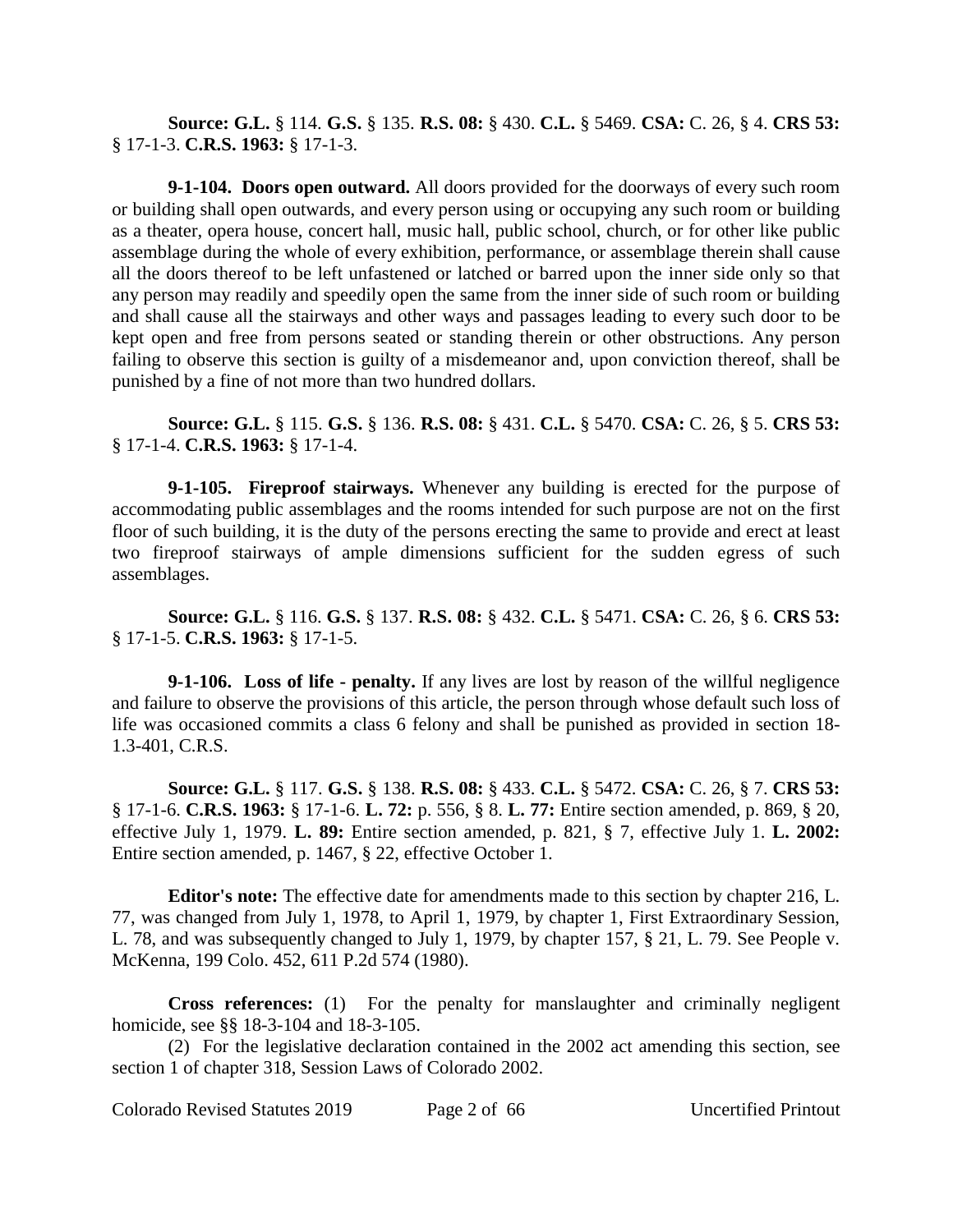#### **ARTICLE 1.3**

#### Low-flow Plumbing Fixtures

#### **9-1.3-101 to 9-1.3-106. (Repealed)**

**Editor's note:** (1) This article was added in 1989. For amendments to this article prior to its repeal in 2016, consult the 2015 Colorado Revised Statutes and the Colorado statutory explanatory note beginning on page vii in the front of this volume.

(2) Section 9-1.3-106 provided for the repeal of this article, effective September 1, 2016. (See L. 2014, pp. 1878, 1880.)

**Cross references:** For current provisions regarding low-efficiency plumbing fixtures, see article 7.5 of title 6.

## **ARTICLE 1.5**

#### Excavation Requirements

**9-1.5-101. Legislative declaration.** The purpose of this article is to prevent injury to persons and damage to property from accidents resulting from damage to underground facilities by excavation. This purpose shall be facilitated through the creation of a single statewide notification system to be administered by an association of the owners and operators of underground facilities. Through the association, excavators shall be able to obtain crucial information regarding the location of underground facilities prior to excavating and shall thereby be able to greatly reduce the likelihood of damage to any such underground facility or injury to any person working at an excavation site.

**Source: L. 81:** Entire article added, p. 520, § 1, effective October 1. **L. 93:** Entire article amended, p. 498, § 1, effective September 1.

**9-1.5-102. Definitions.** As used in this article 1.5, unless the context otherwise requires:

(1) "ASCE 38" means the standard for defining the quality of an underground facility location as defined in the current edition of the American Society of Civil Engineers' "Standard Guideline for the Collection and Depiction of Existing Subsurface Utility Data (CI/ASCE 38- 02)" or an analogous successor standard as determined by the safety commission.

(1.5) "Damage" includes the penetration or destruction of any protective coating, housing, or other protective device of an underground facility, the denting or partial or complete severance of an underground facility, or the rendering of any underground facility inaccessible.

(2) "Emergency situations" includes ruptures and leakage of pipelines, explosions, fires, and similar instances where immediate action is necessary to prevent loss of life or significant damage to property, including, without limitation, underground facilities, and advance notice of proposed excavation is impracticable under the circumstances.

(3) "Excavation" means any operation in which earth is moved or removed by means of any tools, equipment, or explosives and includes augering, backfilling, boring, ditching, drilling,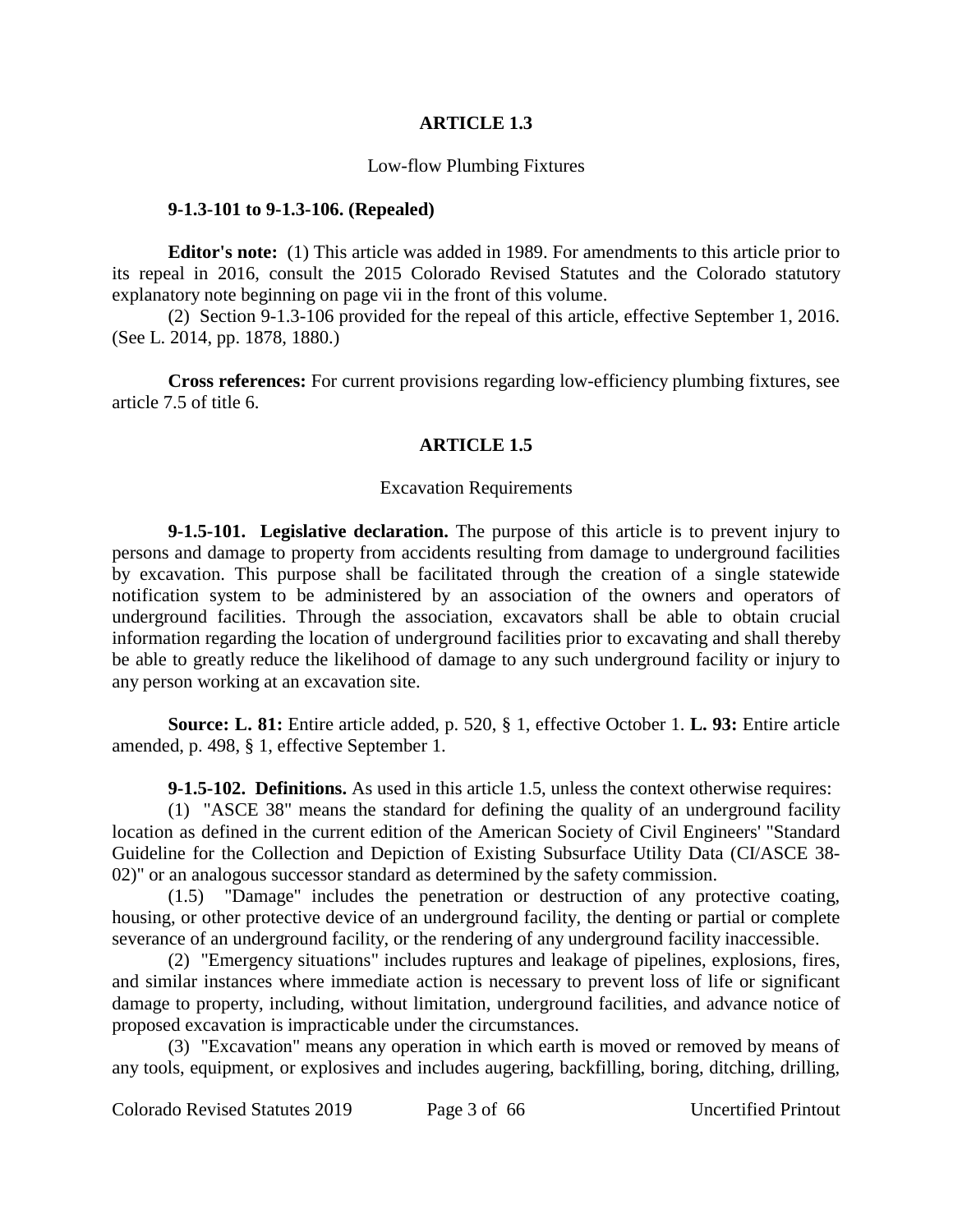grading, plowing-in, pulling-in, ripping, scraping, trenching, hydro excavating, postholing, and tunneling. "Excavation" does not include:

(a) Routine maintenance on existing planted landscapes; or

(b) An excavation by a rancher or a farmer, as defined in section 42-20-108.5, occurring on a ranch or farm when the excavation involves:

(I) Any form of existing agricultural activity that is routine for that ranch or farm;

(II) Land clearing if the activity does not involve deep ripping or deep root removal of trees or shrubs; or

(III) Routine maintenance of:

(A) An existing irrigation facility if the facility has been subjected to maintenance in the previous twenty-four months; or

(B) Existing fence lines.

(3.4) "Gravity-fed system" means any underground facility that is not pressurized and that utilizes gravity as the only means to transport its contents. These systems include sanitary sewer lines, storm sewer lines, and open-air irrigation ditches.

(3.7) "Licensed professional engineer" means a professional engineer as defined in section 12-120-202 (7).

(4) "Notification association" or "association" means the statewide notification association of owners and operators of underground facilities created in section 9-1.5-105.

(5) (a) "Operator" or "owner" means any person, including public utilities, municipal corporations, political subdivisions, or other persons having the right to bury underground facilities in or near a public road, street, alley, right-of-way, or utility easement.

(b) "Operator" or "owner" does not include any railroad.

(6) "Person" means any individual acting on his or her own behalf, sole proprietor, partnership, association, corporation, or joint venture; the state, any political subdivision of the state, or any instrumentality or agency of either; or the legal representative of any of them.

(6.5) "Routine maintenance" means a regular activity that happens at least once per year on an existing planted landscape if earth is not disturbed at a depth of more than twelve inches by nonmechanical means or four inches by mechanical means and if the activities are not intended to permanently lessen the ground cover or lower the existing ground contours. Mechanical equipment used for routine maintenance tasks shall be defined as aerators, hand-held rototillers, soil injection needles, lawn edgers, overseeders, and hand tools.

(6.7) "Subsurface utility engineering notification" means a notice to the notification association that a project is being designed by a licensed professional engineer and that the project will include the investigation and depiction of existing underground facilities that meet or exceed the ASCE 38 standard.

(6.8) "Subsurface utility engineering-required project" means a project that meets all of the following conditions:

(a) The project involves a construction contract with a public entity, as that term is defined in section 24-91-102;

(b) The project involves primarily horizontal construction and does not involve primarily the construction of buildings;

(c) (I) The project:

(A) Has an anticipated excavation footprint that exceeds two feet in depth and that is a contiguous one thousand square feet; or

Colorado Revised Statutes 2019 Page 4 of 66 Uncertified Printout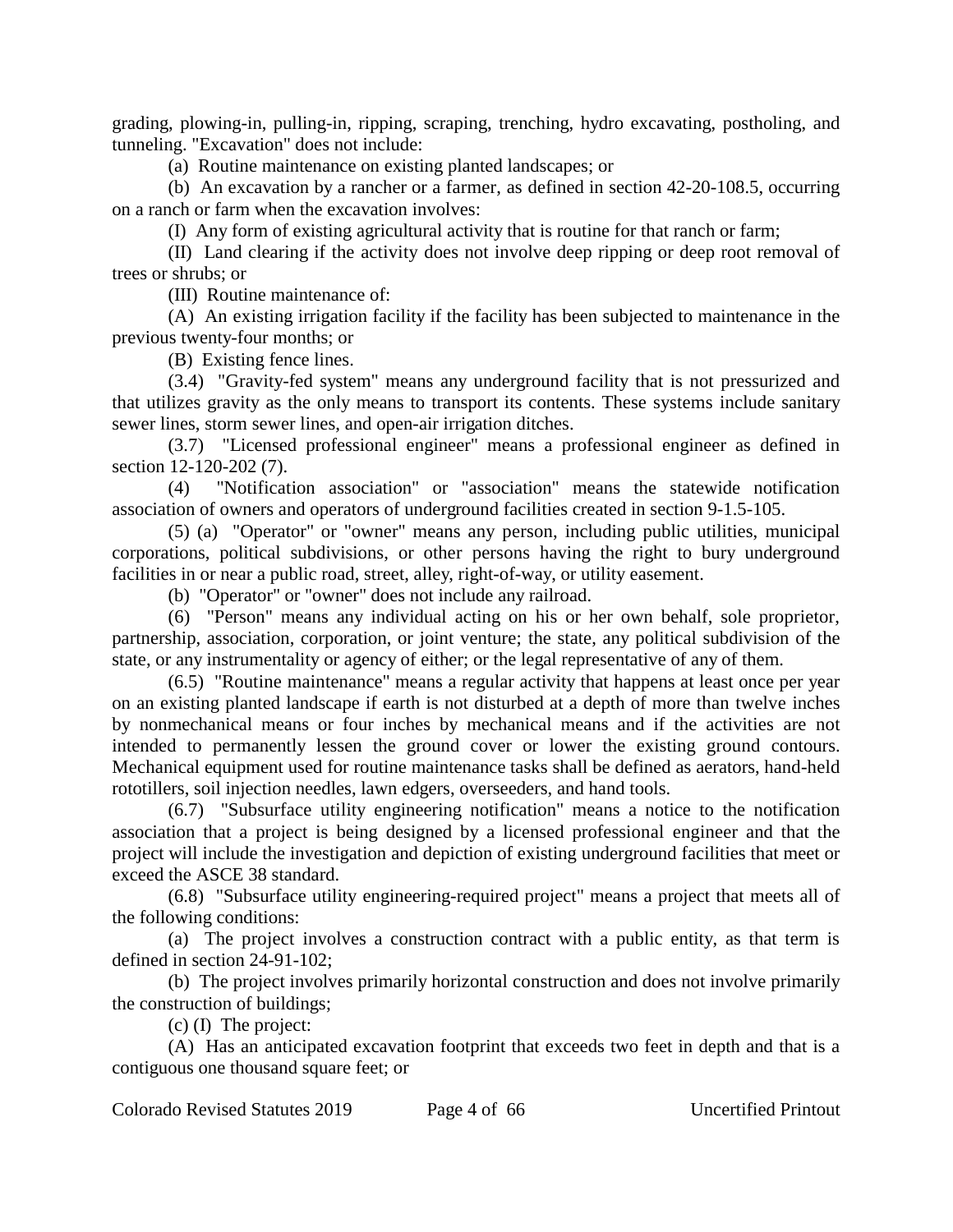(B) Involves utility boring.

(II) For purposes of this subsection (6.8)(c), the term "two feet in depth" does not include rotomilling, and the contiguous one thousand square feet does not include fencing and signing projects.

(d) The project requires the design services of a licensed professional engineer.

(6.9) "Underground damage prevention safety commission" or "safety commission" means the enforcement authority established in section 9-1.5-104.2.

(7) "Underground facility" means any item of personal property which is buried or placed below ground for use in connection with the storage or conveyance of water or sewage, electronic, telephonic, or telegraphic communications or cable television, electric energy, or oil, gas, or other substances. "Item of personal property", as used in this subsection (7), includes, but is not limited to, pipes, sewers, conduits, cables, valves, lines, wires, manholes, and attachments thereto.

**Source: L. 81:** Entire article added, p. 520, § 1, effective October 1. **L. 93:** Entire article amended, p. 498, § 1, effective September 1. **L. 2000:** (3) and (6) amended, p. 685, § 1, effective May 23. **L. 2009:** (2) and (3) amended and (6.5) added, (HB 09-1092), ch. 38, p. 151, § 1, effective August 5. **L. 2018:** IP, (1), and (3) amended and (1.5), (3.4), (3.7), and (6.7) to (6.9) added, (SB 18-167), ch. 256, p. 1561, § 1, effective August 8. **L. 2019:** (3.7) amended, (HB 19- 1172), ch. 136, p. 1650, § 27, effective October 1.

# **9-1.5-103. Plans and specifications - notice of excavation - duties of excavators duties of owners and operators - fee - repeal.**

(1) (Deleted by amendment, L. 93, p. 499, § 1, effective September 1, 1993.)

(2) Architects, engineers, or other persons designing excavation shall obtain general information as to the description, nature, and location of underground facilities in the area of such proposed excavation and include such general information in the plans or specifications to inform an excavation contractor of the existence of such facilities and of the need to obtain information thereon pursuant to subsection (3) of this section.

(2.4) At the project owner's expense, a licensed professional engineer designing for a subsurface utility engineering-required project shall:

(a) Notify the notification association with a subsurface utility engineering notification;

(b) Either:

(I) Meet or exceed the ASCE 38 standard for defining the underground facility location in the stamped plans for all underground facilities within the proposed excavation area; or

(II) Document the reasons why any underground facilities depicted in the stamped plans do not meet or exceed ASCE 38 utility quality level B or its successor utility quality level;

(c) Attempt to achieve ASCE 38 utility quality level B or its successor utility quality level on all utilities within the proposed excavation area unless a reasonable rationale by a licensed professional engineer is given for not doing so; and

(d) Document the reasons why any underground facilities depicted in the stamped plans do not meet or exceed ASCE 38 utility quality level A or its successor utility quality level for underground facilities at the point of a potential conflict with the installation of a gravity-fed system.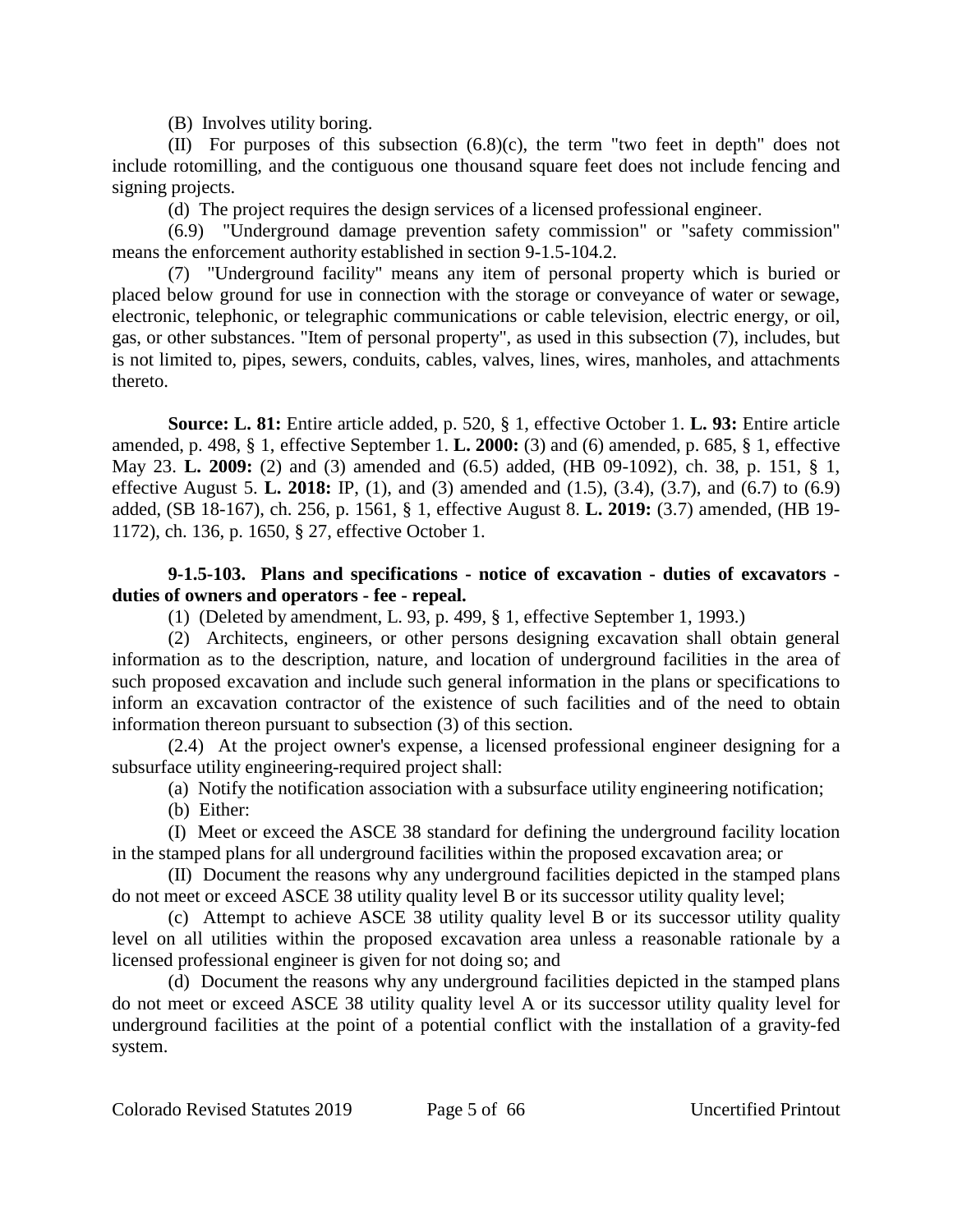(2.7) An underground facility owner that receives a subsurface utility engineering notification or other request for information from a designer shall respond to the request within ten business days after the request, not including the day of actual notice, in one or more of the following ways:

(a) Provide underground facility location records that give the available information on the location, not to include depth, of underground facilities within the project limits;

(b) Provide a mark on the ground that gives the approximate location, not to include depth, of its underground facilities within the project limits; or

(c) Provide the available information as to the approximate location, not to include depth, of its underground facilities within the project limits.

(3) (a) (I) (A) Except in emergency situations and except as to an employee or an employer's contractor with respect to the employer's underground facilities or as otherwise provided in an agreement with an owner or operator, a person shall not make or begin excavation without first notifying the notification association and, if necessary, the tier two members having underground facilities in the area of the excavation. Notice may be given in person, by telephone, by electronic methods approved by the notification association, or in writing if delivered.

(B) This subsection (3)(a)(I) is repealed, effective January 1, 2021.

(II) Effective January 1, 2021, except in emergency situations and except as to an employee or an employer's contractor with respect to the employer's underground facilities, a person shall not make or begin excavation without first notifying the notification association. Notice may be given by electronic methods approved by the notification association or by telephone.

(b) Notice of the commencement, extent, and duration of the excavation work shall be given at least two business days prior thereto not including the day of actual notice.

(c) (I) Any notice given pursuant to subsection (3)(b) of this section must include the following:

(A) The name and telephone number of the person who is giving the notice;

(B) The name and telephone number of the excavator; and

(C) The specific location, starting date, and description of the intended excavation activity.

(II) If an area of excavation cannot be accurately described on the locate request, the excavator shall notify the owner or operator of the area of excavation using one or more of the following methods:

(A) Physical delineation with white marks on a hard surface area;

(B) Electronic delineation on a map, plan sheet, or aerial photograph that can be transmitted electronically from the excavator to the facility owner or operator through the notification association; or

(C) Scheduling an on-site meeting between the excavator and the owner or operator.

(d) An excavator requiring existing marked underground facilities to be exposed may list a single secondary excavator on its notice to the notification association and employ the services of the listed secondary excavator to expose marked underground facilities using reasonable care to not damage the facilities. The secondary excavator may expose marked underground facilities under the excavator's notice to the notification association only if the excavator has complied with this subsection  $(3)$ .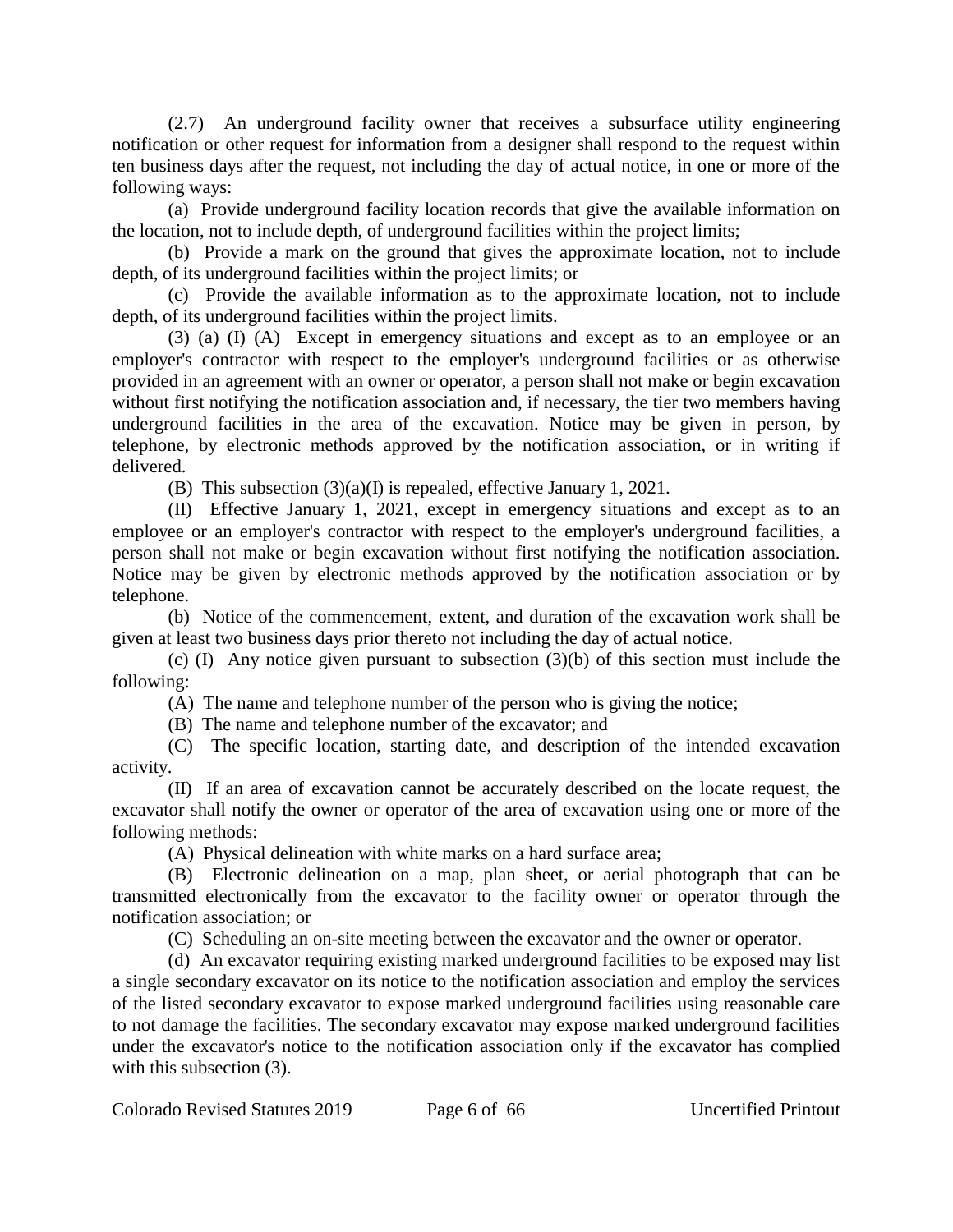(4) (a) (I) Any owner or operator receiving notice pursuant to subsection (3) of this section shall, at no cost to the excavator and within two business days, not including the day of actual notice, use reasonable care to advise the excavator of the location, number, and size of any underground facilities in the proposed excavation area, including laterals in the public right-ofway, by marking the location of the facilities with clearly identifiable markings within eighteen inches horizontally from the exterior sides of the facilities. The markings must include the depth, if known, and shall be made pursuant to the uniform color code as approved by the American Public Works Association. The markings must meet the marking standards as established by the safety commission pursuant to section 9-1.5-104.2 (1)(a)(I). The documentation required by this subsection  $(4)(a)(I)$  shall be provided to the excavator through the notification association and must meet or exceed any quality standards established by the safety commission pursuant to section 9-1.5-104.2 (1)(a)(I). In addition to the markings, the owner or operator shall provide for each of its underground facilities:

(A) Documentation listing the owner's or operator's name and the size and type of each marked underground facility; and

(B) Documentation of the location of the underground facilities in the form of a digital sketch, a hand-drawn sketch, or a photograph that includes a readily identifiable landmark, where practicable.

(II) A sewer system owner or operator shall provide its best available information when marking the location of sewer laterals in the public right-of-way with clearly identifiable markings. "Best available information" includes tap measurements and historic records. If the sewer lateral can be electronically located, the sewer system owner or operator shall mark and document the location of the sewer laterals in accordance with this subsection (4)(a). If a sewer system owner or operator of a sewer lateral cannot electronically locate the sewer lateral, the excavator shall find the sewer lateral.

(III) The marking of customer-owned laterals in the public right-of-way is for informational purposes only, and an owner or operator is not liable to any party for damages or injuries resulting from damage done to customer-owned laterals.

(IV) If a person is involved in excavating across a preexisting underground facility, the owner of such facility shall, upon a predetermined agreement at the request of the excavator or the owner, provide on-site assistance. Any owner or operator receiving notice concerning an excavator's intent to excavate shall use reasonable care to advise the excavator of the absence of any underground facilities in the proposed excavation area by providing positive response documentation to the excavator through the notification association that no underground facilities exist in the proposed excavation area. An owner or operator shall, within the time limits specified in subsection (6) of this section, provide to the excavator evidence, if any, of underground facilities abandoned after January 1, 2001, known to the owner or operator to be in the proposed excavation area.

(b) The marking of underground facilities shall be considered valid so long as the markings are clearly visible, but not for more than thirty calendar days following the due date of the locate request initiated pursuant to subsection (3) of this section; except that, if an excavation notice is limited to only annual road maintenance that does not exceed six inches in depth conducted by a government agency on an existing unpaved road, the marking shall be considered valid for up to one hundred eighty days. Upon receipt of the notification, an owner or operator has ten business days to coordinate the excavation activity with the government agency. If an

Colorado Revised Statutes 2019 Page 7 of 66 Uncertified Printout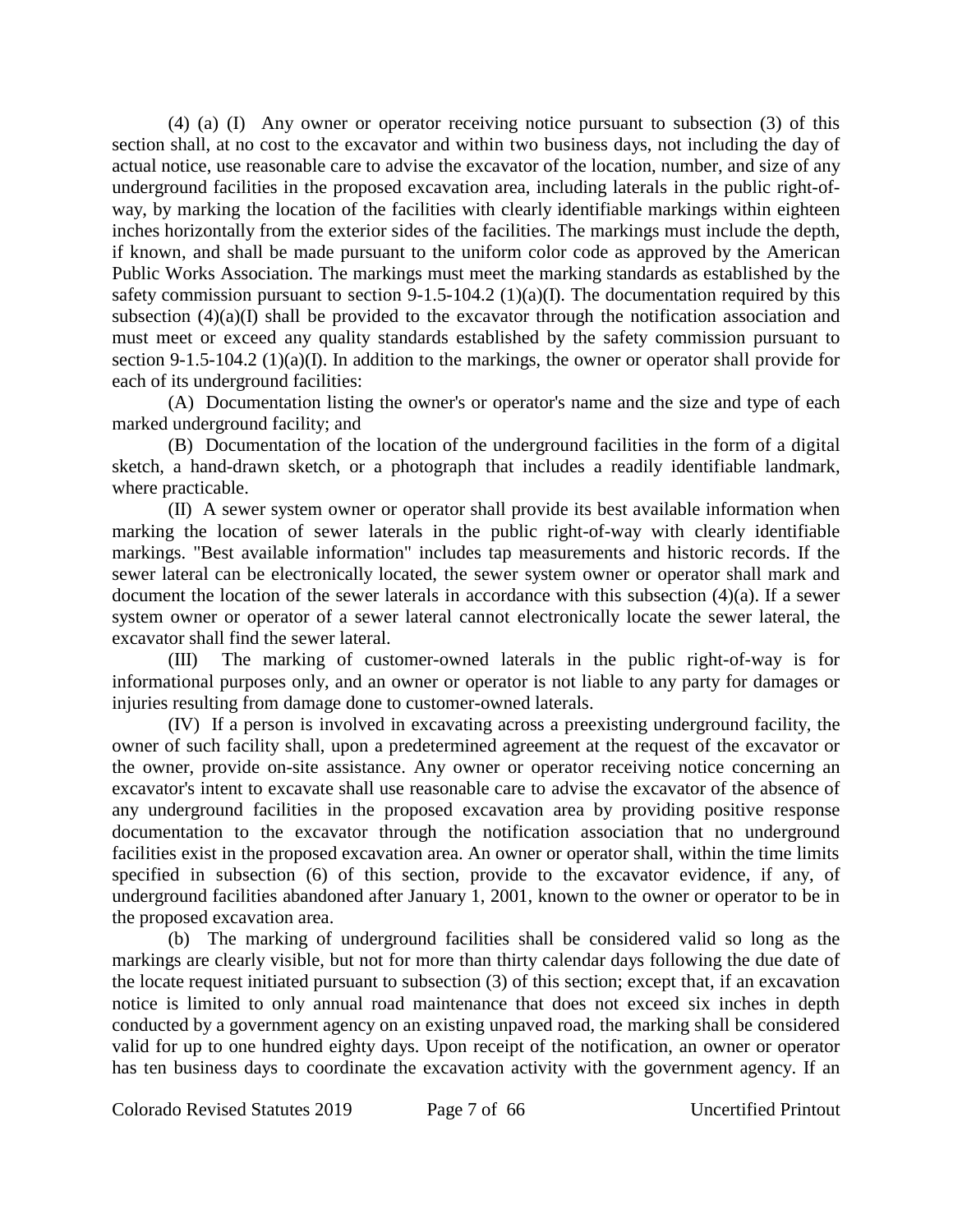excavation has not been completed within the applicable period, the excavator shall notify the notification association at least two business days, not including the day of actual notice, before the end of the applicable period.

(b.5) Any person who willfully or maliciously removes a marking used by an owner or operator to mark the location of any underground facility, except in the ordinary course of excavation, is guilty of a class 2 misdemeanor, and, upon conviction thereof, in addition to any order for restitution, shall be punished by a fine of not more than five thousand dollars for each offense, by imprisonment for not more than one year, or by both such fine and imprisonment.

(c) (I) (A) When a person excavates within eighteen inches horizontally from the exterior sides of any marked underground facility, the person shall use nondestructive means of excavation to identify underground facilities and shall otherwise exercise reasonable care to protect any underground facility in or near the excavation area. When utilizing trenchless excavation methods, the excavator shall expose underground facilities and visually observe the safe crossing of marked underground facilities when requested to do so by the underground facility owner or operator or the government agency that issued a permit for the excavation.

(B) The excavator shall maintain adequate and accurate documentation, including photographs, video, or sketches and documentation obtained through the notification association, at the excavation site on the location and identification of any underground facility and shall maintain adequate markings of any underground facility throughout the excavation period. A person shall not use a subsurface utility engineering notification for excavation purposes.

(II) (A) If the documentation or markings maintained pursuant to subsection  $(4)(c)(I)$  of this section become lost or invalid, the excavator shall notify the notification association or the affected owner or operator through the notification association and request an immediate reverification of the location of any underground facility. Upon receipt of the notification, the affected owner or operator shall respond as quickly as is practicable. The excavator shall cease excavation activities at the affected location until the location of any underground facilities has been reverified.

(B) If the documentation or markings maintained pursuant to subsection  $(4)(c)(I)$  of this section are determined to be inaccurate, the excavator shall immediately notify the affected owner or operator through the notification association and shall request an immediate reverification of the location of any underground facility. Upon receipt of the notification, the affected owner or operator shall respond as quickly as practicable. The excavator may continue excavation activity if the excavator exercises due caution and care to prevent damaging any underground facility.

(III) If a person performing routine maintenance discovers an underground facility in the area where the routine maintenance is being performed, the person shall notify the notification association and the affected owner or operator as quickly as practicable and request an immediate verification of the location of any underground facility. Upon receiving notification, the affected owner or operator shall respond as quickly as practicable. The person shall cease routine maintenance activities in the immediate area, as determined by exercising due caution and care, until the location of any underground facilities has been verified.

(5) In emergency situations, excavators shall take such precautions as are reasonable under the circumstances to avoid damage to underground facilities and notify affected owners or operators and the notification association as soon as possible of such emergency excavations. In the event of damage to any underground facility, the excavator shall immediately notify the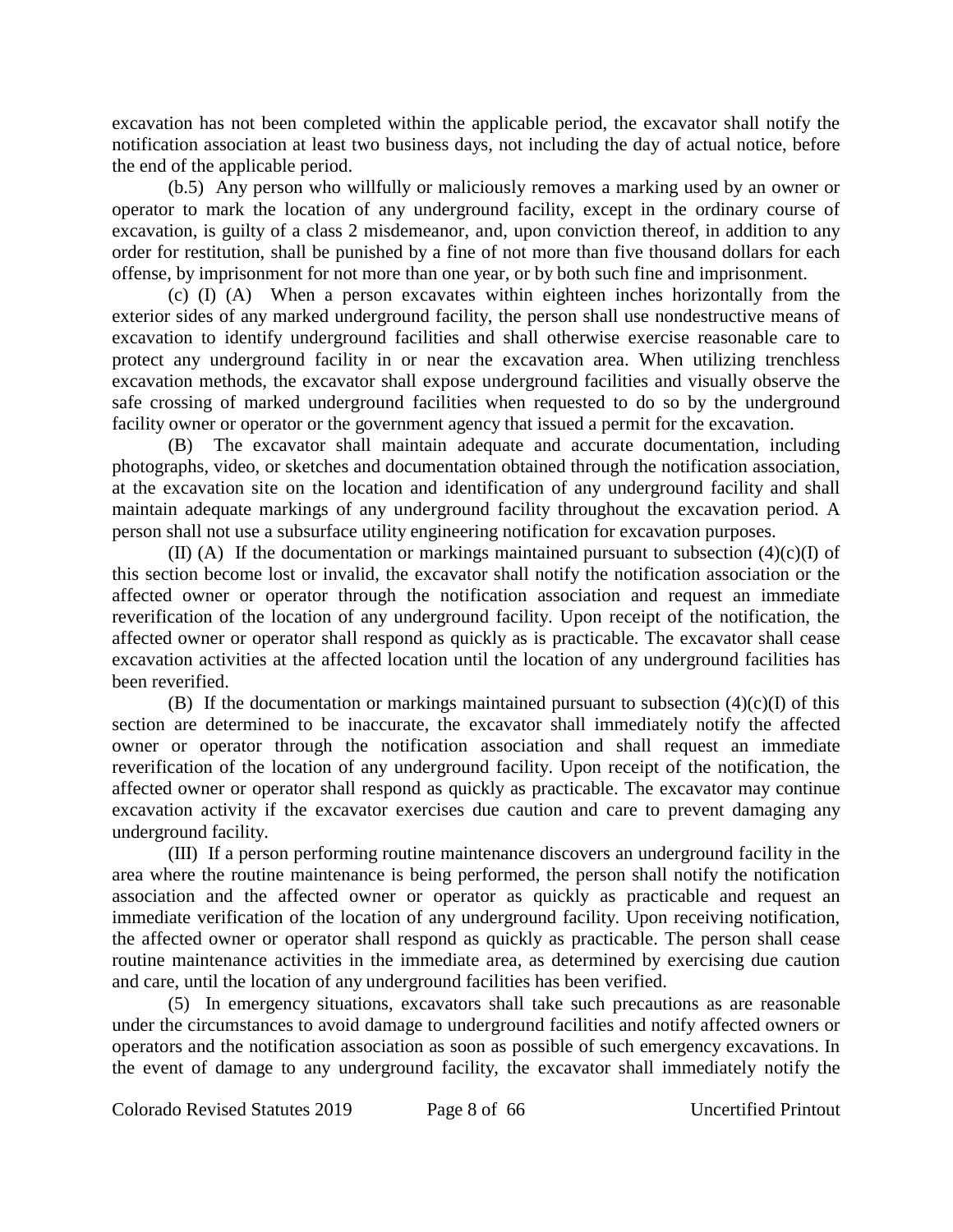affected owner or operator and the notification association of the location and extent of such damage.

(6) If documentation or markings requested and needed by an excavator pursuant to subsection (4) of this section are not provided by the owner or operator within two business days, not including the day of actual notice, or such later time as agreed upon by the excavator and the owner or operator, or, if the documentation or markings provided fail to identify the location of the underground facilities, the excavator shall immediately give notice through the notification association to the owner or operator, may proceed with the excavation, and is not liable for such damage except upon proof of the excavator's lack of reasonable care.

(6.5) If positive response required pursuant to subsection (4) of this section is not provided by the owner or operator within two business days, not including the day of actual notice, or by a later time as otherwise agreed upon in writing, the notification association shall send an additional renotification to that owner or operator. The notification association shall continue to send out renotifications daily until the notification association receives the positive response.

(7) (a) In the event of damage to an underground facility, the excavator, owner, and operator shall cooperate to mitigate damages to the extent reasonably possible, including the provision of in-kind work by the excavator where technical or specialty skills are not required by the nature of the underground facility. Such in-kind work may be under the supervision and pursuant to the specifications of the owner or operator.

(b) If damage to an underground facility meets or exceeds the reporting threshold as established by the notification association pursuant to paragraph (c) of this subsection (7), the owner or operator of the damaged underground facility shall provide the information listed in subparagraphs (I) to (VII) of paragraph (c) of this subsection (7) to the notification association within ninety days after service has been restored.

(c) The notification association shall create and publicize to its members a reporting process, including the availability of electronic reporting and a threshold at which reporting is required, to compile the following information:

(I) The type of underground facility that was damaged;

(II) Whether notice of the intention to excavate was provided to the notification association;

(III) Whether the underground facility had been validly marked prior to being damaged;

(IV) The type of service that was interrupted;

(V) Repealed.

(VI) The duration of the interruption; and

(VII) The location of the area where the underground facility was damaged.

(d) The notification association shall include a statistical summary of the information provided to it under this subsection (7) in the annual report required under section 9-1.5-105  $(2.6)$ .

(e) (I) On or before July 1 of each year, the notification association shall prepare and submit to the safety commission an annual report for each owner or operator summarizing the following data from the prior calendar year:

(A) The number of locate requests submitted to the owner or operator pursuant to subsection (4) of this section;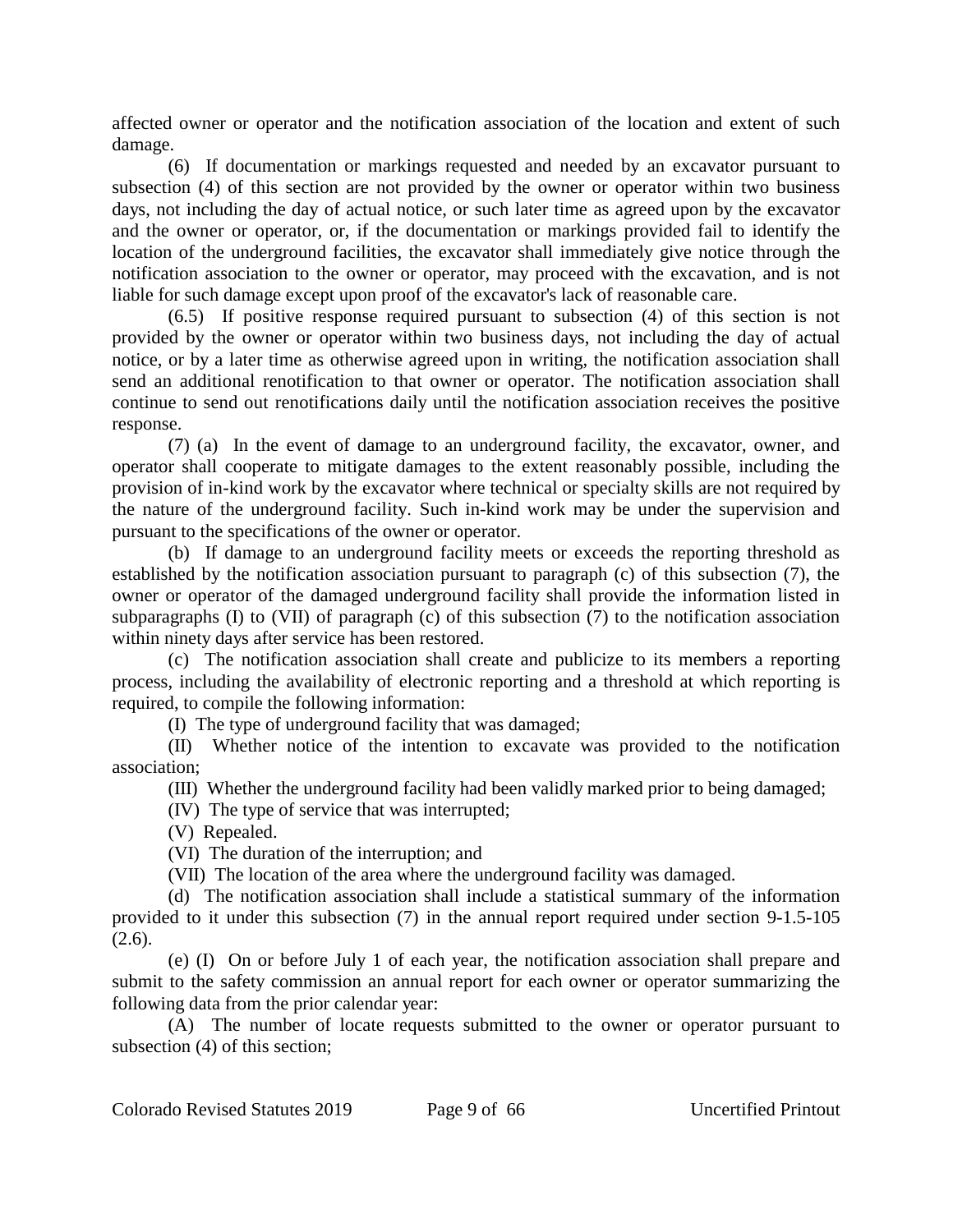(B) The number of notices submitted to the owner or operator pursuant to subsection (6) of this section;

(C) The percentage of locate requests resulting in notices submitted to the owner or operator pursuant to subsection (6) of this section;

(D) The number of renotifications submitted to the owner or operator pursuant to subsection (6.5) of this section; and

(E) The percentage of locate requests resulting in renotifications submitted to the owner or operator pursuant to subsection (6.5) of this section.

(II) The notification association shall make the data in the annual report electronically accessible to the safety commission for customized reports or research.

(8) A person who performs maintenance shall take reasonable care when disturbing the soil.

(9) If damage results in the escape of any interstate or intrastate natural gas or other gas or hazardous liquid, the excavator or person that caused the damage shall promptly report to the owner and operator and the appropriate authorities by calling the 911 emergency telephone number or another emergency telephone number. The reporting is in addition to any reporting required to be made to any state or local agency.

(10) All new underground facilities, including laterals up to the structure or building being served, installed on or after August 8, 2018, must be electronically locatable when installed.

(11) Nothing in this article 1.5 affects or impairs any local ordinances or other provisions of law requiring permits to be obtained before an excavation. A permit issued by a government agency does not relieve an excavator from complying with this article 1.5.

**Source: L. 81:** Entire article added, p. 521, § 1, effective October 1. **L. 93:** Entire article amended, p. 499, § 1, effective September 1. **L. 2000:** (4)(a), (4)(c), (6), and (7) amended and (4)(b.5) added, p. 685, § 2, effective May 23. **L. 2009:** (4)(c)(III) and (8) added, (HB 09-1092), ch. 38, p. 152, §§ 2, 3, effective August 5. **L. 2018:** (2.4), (2.7), (6.5), (7)(e), and (9) to (11) added, (3)(a), (3)(c), (3)(d), (4)(a), (4)(b), (4)(c)(I), (4)(c)(II), and (6) amended, and (7)(c)(V) repealed, (SB 18-167), ch. 256, p. 1563, § 2, effective August 8.

# **9-1.5-104. Injunctive relief. (Deleted by amendment)**

**Source: L. 81:** Entire article added, p. 522, § 1, effective October 1. **L. 93:** Entire article amended, p. 502, § 1, effective September 1.

**9-1.5-104.2. Underground damage prevention safety commission - creation - review of violations - enforcement - rules.** (1) (a) There is hereby created the underground damage prevention safety commission in the department of labor and employment. The safety commission is transferred to the department by a **type 2** transfer as that term is defined in section 24-1-105. The safety commission shall:

(I) Advise the notification association and other state agencies, the general assembly, and local governments on:

(A) Best practices and training to prevent damage to underground utilities;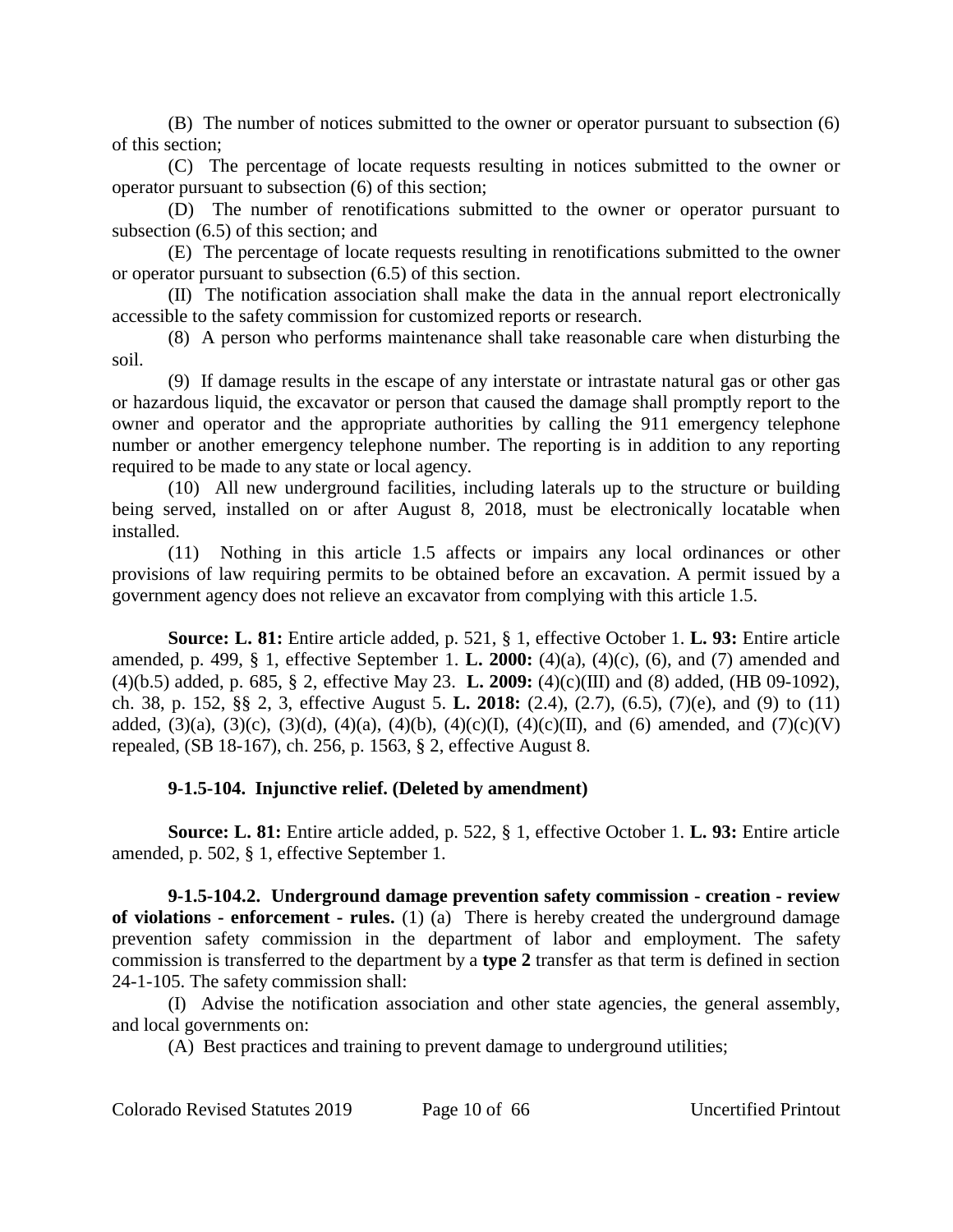(B) Policies to enhance public safety, including the establishment and periodic updating of industry best standards, including marking and documentation best practices and technology advancements; and

(C) Policies and best practices to improve efficiency and cost savings to the 811 program, including the review, establishment, and periodic updating of industry best standards, to ensure the highest level of productivity and service for the benefit of both excavators and owners and operators; and

(II) Review complaints alleging violations of this article 1.5 involving practices related to underground facilities and order appropriate remedial action or penalties.

(b) The safety commission and the notification association shall enter into a memorandum of understanding to facilitate implementation and administration of this section and sections 9-1.5-104.4, 9-1.5-104.7, and 9-1.5-104.8. The memorandum of understanding must include provisions outlining the roles and responsibilities of the safety commission regarding statewide enforcement and the roles and responsibilities of the notification association in administering the notification association as outlined in section 9-1.5-105.

(c) Notwithstanding the powers and duties assigned to the safety commission, this section and section 9-1.5-104.4 do not apply to a home rule county, city and county, municipality, or power authority established pursuant to section 29-1-204 (1), and nothing in this article 1.5 authorizes the safety commission to impose a penalty on or enforce a recommendation or remedial action regarding an alleged violation of this article 1.5 against a home rule county, city and county, municipality, or power authority; except that:

(I) The safety commission shall:

(A) Inform a home rule county, city and county, municipality, or power authority of an alleged violation of this article 1.5; and

(B) At the request of the applicable home rule county, city and county, municipality, or power authority, suggest corrective action; and

(II) Nothing in this subsection (1)(c) prohibits a home rule county, city and county, municipality, or power authority from participating in proceedings of the safety commission.

(d) The governing body of a home rule county, city and county, municipality, or power authority established pursuant to section 29-1-204 (1) shall adopt by resolution, ordinance, or other official action either:

(I) Its own damage prevention safety program similar to that established pursuant to this article 1.5; or

(II) A waiver that delegates its damage prevention safety program to the safety commission.

(2) (a) The governor shall appoint the following fifteen members of the safety commission, taking into consideration nominations made pursuant to this subsection (2)(a), subject to consent by the senate:

(I) One individual nominated by Colorado Counties, Inc., to represent counties;

(II) One individual nominated by the Colorado Municipal League to represent municipalities;

(III) One individual nominated by the Special District Association of Colorado to represent special districts;

(IV) One individual nominated by Colorado's energy industry to represent energy producers;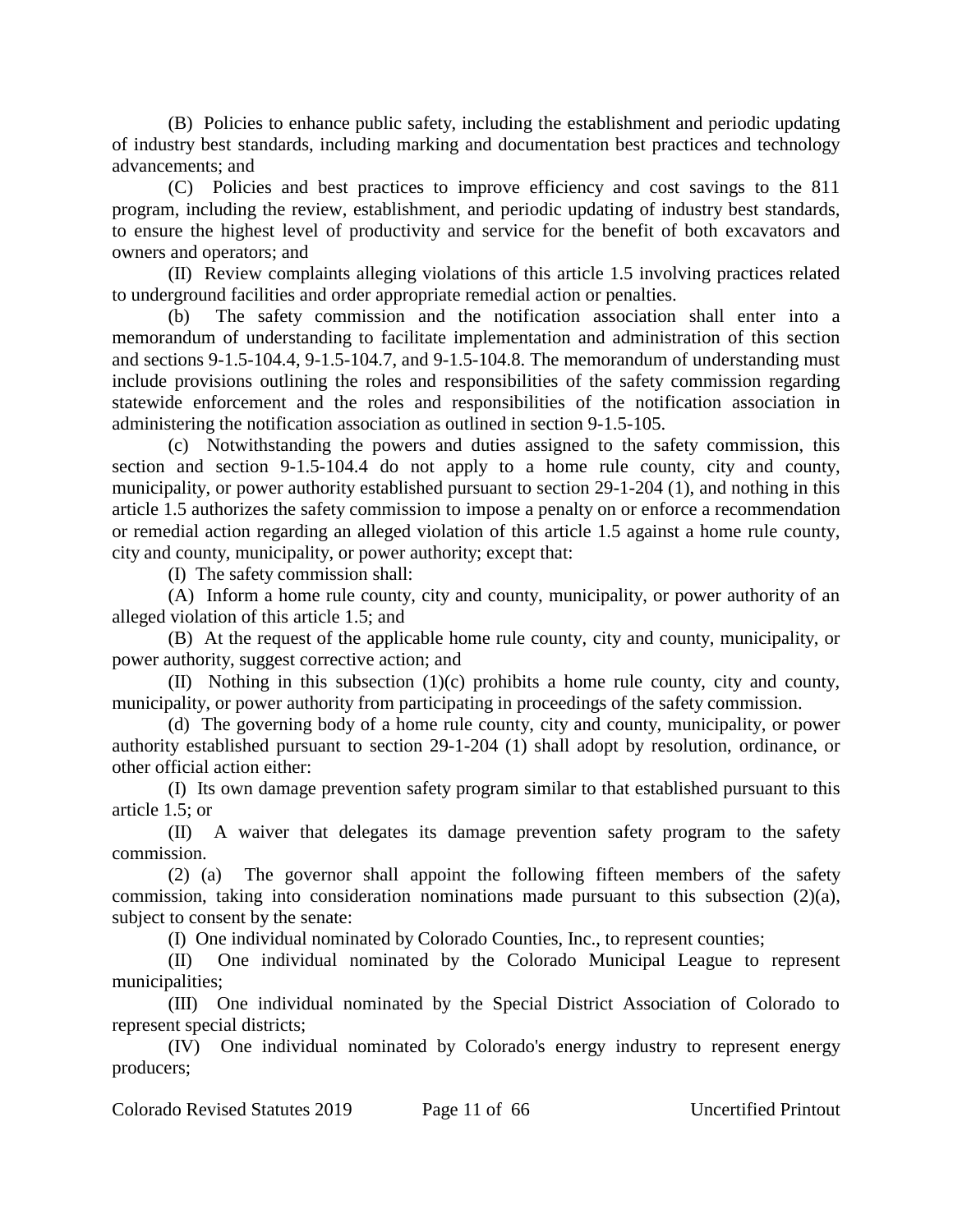(V) One individual nominated by the Colorado Contractors Association to represent contractors;

(VI) Two individuals nominated by the excavator members of the notification association to represent excavators;

(VII) One individual nominated by the American Council of Engineering Companies of Colorado to represent engineers;

(VIII) One individual nominated by investor-owner utilities to represent investor-owner utilities;

(IX) One individual nominated by the Colorado Rural Electric Association to represent rural electric cooperatives;

(X) One individual nominated by the Colorado Pipeline Association to represent pipeline companies;

(XI) One individual nominated by the Colorado telecommunications and broadband industry to represent telecommunications and broadband companies;

(XII) One individual nominated by the Colorado Water Utility Council to represent water utilities;

(XIII) One individual nominated by the department of transportation to represent transportation; and

(XIV) One individual nominated by the commissioner of agriculture who is actively engaged in farming or ranching.

(b) The governor shall make initial appointments by January 1, 2019. The members' terms of office are three years; except that the initial term of one of the members appointed pursuant to:

(I) Subsections  $(2)(a)(I)$  to  $(2)(a)(V)$  of this section is one year; and

(II) Subsections  $(2)(a)(VI)$  to  $(2)(a)(X)$  of this section is two years.

(c) Within six months after its creation, the safety commission shall adopt bylaws and provide for those organizational processes that are necessary to complete the safety commission's tasks.

(d) The safety commission may promulgate rules to implement this section and sections 9-1.5-104.4, 9-1.5-104.7, and 9-1.5-104.8 and may revise the rules as needed.

(3) The safety commission shall meet at least once every three months. The safety commission shall operate independently of the notification association; however, the notification association and the department of labor and employment shall provide administrative support to the safety commission in performing its duties as outlined in this section.

(4) The safety commission may review complaints of alleged violations of this article 1.5. Any person may bring a complaint to the safety commission regarding an alleged violation. A person who brings a frivolous complaint, as determined by the safety commission, commits a minor violation and is subject to a fine as authorized by section 9-1.5-104.4.

(5) To review a complaint of an alleged violation, the safety commission shall appoint at least three and not more than five of its members as a review committee. The review committee must include the same number of members representing excavators and owners or operators and at least one member who does not represent excavators or owners or operators. A safety commission member who has a conflict of interest with regard to a particular matter shall recuse himself or herself from serving on a review committee with regard to that matter.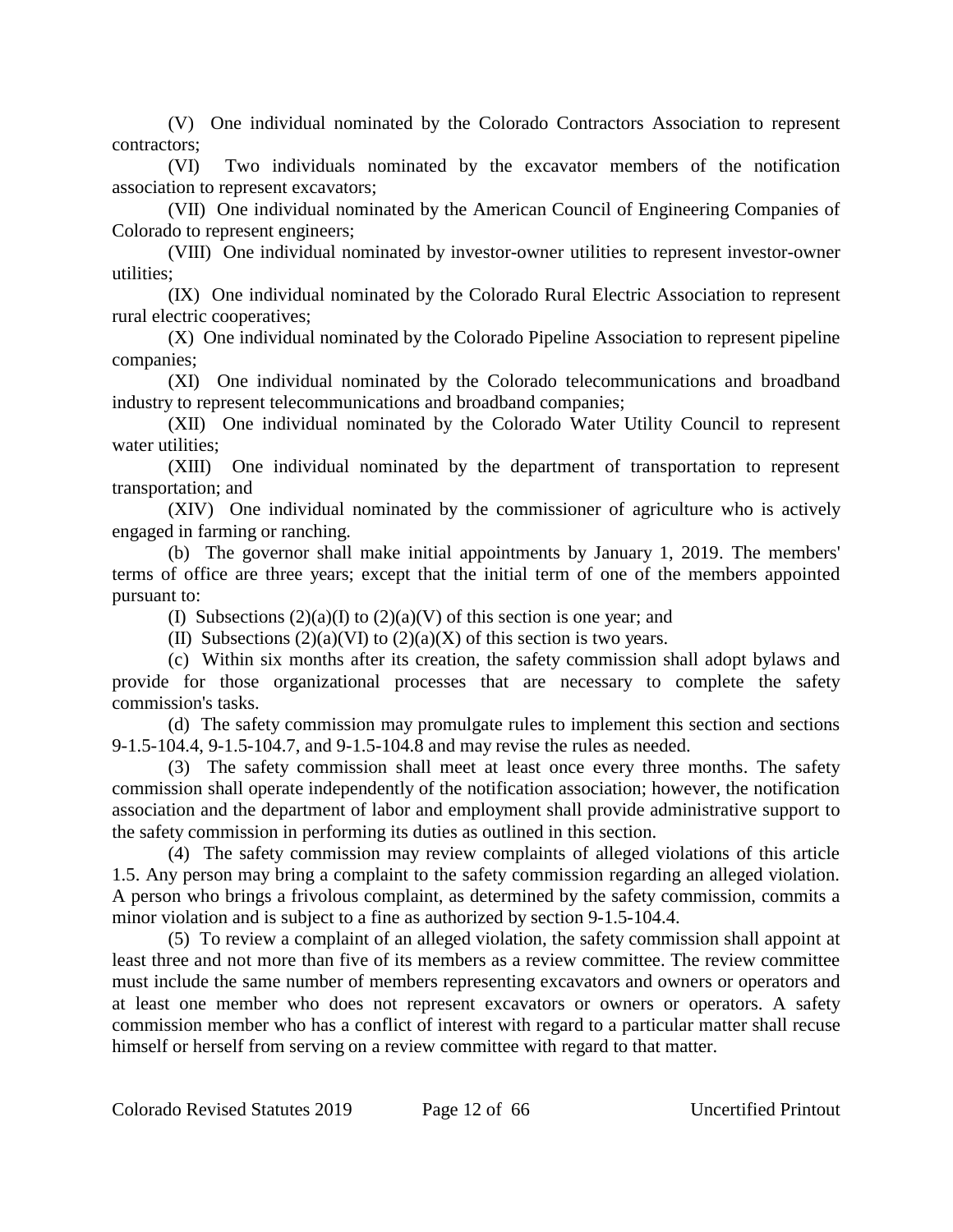(6) (a) Before reviewing a complaint, the review committee shall notify the person making the complaint and the alleged violator of its intent to review the complaint and of the opportunity for both parties to participate. The notification must include the hearing date for the complaint, which must be scheduled for a date within ninety days after the date on which the safety commission received the complaint, and a statement that the parties may submit written or oral comments at the hearing. The hearing date can be postponed by mutual agreement of the parties to a date that is acceptable to the review committee. The complaining party may voluntarily withdraw the complaint prior to a hearing by the review committee. The safety commission shall promulgate rules governing the conduct of hearings under this section.

(b) The review committee shall determine whether a violation of the law has occurred and, if appropriate, recommend remedial action consistent with the guidance developed pursuant to section 9-1.5-104.4 (2). A recommendation of remedial action that includes a fine requires a unanimous vote of the review committee. The review committee shall not recommend remedial action or a fine against a homeowner, rancher, or farmer, as defined in section 42-20-108.5, unless the review committee finds by clear and convincing evidence that a violation of the law has occurred. Within seven business days after the completion of the hearing, the review committee shall provide to the safety commission in writing a report of its findings of facts, its determination of whether a violation of the law has occurred, and any recommendation of remedial action or penalty.

(7) The safety commission is bound by the review committee's findings of fact and decision, but the safety commission may adjust the review committee's recommendation of remedial action or penalty if an adjustment is supported by at least twelve members of the safety commission. Within ten business days after the safety commission meeting to review the findings and recommendations of the review committee, the safety commission shall provide in writing to the person making the complaint and the alleged violator a summary of the review committee's findings and the safety commission's final determination with respect to any required remedial action or penalty. The decision of the safety commission is final agency action subject to review by the district court pursuant to section 24-4-106.

(8) If a decision by the safety commission involves a fine authorized by section 9-1.5- 104.4, the safety commission shall invoice for and collect the fine indicating that a violation of this article 1.5 has been committed by a person or involving the underground facilities of a person. The safety commission may enforce the fine assessed under this article 1.5 as provided in section 24-30-202.4.

(9) (a) If a person does not comply with the safety commission's decision, the safety commission, represented by the attorney general, may enforce this article 1.5 by bringing an action in the Denver district court. In an action brought by the safety commission pursuant to this section, the court may award the safety commission all costs of investigation and trial, including reasonable attorney fees fixed by the court.

(b) Any costs incurred by the safety commission as a result of administering this article 1.5, including legal services, shall be paid from the safety commission fund created in section 9- 1.5-104.8. Any costs and fees awarded by the court pursuant to this subsection (9) shall be deposited in the safety commission fund created in section 9-1.5-104.8.

**Source: L. 2018:** Entire section added, (SB 18-167), ch. 256, p. 1568, § 3, effective August 8.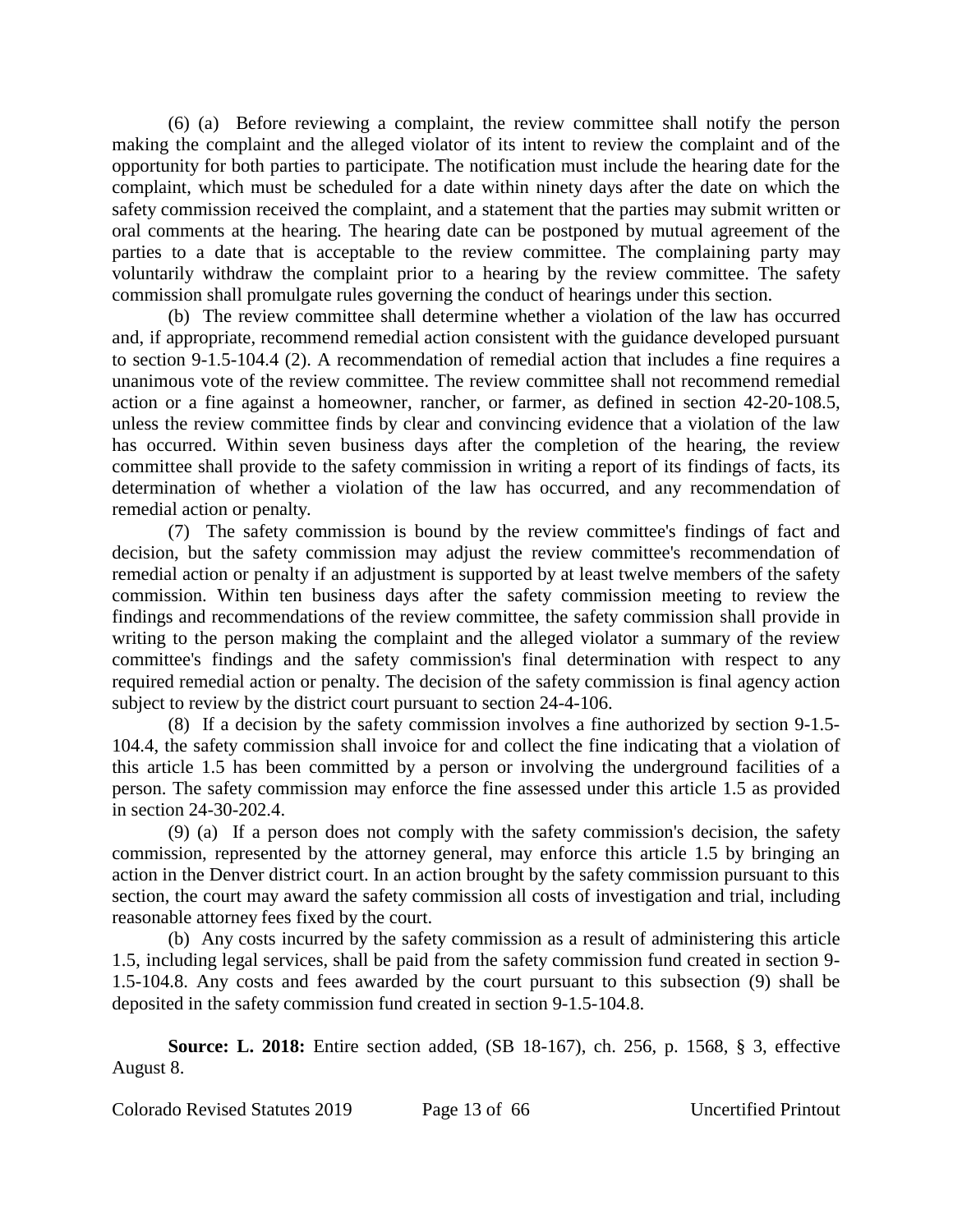**9-1.5-104.3. Alternative dispute resolution.** The notification association shall create a voluntary alternative dispute resolution program in consultation with its members and all affected parties. The alternative dispute resolution program must be available to all owners or operators, excavators, and other interested parties regarding disputes arising from damage to underground facilities, including any cost or damage incurred by the owner or operator or the excavator as a result of any delay in the excavation project while the underground facility is restored, repaired, or replaced, exclusive of civil penalties set forth in and fines assessed pursuant to section 9-1.5-104.5 or 9-1.5-104.4, that cannot be resolved through consultation and negotiation. The alternative dispute resolution program must include mediation, arbitration, or other appropriate processes of dispute resolution. The issue of liability and amount of damages under Colorado law may be decided by an appointed arbitrator or by the parties in mediation. Nothing in this section changes the basis for civil liability for damages.

**Source: L. 2000:** Entire section added, p. 687, § 3, effective May 23. **L. 2018:** Entire section amended, (SB 18-167), ch. 256, p. 1574, § 4, effective August 8.

**9-1.5-104.4. Penalties - guidance.** (1) A person who violates this article 1.5 is subject to a fine of not more than five thousand dollars for an initial violation and not more than seventy-five thousand dollars for each subsequent violation within a twelve-month period.

(2) In the performance of its duties regarding any complaint, the safety commission is encouraged to consider training, support services, or other remediation measures that will improve the behavior of the party and further the goals of this article 1.5 to ensure the safety of all participants and Coloradans. The safety commission shall develop guidance for the recommendation of remedial actions that are consistent with the following principles:

(a) Guidance shall be developed to help the review committee in determining whether an alleged violation should be classified as a minor, moderate, or major violation;

(b) Alternatives to fines may be considered, especially for a party that the safety commission has not found to be responsible for a violation in the previous twelve months; and

(c) In considering the appropriate remedial action, the safety commission may consider the number of violations relative to the number of notifications received.

(3) The maximum fines for the three different classifications of violations are as follows: **Number of violations within the previous twelve months**

|          | One     | Two      | <b>Three</b> | Four     |
|----------|---------|----------|--------------|----------|
| Minor    | \$250   | \$500    | \$1,000      | \$5,000  |
| Moderate | \$1,000 | \$2,500  | \$5,000      | \$25,000 |
| Major    | \$5,000 | \$25,000 | \$50,000     | \$75,000 |

(4) The following are not subject to a fine otherwise authorized pursuant to this section:

(a) With regard to an excavation occurring on a ranch or farm, a rancher or a farmer, as defined in section 42-20-108.5, unless the excavation is for a nonagricultural purpose; and

(b) With regard to a failure to notify the notification association or the affected owner or operator and to damage to an underground facility during excavation, a homeowner, rancher, or farmer, as defined in section 42-20-108.5, working on the homeowner's, rancher's, or farmer's property.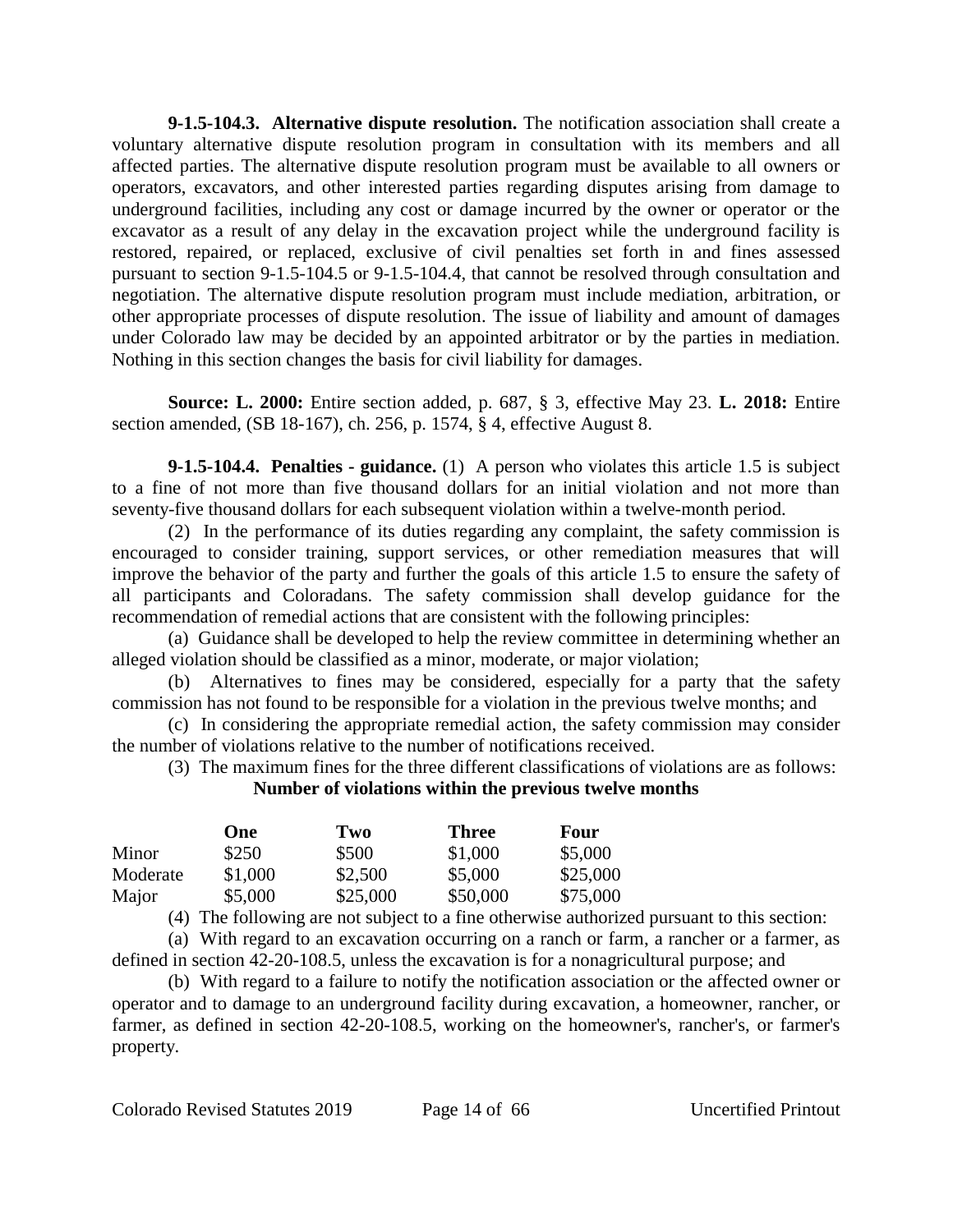**Source: L. 2018:** Entire section added, (SB 18-167), ch. 256, p. 1568, § 3, effective August 8.

**9-1.5-104.5. Civil penalties - applicability.** (1) (a) Every owner or operator of an underground facility in this state shall join the notification association pursuant to section 9-1.5- 105.

(b) Any owner or operator of an underground facility who does not join the notification association in accordance with paragraph (a) of this subsection (1) shall be liable for a civil penalty of two hundred dollars.

(c) (I) If any underground facility located in the service area of an owner or operator is damaged as a result of such owner or operator's failure to comply with paragraph (a) of this subsection (1), the court shall impose upon such owner or operator a civil penalty in the amount of five thousand dollars for the first offense and up to twenty-five thousand dollars for each subsequent offense within a twelve-month period after the first offense. Upon a first offense, the owner or operator shall be required by the court to complete an excavation safety training program with the notification association.

(II) If any owner or operator fails to comply with paragraph (a) of this subsection (1) on more than three separate occasions within a twelve-month period from the date of the first failure to comply with paragraph (a) of this subsection (1), then the civil penalty shall be up to seventyfive thousand dollars.

(d) If any underground facility is damaged as a result of the owner or operator's failure to comply with paragraph (a) of this subsection (1) or failure to use reasonable care in the marking of the damaged underground facility, such owner or operator shall be presumably liable for:

(I) Any cost or damage incurred by the excavator as a result of any delay in the excavation project while the underground facility is restored, repaired, or replaced, together with reasonable costs and expenses of suit, including reasonable attorney fees; and

(II) Any injury or damage to persons or property resulting from the damage to the underground facility. Any such owner or operator shall also indemnify and defend the affected excavator against any and all claims or actions, if any, for personal injury, death, property damage, or service interruption resulting from the damage to the underground facility.

(2) (a) Any person who intends to excavate shall notify the notification association pursuant to section 9-1.5-103 prior to commencing any excavation activity. For purposes of this paragraph (a), excavation shall not include an excavation by a rancher or a farmer, as defined in section 42-20-108.5, C.R.S., occurring on a ranch or farm unless such excavation is for a nonagricultural purpose.

(b) Any person, other than a homeowner, rancher, or farmer, as defined in section 42-20- 108.5, C.R.S., working on such homeowner's, rancher's, or farmer's property, who fails to notify the notification association or the affected owner or operator pursuant to paragraph (a) of this subsection (2) shall be liable for a civil penalty in the amount of two hundred dollars.

(c) (I) If any person, other than a homeowner, rancher, or farmer, as defined in section 42-20-108.5, C.R.S., working on such homeowner's, rancher's, or farmer's property, fails to comply with paragraph (a) of this subsection (2) and damages an underground facility during excavation, such person shall be liable for a civil penalty in the amount of five thousand dollars for the first offense and up to twenty-five thousand dollars for each subsequent offense within a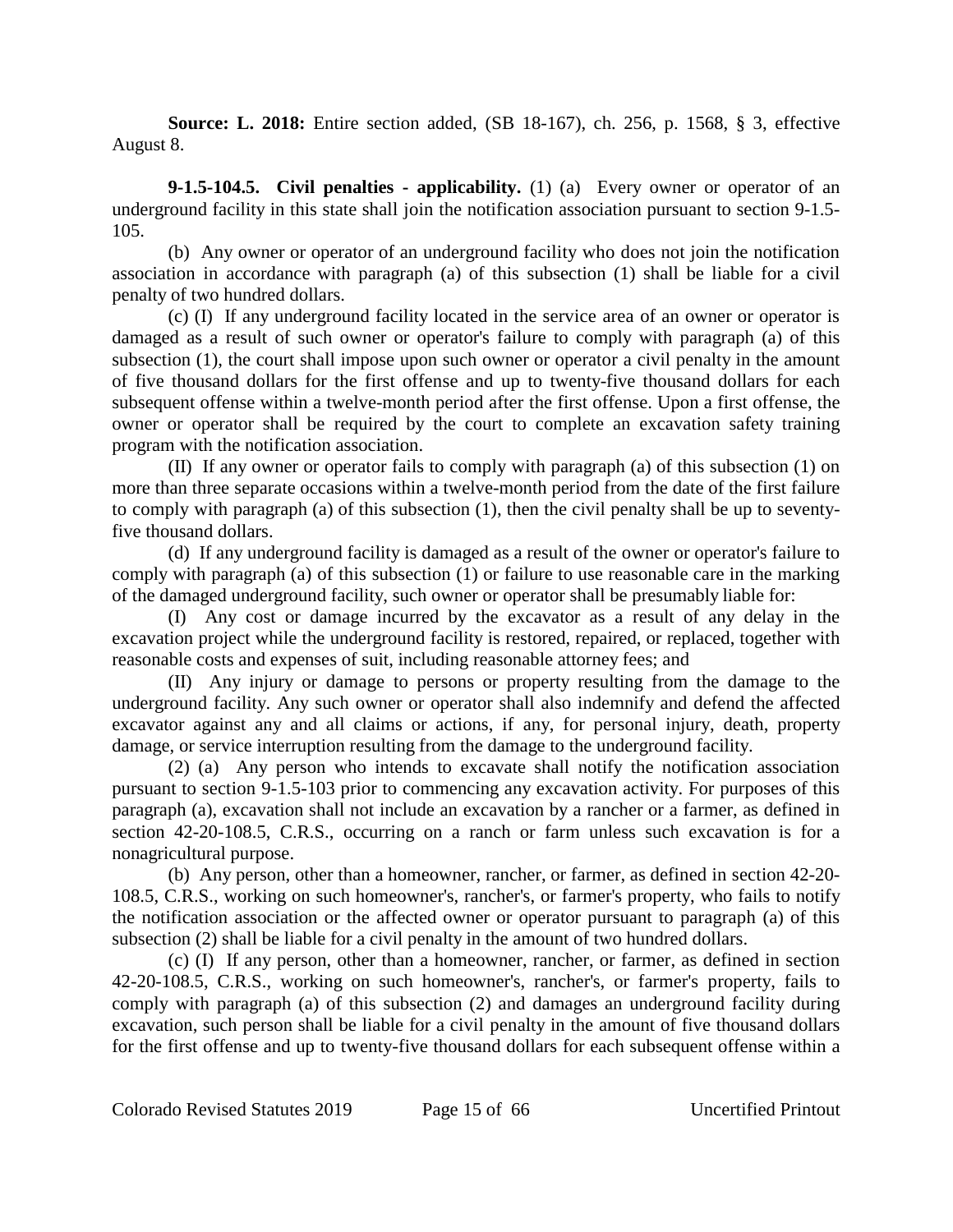twelve-month period after the first offense. Upon a first offense, such person shall be required to complete an excavation safety training program with the notification association.

(II) If any person fails to comply with paragraph (a) of this subsection (2) on more than three separate occasions within a twelve-month period from the date of the first failure to comply with paragraph (a) of this subsection  $(2)$ , then the civil penalty shall be up to seventy-five thousand dollars.

(d) If any person, other than a homeowner, rancher, or farmer, as defined in section 42- 20-108.5, C.R.S., working on such homeowner's, rancher's, or farmer's property, fails to comply with paragraph (a) of this subsection (2) or fails to exercise reasonable care in excavating or performing routine maintenance and damages an underground facility during such excavation or routine maintenance, such person shall be presumably liable for:

(I) Any cost or damage incurred by the owner or operator in restoring, repairing, or replacing its damaged underground facility, together with reasonable costs and expenses of suit, including reasonable attorney fees; and

(II) Any injury or damage to persons or property resulting from the damage to the underground facility. Any such person shall also indemnify and defend the affected owner or operator against any and all claims or actions, if any, for personal injury, death, property damage, or service interruption resulting from the damage to the underground facility.

(e) Paragraph (d) of this subsection (2) shall not apply to a person who commences excavation affecting an underground facility if the owner or operator of the underground facility has failed to comply with paragraph (a) of subsection (1) of this section or has failed to use reasonable care in the marking of the affected underground facility.

(3) (a) An action to recover a civil penalty under this section may be brought by an owner or operator, excavator, aggrieved party, district attorney, or the attorney general. Venue for such an action shall be proper in the district court for the county in which the owner or operator, excavator, or aggrieved party resides or maintains a principal place of business in this state or in the county in which the conduct giving rise to a civil penalty occurred.

(b) Any civil penalty imposed pursuant to this section, including reasonable attorney fees, shall be paid to the prevailing party.

(c) The penalties and remedies provided in this article 1.5 are in addition to any other remedy at law or equity available to an excavator or to the owner or operator of a damaged underground facility, and sections 9-1.5-104.2 and 9-1.5-104.4, regarding the safety commission's enforcement authority, do not limit or restrict any other remedy at law or equity available to an excavator or to the owner or operator of a damaged underground facility.

(d) No civil penalty shall be imposed under this section against an excavator or owner or operator who violates any of the provisions of this section if the violation occurred while the excavator or owner or operator was responding to a service outage or other emergency; except that such penalty shall be imposed if such violation was willful or malicious.

(4) Nothing in this article shall be construed to impose an indemnification obligation on any public entity or to alter the liability of public entities as provided in article 10 of title 24, C.R.S.

(5) In determining the liability for or the amount of any damages or civil penalty pursuant to this article, a court or arbitrator shall consider the nature, circumstances, and gravity of the alleged violation and the alleged violator's degree of culpability, history of prior violations, and level of cooperation with the requirements of this article.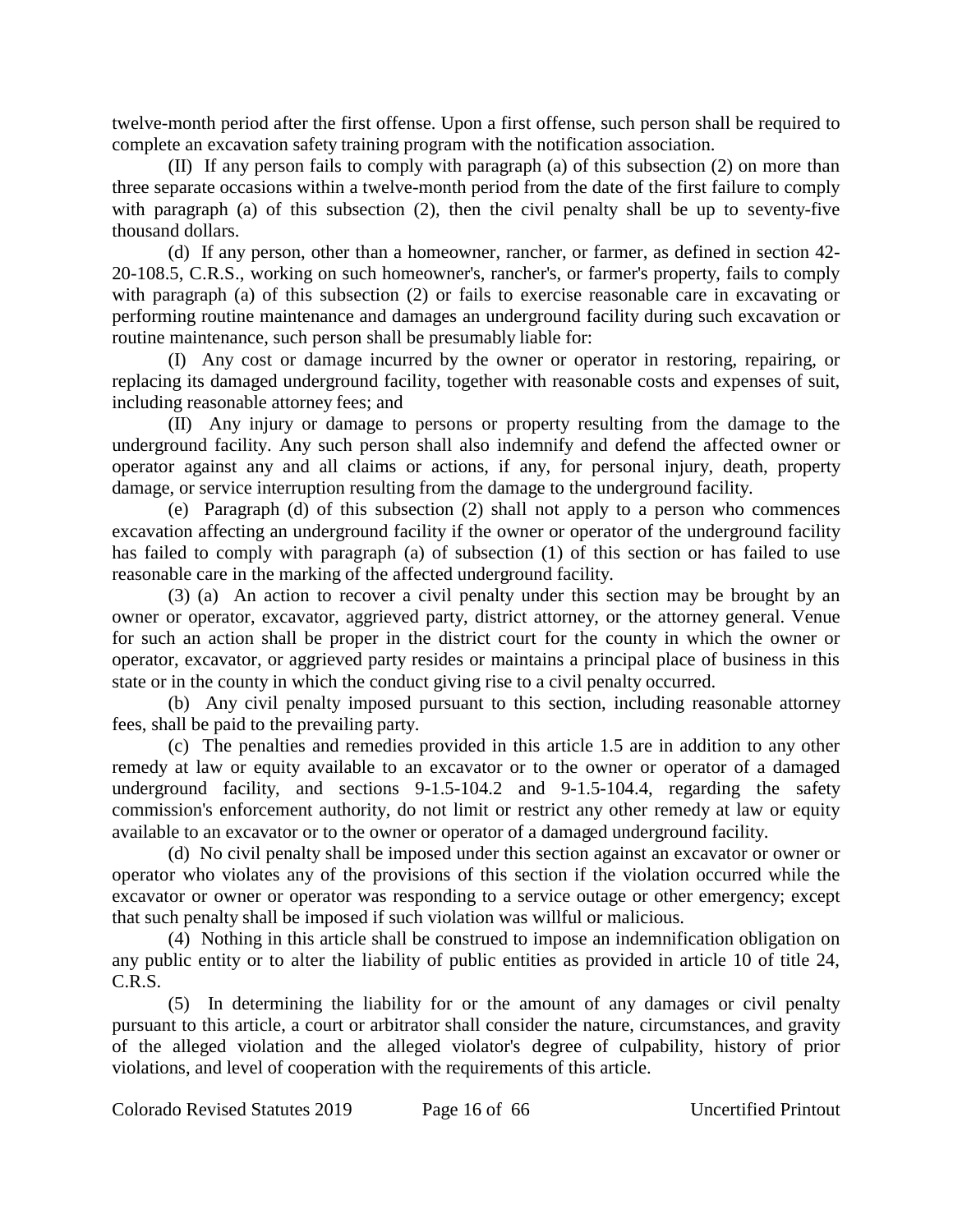**Source: L. 83:** Entire section added, p. 440, § 1, effective July 1. **L. 93:** (1) and (3) amended, p. 502, § 1, effective September 1; (2) amended, p. 502, § 1, effective January 1, 1994. **L. 2000:** Entire section R&RE, p. 688, § 4, effective May 23. **L. 2009:** IP(2)(d) amended, (HB 09-1092), ch. 38, p. 152, § 4, effective August 5. **L. 2018:** (3)(c) amended, (SB 18-167), ch. 256, p. 1574, § 5, effective August 8.

**9-1.5-104.7. Damage prevention fund.** (1) The damage prevention fund, referred to in this section as the "fund", is hereby created in the state treasury. The fund consists of:

(a) All receipts from money directed by law to be deposited to the fund;

(b) All fines collected pursuant to section 9-1.5-104.4; and

(c) Any other money that the general assembly may appropriate or transfer to the fund.

(2) The state treasurer shall credit all interest and income derived from the deposit and investment of money in the fund to the fund.

(3) Only the safety commission may authorize expenditures from the fund. Subject to annual appropriation by the general assembly, the safety commission may use money deposited in the fund only to:

(a) Develop and disseminate educational programming designed to improve worker and public safety relating to excavation and underground facilities; and

(b) Provide grants to persons who have developed educational programming that the notification association and the safety commission deem appropriate for improving worker and public safety relating to excavation and underground facilities.

**Source: L. 2018:** Entire section added, (SB 18-167), ch. 256, p. 1568, § 3, effective August 8.

**9-1.5-104.8. Safety commission fund.** (1) The safety commission fund, referred to in this section as the "fund", is hereby created in the state treasury. The fund consists of:

(a) All receipts from money directed by law to be deposited to the fund, including costs and fees awarded by a court pursuant to section 9-1.5-104.2 (9)(b); and

(b) Any other money that the general assembly may appropriate or transfer to the fund.

(2) The state treasurer shall credit all interest and income derived from the deposit and investment of money in the fund to the fund.

(3) Only the safety commission may authorize expenditures from the fund. Subject to annual appropriation by the general assembly, the safety commission may use money deposited in the fund only to pay for its expenses in administering this article 1.5.

**Source: L. 2018:** Entire section added, (SB 18-167), ch. 256, p. 1568, § 3, effective August 8.

**9-1.5-105. Notification association - structure and funding requirements - duties of owners and operators - report - repeal.** (1) There is hereby created a nonprofit corporation in the state of Colorado, referred to in this article 1.5 as the "notification association", which consists of all owners or operators of underground facilities. All owners and operators shall join the notification association and shall participate in a statewide program that utilizes a single, toll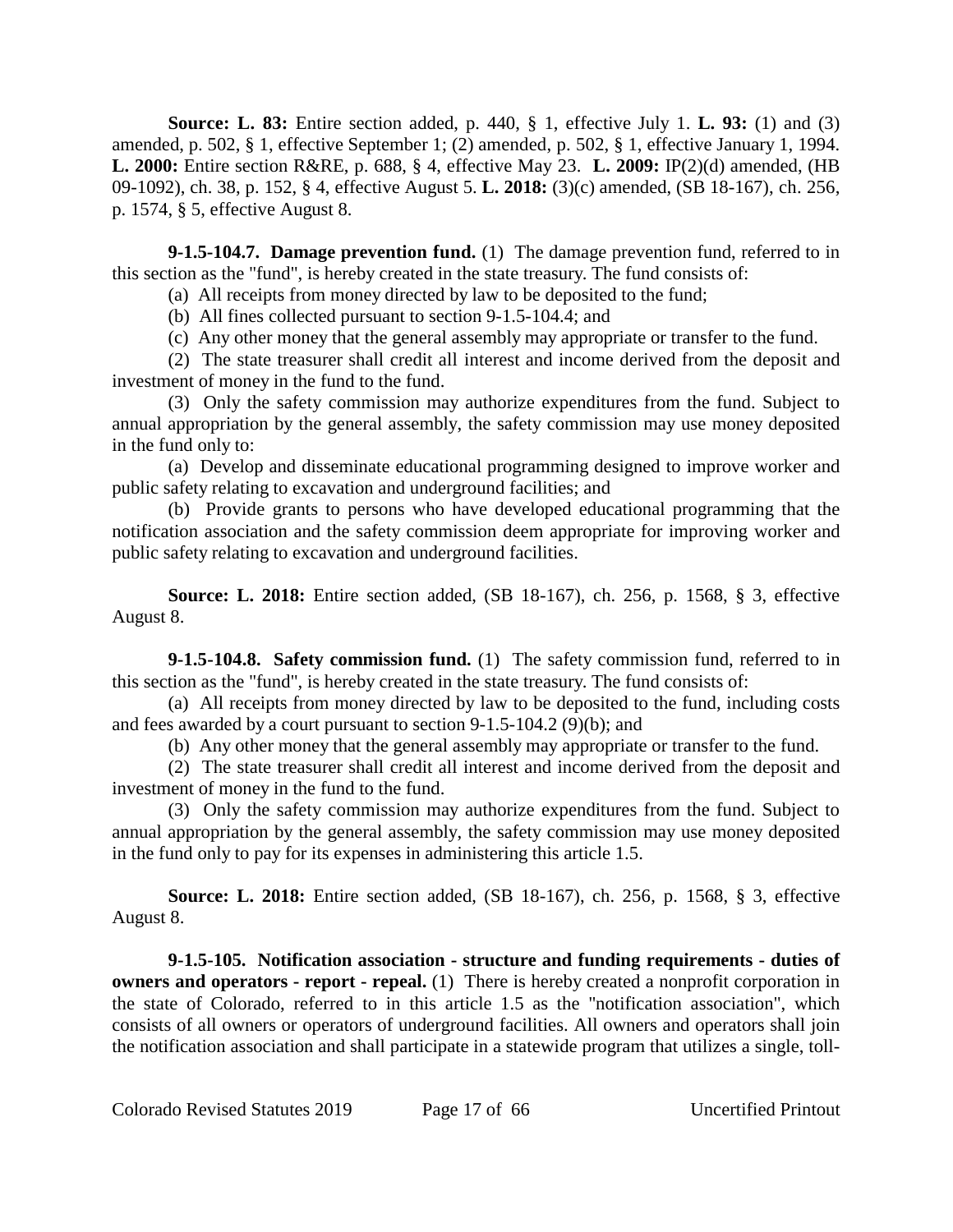free telephone number 811 that excavators can use to notify the notification association of pending excavation plans.

(2) All underground facility owners and operators are members of the notification association. The notification association shall provide members that were not tier one members on or before August 8, 2018, with electronic notifications beginning on January 1, 2019, at no cost for twenty-four months. On or before January 1, 2021, all owners and operators become full members of the notification association and are entitled to receive full service benefits as part of membership as specified in this article 1.5. Nothing precludes a tier two member from becoming a tier one member with the two-year waiver of no-cost notifications at any time before January 1, 2021. Until December 31, 2020, membership is organized as follows:

(a) "Tier one" members who shall be full members of the notification association and shall receive full service benefits as part of such membership as specified in this article. Any owner or operator required to be a member of the association who was a member on February 1, 1993, shall be designated a tier one member without further action by such member.

(b) (I) "Tier two" members who shall be limited members and shall receive limited services as a part of such membership as specified in this article. Tier two members shall pay a one-time membership fee of twenty-five dollars to the notification association to partially defray the costs incurred by the association in organizing pursuant to this article. The notification association shall not assess any charges, costs, or fees to any tier two member other than the onetime membership fee.

(II) All tier two members shall provide the association with accurate information regarding the boundaries of such member's service area, the type of underground facility that may be encountered within such service area, and the name, address, and telephone number of a person who shall be the designated contact person for information regarding such member's underground facilities. A tier two member shall also provide geographical information concerning underground facilities it owns or operates which are not located within the designated service area to the notification association.

(III) Not later than January 1, 1994, the notification association shall provide any person who contacts the association regarding information concerning underground facilities owned or operated by a tier two member with the name of the person specified in subparagraph (II) of this paragraph (b).

(IV) The following owners or operators of underground facilities who are not designated as tier one members pursuant to paragraph (a) of this subsection (2) shall be designated as tier two members:

- (A) Electric cooperative associations;
- (B) Special districts organized under title 32, C.R.S.;
- (C) Cable television operators;
- (D) Municipalities and counties; and

(E) Telecommunications local exchange providers with fewer than fifty thousand access lines.

 $(2.1)$  (a) Subsection (2) of this section and this subsection  $(2.1)$  are repealed, effective January 1, 2021.

(b) On or before March 1, 2020, the notification association shall provide a report to the senate transportation committee and the house of representatives transportation and energy committee, or their successor committees, about its efforts to prepare for tier two members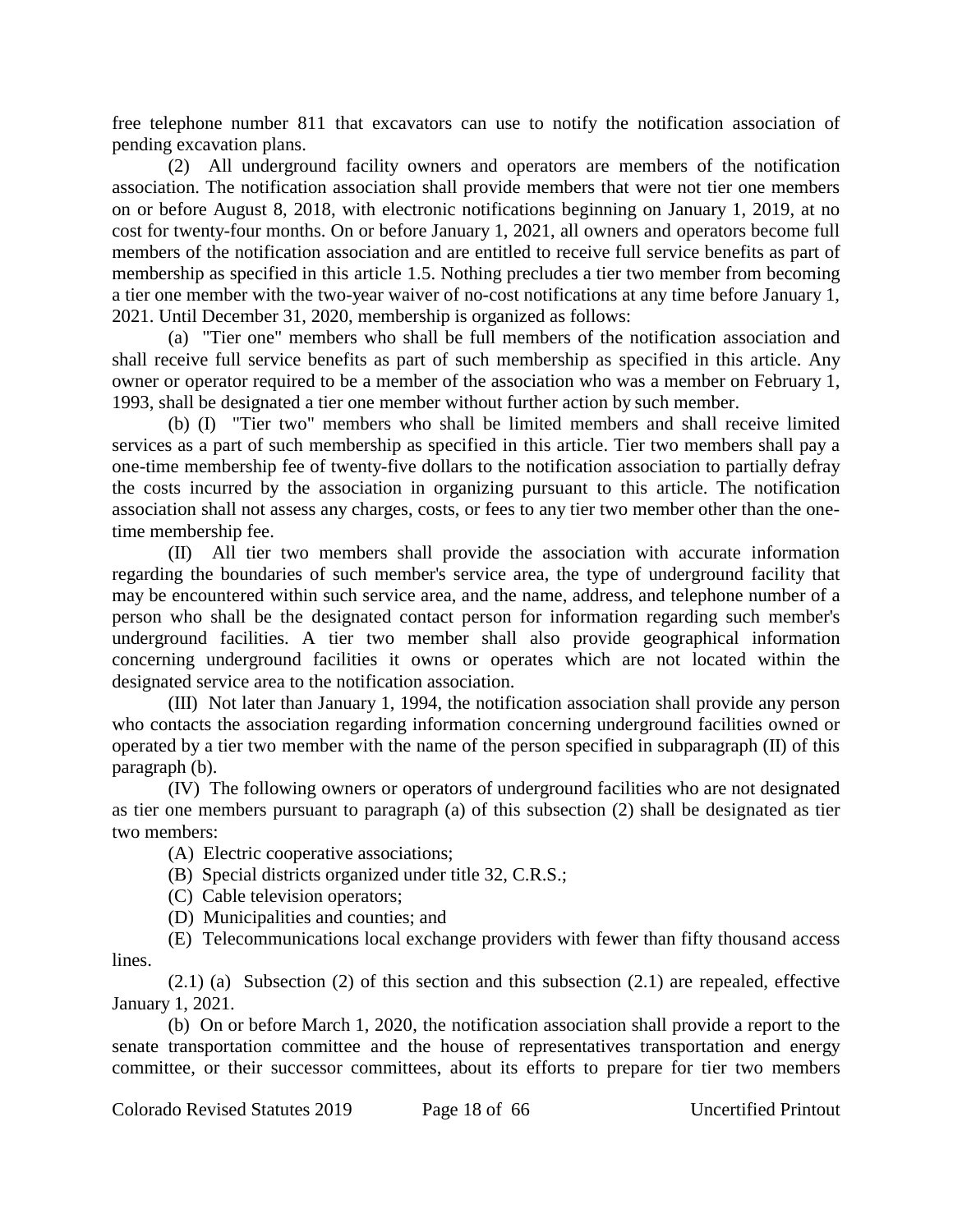transitioning to tier one membership. The report must include, but need not be limited to, the steps that have been implemented to ensure efficiencies in notification procedures and operations, a cost analysis of the transition, and information regarding any new technological advances adopted to improve efficiencies. In preparing the report, the notification association shall solicit input from members.

(2.3) Repealed.

(2.4) Effective January 1, 2021, all underground facility owners and operators are members of the notification association. All members are full members of the notification association and are entitled to receive full service benefits as part of membership as specified in this article 1.5.

(2.5) The notification association may accept any organization, person, or entity which has an interest in the purposes and functions of the association as a member whether specifically enumerated in this article or not. Any such member shall comply with the bylaws of the association.

(2.6) (a) The notification association shall prepare annual reports on its activities, as follows:

(I) A statistical summary of the information reported to it pursuant to section 9-1.5-103 (7)(b); and

(II) An annual, independent financial audit of its operations.

(b) The notification association shall provide a copy of both reports created under paragraph (a) of this subsection (2.6) to its members and shall provide the report created under subparagraph (I) of paragraph (a) of this subsection (2.6) to the public utilities commission of the state of Colorado.

(3) (a) (I) Except as provided in subsection (2) of this section, each member of the notification association shall provide all of the locations of any underground facilities that the member owns or operates to the notification association, and the association shall maintain the information on file for use by excavators.

(II) This subsection (3)(a) is repealed, effective January 1, 2021.

(b) Effective January 1, 2021, each member of the notification association shall provide general information regarding all of the locations of any underground facilities that the member owns or operates, for excavation notification purposes only, and the member's contact information, both of which shall be updated annually, to the notification association, and the association shall maintain the information on file in a manner that ensures the confidentiality and security of the information.

(c) Information regarding the location of underground facilities provided to the notification association by an owner or operator or to the safety commission by the notification association is exempt from the "Colorado Open Records Act", part 2 of article 72 of title 24, pursuant to section 24-72-204 (2)(a)(VIII)(A) regarding specialized details of critical infrastructure.

(4) (a) (I) The notification association is governed by a board of directors, which must be representative of the membership of the association.

(II) (A) Until December 31, 2020, the board must have at least one director that is a tier two member.

(B) This subsection  $(4)(a)(II)$  is repealed, effective January 1, 2021.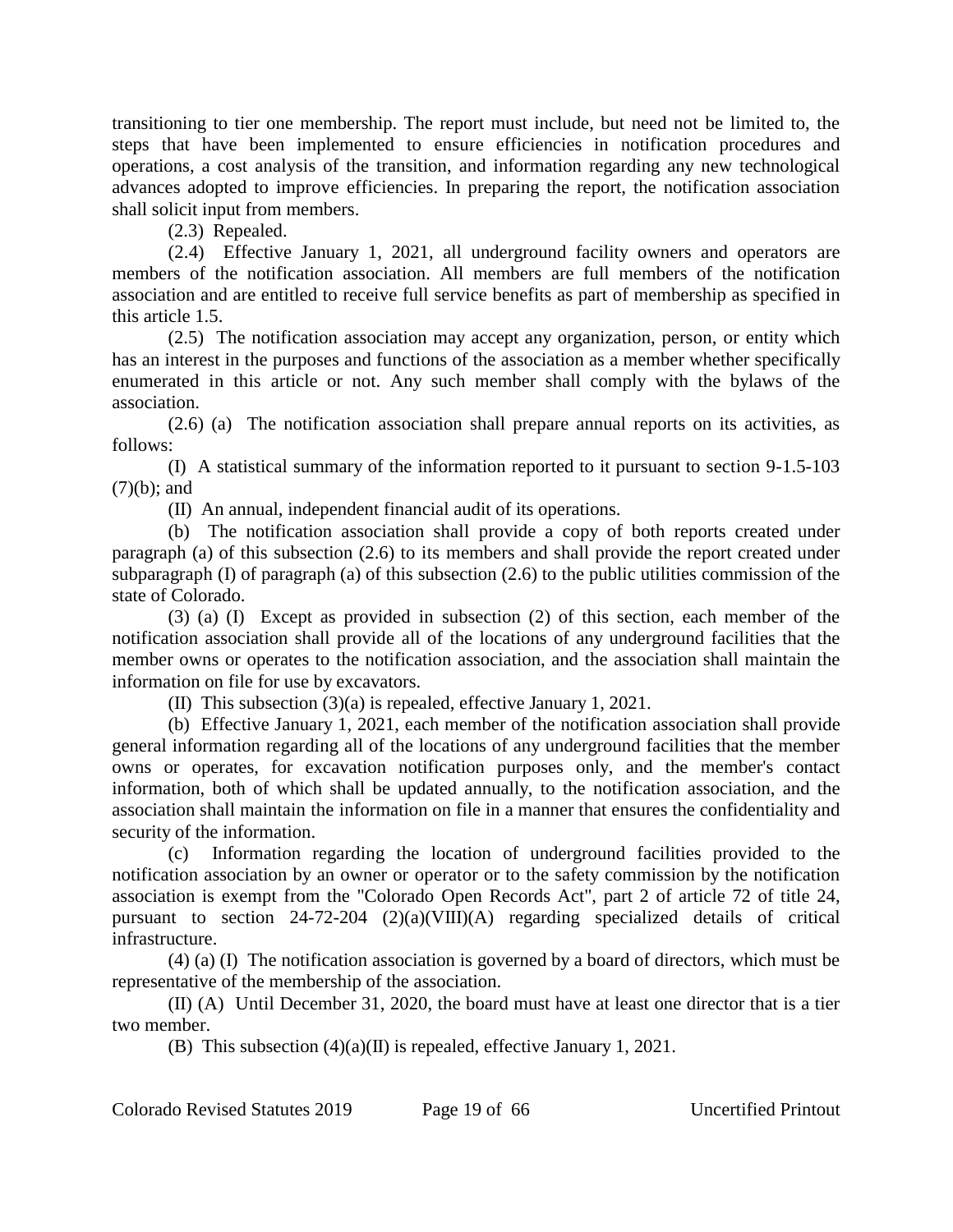(b) The board of directors shall be elected by the membership of the association pursuant to the bylaws of the association.

(5) The notification association shall be incorporated and operated as a nonprofit corporation pursuant to the "Colorado Revised Nonprofit Corporation Act", articles 121 to 137 of title 7, C.R.S.

(6) This section does not apply to:

(a) Any owner or occupant of real property under which underground facilities are buried if the facilities are used solely to furnish service or commodities to the real property and no part of the facilities is located in a public street, county road, alley, or right-of-way dedicated to public use; or

(b) Any homeowner.

**Source: L. 81:** Entire article added, p. 522, § 1, effective October 1. **L. 93:** Entire article amended, p. 503, § 1, effective September 1. **L. 97:** (5) amended, p. 761, § 27, effective July 1, 1998. **L. 2000:** IP(2) amended and (2.6) R&RE, pp. 690, 691, §§ 5, 6, effective May 23. **L. 2018:** (1), IP(2), (3), (4), and (6) amended, (2.1) and (2.4) added, and (2.3) repealed, (SB 18- 167), ch. 256, p. 1575, § 6, effective August 8.

**9-1.5-106. Notice requirements - repeal.** (1) The notification association created in section 9-1.5-105 shall:

(a) Receive and record notifications from excavators concerning intended excavation activities including sites, dates, and the nature of any intended excavation;

(b) Maintain a record of each notice of intent to excavate for a minimum of three years; and

(c) File the notification received regarding any proposed excavation site and the notification provided regarding such excavation site, including the date and time of each such notification, by reference number.

(2) The notification association shall establish and maintain a damage prevention safety program and shall conduct periodic public awareness campaigns.

(3) (a) (I) The notification association shall provide prompt notice of any proposed excavation to each affected tier one member that has any underground facilities in the area of the proposed excavation site. The notification association shall also provide the excavator with the name and telephone number of each tier two member that has any underground facilities in the area of the proposed excavation.

(II) This subsection (3)(a) is repealed, effective January 1, 2021.

(b) Effective January 1, 2021, the notification association shall provide prompt notice of any proposed excavation to each affected member that has any underground facilities in the area of the proposed excavation site.

**Source: L. 93:** Entire article amended, p. 505, § 1, effective September 1. **L. 2018:** (3) amended, (SB 18-167), ch. 256, p. 1577, § 7, effective August 8.

**9-1.5-107. Notice of removal of underground facilities.** At least ten days before beginning an excavation to remove an underground facility that is a gas transmission pipeline that has been abandoned or is unused and is not located in a public road, street, alley, or right-of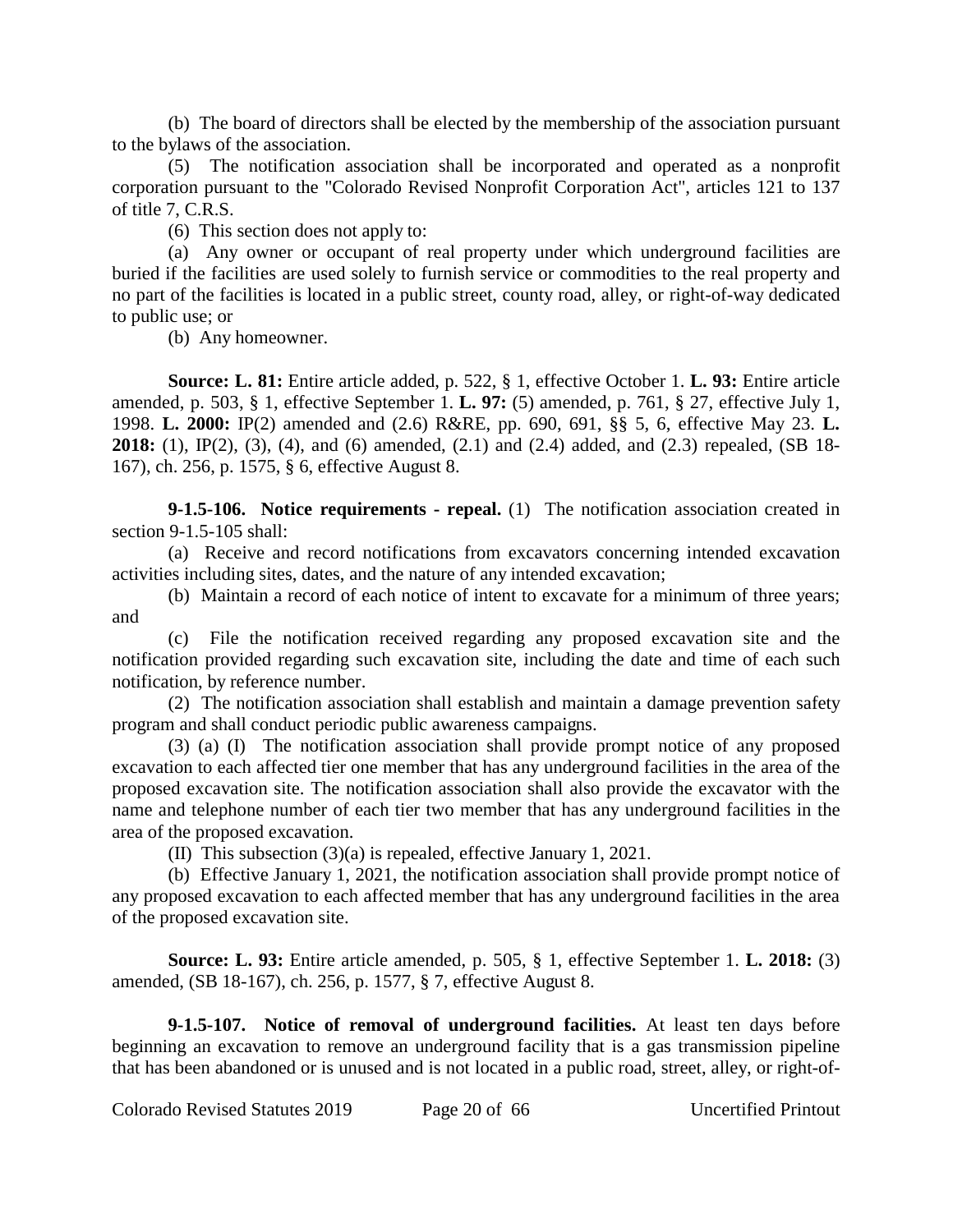way dedicated to public use, the excavator shall notify each owner of record and occupant of the real property where such underground facility is located. The notice shall state the commencement, extent, and duration of the excavation in addition to the information required by section 9-1.5-103 (3)(c) and shall be served in the same manner as personal service under the Colorado rules of civil procedure; except that, if such personal service cannot be made through the use of due diligence, notice may be served by mail to the owner's or occupant's last-known address. If a valid mailing address is not available through the use of due diligence, notice may be made by publication in a newspaper published in the county in which the property is located. For purposes of this section, an underground facility is not considered abandoned or unused if it is in operation for its intended purpose or is being actively maintained with reasonable anticipation of a future use.

**Source: L. 2007:** Entire section added, p. 162, § 1, effective August 3.

**9-1.5-108. Repeal - sunset review.** (1) This section and sections 9-1.5-104.2, 9-1.5- 104.4, 9-1.5-104.7, and 9-1.5-104.8 are repealed, effective September 1, 2028.

(2) Before the repeal, the functions of the underground damage prevention safety commission related to underground facilities specified in sections 9-1.5-104.2, 9-1.5-104.4, 9- 1.5-104.7, and 9-1.5-104.8 are scheduled for review in accordance with section 24-34-104.

**Source: L. 2018:** Entire section added, (SB 18-167), ch. 256, p. 1577, § 8, effective August 8.

# **ARTICLE 2**

## Safety Glazing Materials

## **9-2-101 to 9-2-106. (Repealed)**

**Source: L. 86:** Entire article repealed, p. 502, § 125, effective July 1.

**Editor's note:** This article was numbered as article 2 of chapter 80, C.R.S. 1963. For amendments to this article prior to its repeal in 1986, consult the Colorado statutory research explanatory note and the table itemizing the replacement volumes and supplements to the original volume of C.R.S. 1973 beginning on page vii in the front of this volume.

## **ARTICLE 2.5**

## High Voltage Power Lines - Safety Requirements

**9-2.5-101. Definitions.** As used in this article, unless the context otherwise requires:

- (1) "Authorized person" means:
- (a) An employee of a public utility which produces, transmits, or delivers electricity;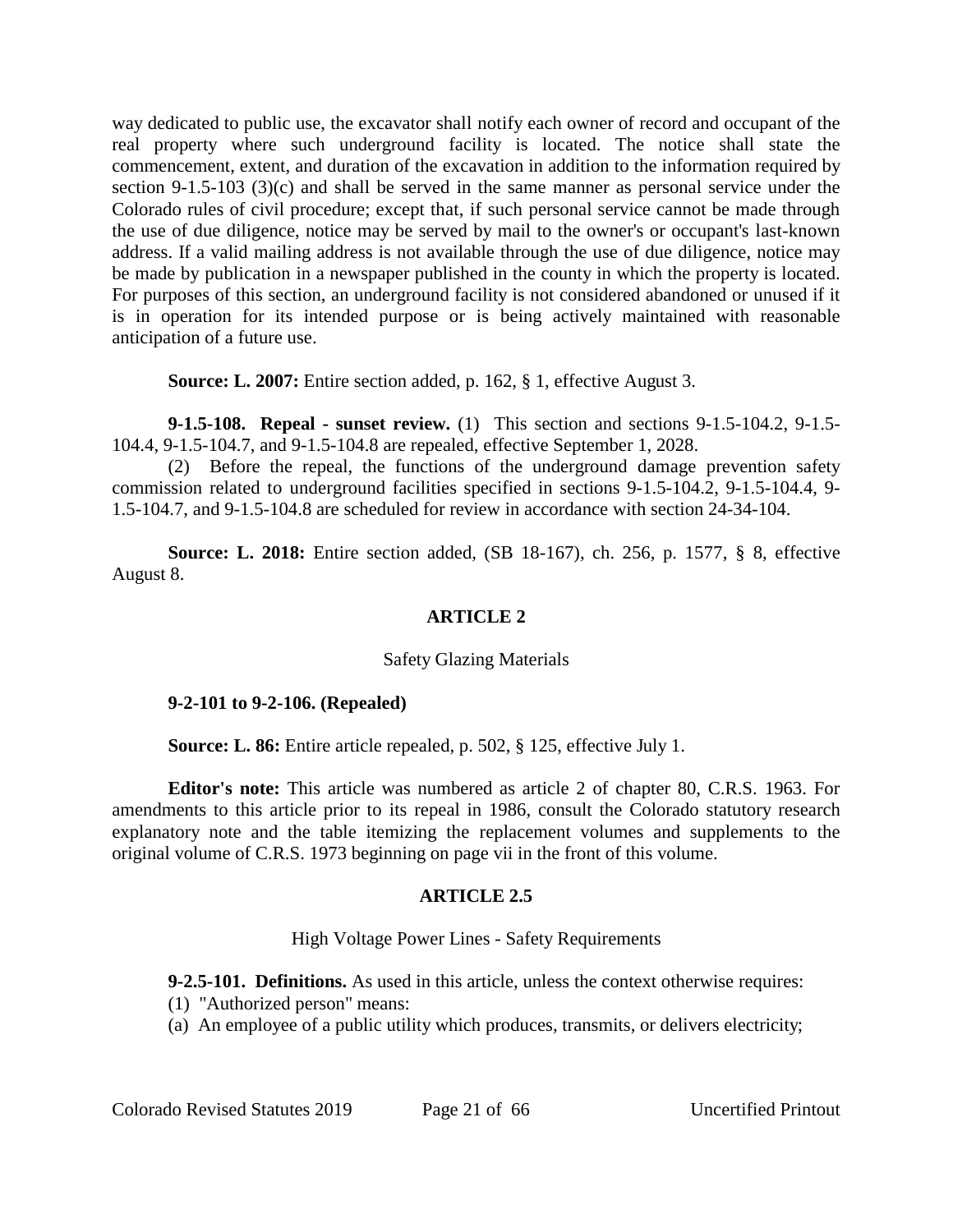(b) An employee of a public utility which provides and the work of which relates to communication services or an employee of a state, county, or municipal agency which has authorized circuit construction on or near the poles or structures of a public utility;

(c) An employee of an industrial plant whose work relates to the electrical system of the industrial plant;

(d) An employee of a cable television or communication services company or an employee of a contractor of a cable television or communication services company if specifically authorized by the owner of any necessary poles to make cable television or communication services attachments;

(e) An employee or agent of a state, county, or municipal agency which has or the work of which relates to overhead electrical lines or circuit construction or conductors on poles or structures of any type.

(2) "High voltage" means voltage in excess of six hundred volts measured between conductors or between a conductor and the ground.

(3) "Overhead line" means all bare or insulated electrical conductors installed above the ground.

(4) "Person or business entity" means a party contracting to perform any function or activity upon any land, building, highway, or other premises.

(5) "Public utility" includes public service corporations, municipally owned electric systems, and districts subject to article XXV of the Colorado constitution.

**Source: L. 83:** Entire article added, p. 441, § 1, effective July 1.

**9-2.5-102. Activity near overhead line - safety restrictions.** (1) Unless danger against contact with high voltage overhead lines has been effectively guarded against as provided by section 9-2.5-103, a person or business entity shall not, individually or through an agent or employee, perform or require any other person to perform any function or activity upon any land, building, highway, or other premises if at any time during the performance of any function or activity it could reasonably be expected that the person performing the function or activity could move or be placed within ten feet of any high voltage overhead line or that any equipment, part of any tool, or material used by the person could be brought within ten feet of any high voltage overhead line during the performance of any function or activity.

(2) No person shall operate an aircraft within ten feet of any high voltage overhead line.

**Source: L. 83:** Entire article added, p. 442, § 1, effective July 1. **L. 88:** Entire section amended, p. 398, § 1, effective April 6.

**9-2.5-103. Activity in close proximity to lines - clearance arrangements - procedure - payment - notice.** (1) If any person or business entity desires to temporarily carry on any function, activity, work, or operation in closer proximity to any high voltage overhead line than that which is permitted by this article, the person or business entity responsible for performing the work shall promptly notify the public utility operating the high voltage overhead line. The person or business entity may perform the work only after satisfactory mutual arrangements, including coordination of work and construction schedules, have been made between the public utility operating the lines and the person or business entity responsible for performing the work.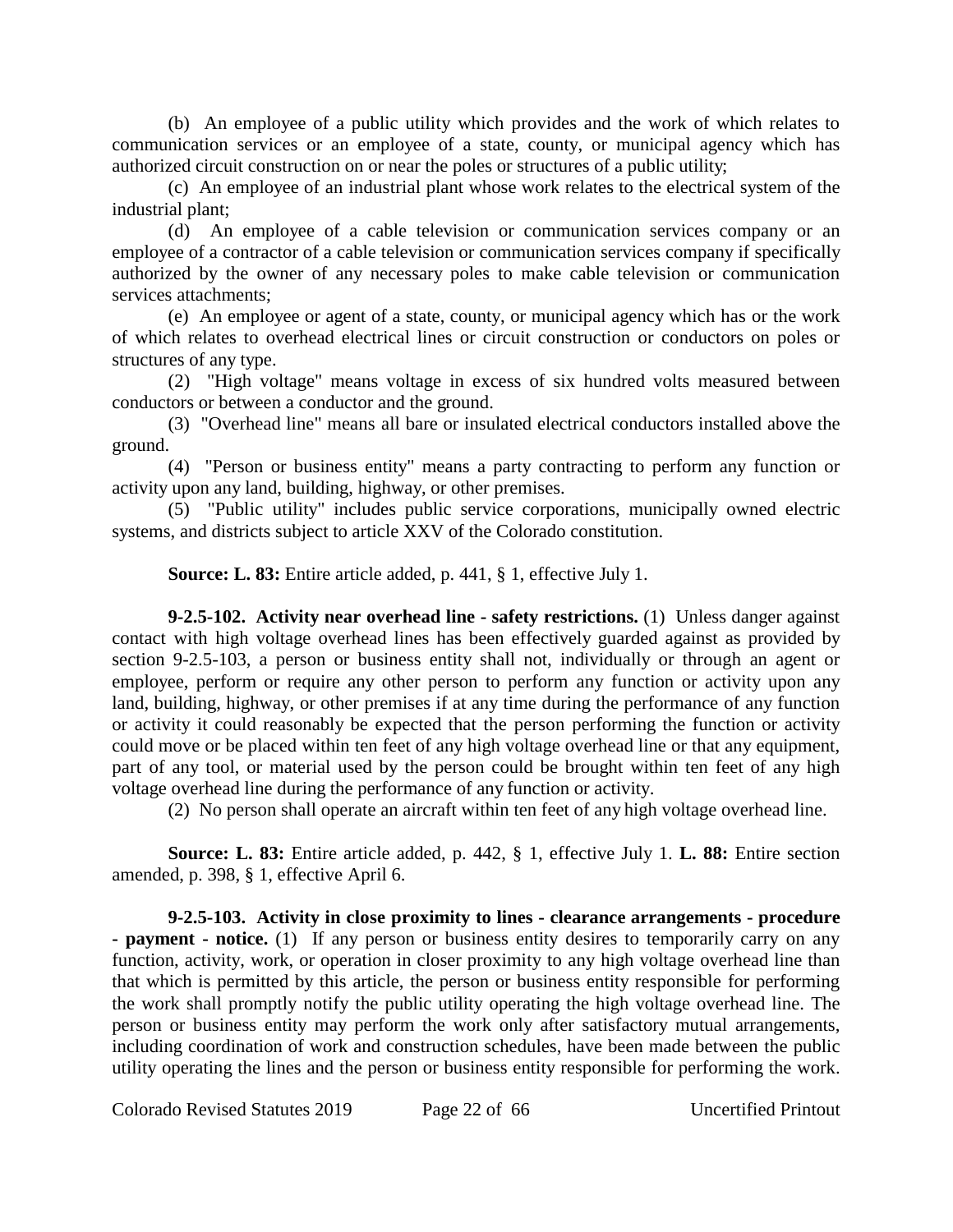In cases where the person or business entity responsible for doing the work is doing so under contract or agreement with a governmental entity, and the governmental entity and the public utility operating the lines have already made satisfactory mutual arrangements, further arrangements for that particular activity are not required. Arrangements may include placement of temporary mechanical barriers to separate and prevent contact between material, equipment, or persons and the high voltage overhead lines or temporary deenergization and grounding or temporary relocation or raising of the high voltage overhead lines. The public utility operating the line shall promptly provide to the person or entity responsible for doing the work or having the work done an estimate of the amount to be charged for providing temporary clearances.

(2) (a) The person or business entity responsible for performing the work in the vicinity of the high voltage overhead lines shall pay any actual expenses of the public utility operating high voltage overhead lines in providing arrangements for clearances, except when prior arrangements for payment have been made between a governmental entity for whom the work is to be done and the public utility operating the lines and except in instances where the public utility operating high voltage overhead lines has installed lines within fifteen feet of an existing fixture or structure after the fixture or structure has been in place at a permanent location. The public utility is not required to provide the arrangements for clearances until an agreement for payment has been made; except that, if there is a dispute over the amount to be charged by the utility for providing arrangements for clearance, the utility shall commence with providing temporary clearance as if agreement had then been reached. If agreement for payment has not been reached within fourteen days after completion of temporary clearance, the public utility and the person or business entity responsible for doing the work shall resolve such dispute by arbitration or other legal means. Unless otherwise agreed to by the person or business entity responsible for doing the work, the public utility shall commence construction for temporary clearances within three working days after the date an agreement for payment, if required, has been reached or, if no payment is required, within five working days after the date of the request of the person responsible for the work. Once initiated, the clearance work shall continue without interruption until completed. Should the public utility fail to provide for temporary clearances or safety measures in a timely manner, the public utility shall be liable for costs or loss of production of the person or business entity requesting assistance to work in close proximity to high voltage overhead lines.

(b) A person requesting that the utility clear high voltage overhead lines shall not work near the lines until the utility notifies such person that the clearance is completed. If the location or the conditions of the planned work near a high voltage overhead line changes, the person shall notify the utility of such changes and cease all work until the utility has completed any additional clearance measures that may be necessary.

(3) In locations where identity of the public utility operating the high voltage overhead lines is not easily known, the Colorado public utilities commission shall, upon request, provide the name, address, and telephone number of such utility for notification purposes.

**Source: L. 83:** Entire article added, p. 442, § 1, effective July 1. **L. 2003:** (2) amended, p. 1412, § 1, effective April 29.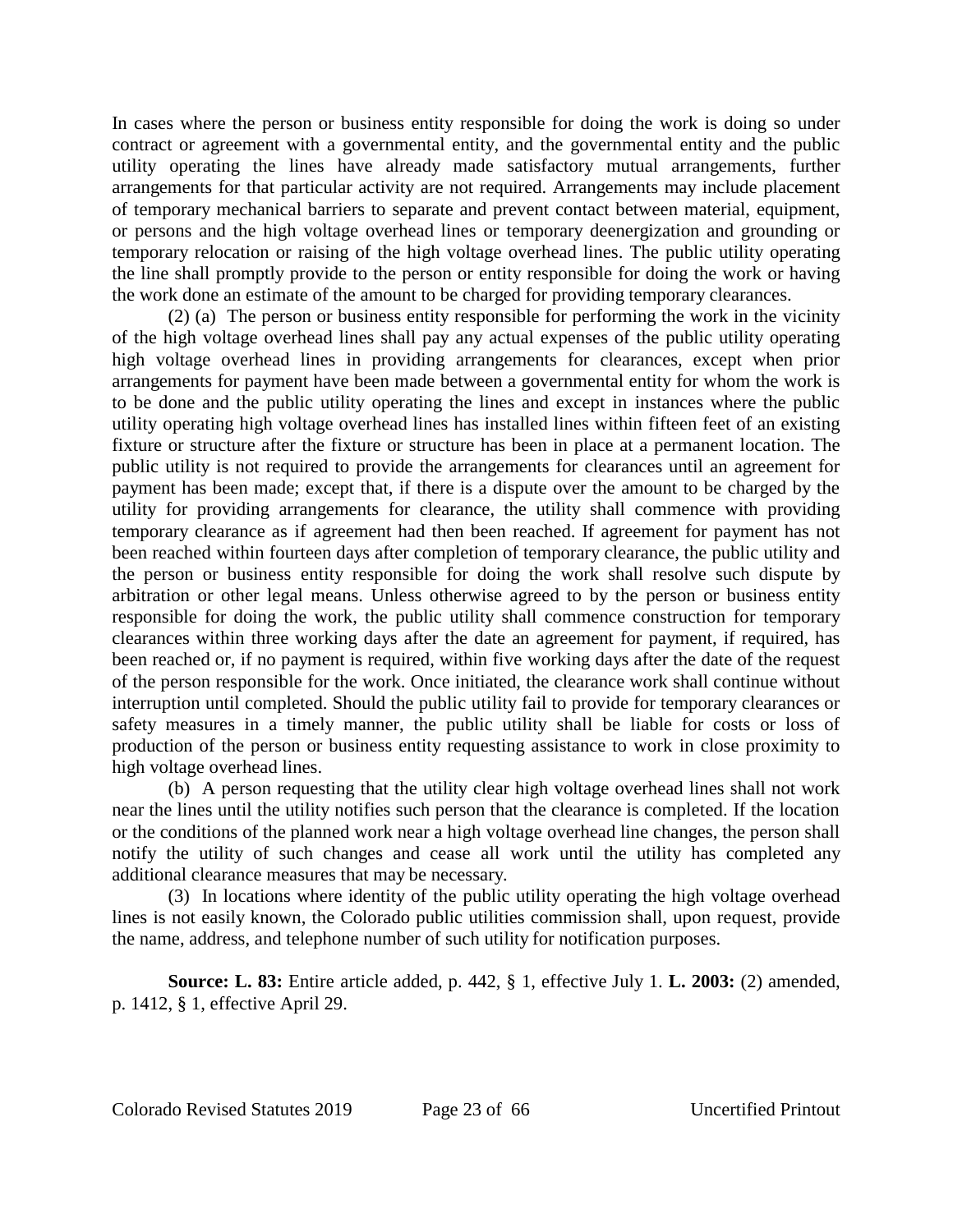**9-2.5-104. Violation.** (1) (a) A person who violates this article may be subject to a civil penalty not to exceed one thousand dollars, to be imposed by any court of competent jurisdiction and credited to the general fund.

(b) A person who violates this article more than once may be subject to a civil penalty not to exceed two thousand dollars for each violation, to be imposed by a court of competent jurisdiction and credited to the general fund. A person who violates this article more than once may be liable for reasonable attorney fees and costs incurred in the prosecution of the violations as determined by the court.

(2) If a violation of this article results in physical or electrical contact with any high voltage overhead line, the person or business entity violating this article shall be liable to the owner or operator of the high voltage overhead line for damages to the facilities caused by the contact and for the liability incurred by the owner or operator due to the contact.

(3) Provisions of subsection (2) of this section notwithstanding, any person or business entity who has made arrangements for safety clearances and who commences any prohibited activity, work, or operation prior to such safety clearances having been made shall be liable for any damages incurred as a result of physical or electrical contact with the high voltage overhead line.

**Source: L. 83:** Entire article added, p. 443, § 1, effective July 1. **L. 2003:** (1) and (2) amended, p. 1413, § 2, effective April 29.

**9-2.5-105. Exemptions.** (1) Except as provided in subsection (2) of this section, this article does not apply to construction, reconstruction, operation, or maintenance by an authorized person of overhead electrical or communication circuits or conductors and their supporting structures, or to electrical generating, transmission, or distribution systems, or to communication systems, or to the collection of trash and refuse using equipment designed for that purpose, or to highway vehicles or agricultural equipment, including aerial applicators licensed pursuant to section 35-10-106, C.R.S., which in normal use may incidentally pass within the ten-foot clearance limitation, or to governmental entities responding to any emergency situation.

(2) (a) Highway vehicles shall not be operated within four and one-half feet of a high voltage overhead line unless the person or business entity operating the highway vehicle has complied with sections 9-2.5-102 and 9-2.5-103.

(b) This subsection (2) shall not apply to highway vehicles operated by the Colorado department of transportation responding to emergency situations.

**Source: L. 83:** Entire article added, p. 443, § 1, effective July 1. **L. 88:** Entire section amended, p. 398, § 2, effective April 6. **L. 2003:** Entire section amended, p. 1413, § 3, effective April 29.

**9-2.5-106. Compliance with national electrical safety code - due care.** Proof of compliance with the requirements of an applicable national electrical safety code standard, as published by the institute of electrical and electronics engineers or a successor entity, that is or was in effect at the time of the installation of the overhead line, establishes the highest degree of care in the defense of a negligence claim asserted by any person or entity that is exempt from this article pursuant to section 9-2.5-105.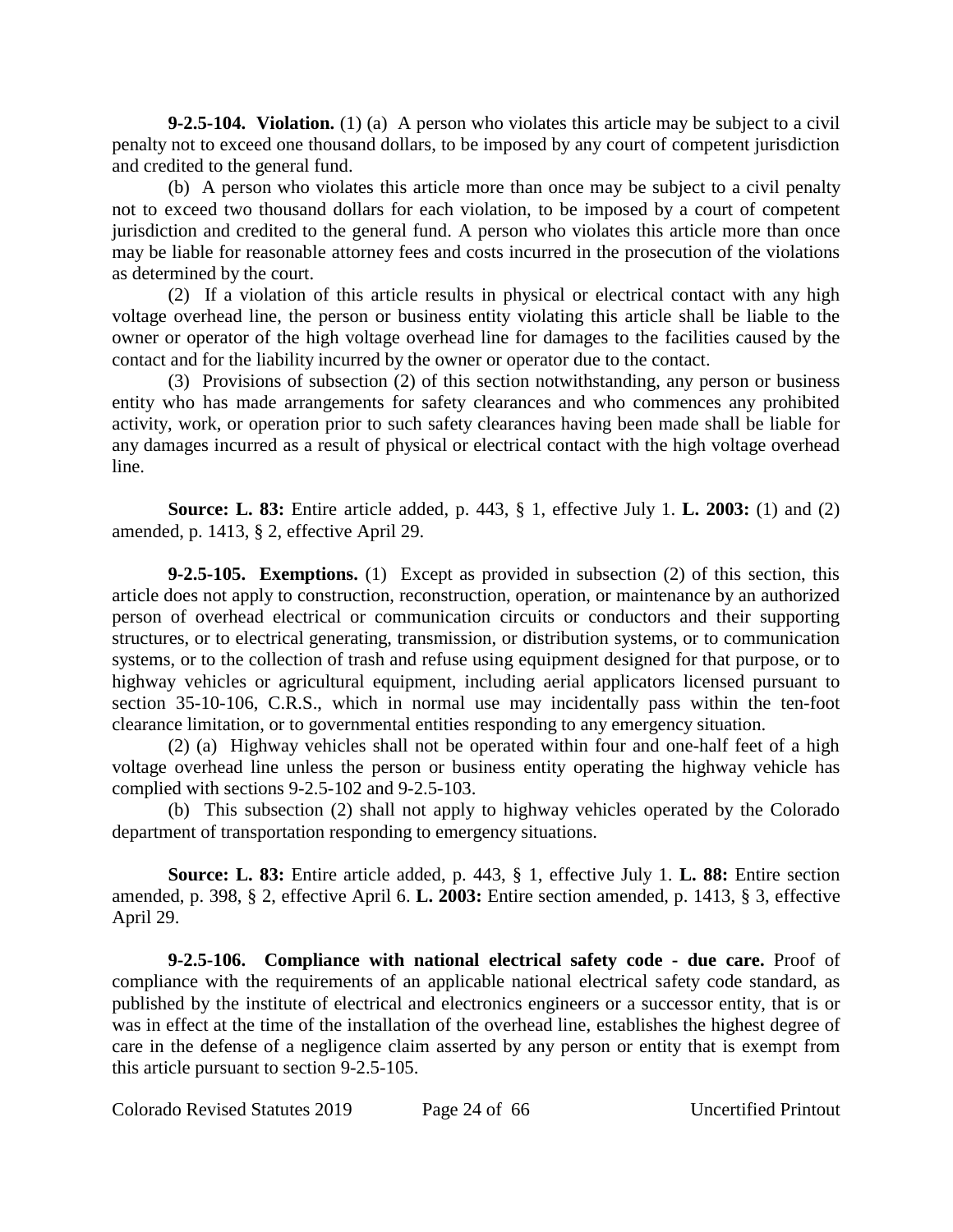**Source: L. 2004:** Entire section added, p. 126, § 1, effective August 4.

# **ARTICLE 3**

## Fire Extinguishers - Sale and Use

**9-3-101. Use of toxic fire-extinguishing agents prohibited.** No person, partnership, association, or corporation shall use or install for use in any place of public assemblage, public or private school, hospital, institution, business or office building, apartment building, penal institution, nursing or convalescent home, factory, mill, workshop, bakery, hotel, motel, store, boarding or bunkhouse, theater, motor vehicle used for the transportation of students or passengers for hire, or establishment wherein laborers are employed any fire extinguisher or fireextinguishing device containing carbon tetrachloride or an active agent having a level of vapor toxicity equal to or greater than carbon tetrachloride. Fire extinguishers acceptable under this article are those covered in national fire protection association's bulletin #10, dated May 19, 1967, entitled "Standard for the Installation of Portable Fire Extinguishers", and national fire protection association's bulletin #10A, dated May 19, 1967, entitled "Maintenance and Use of Portable Fire Extinguishers".

**Source: L. 69:** p. 185, § 1. **C.R.S. 1963:** § 17-5-1.

**9-3-102. Sale of illegal fire extinguishers prohibited.** No person shall sell, give, or offer for sale any fire extinguisher or fire-extinguishing device containing or designed to contain any active agent prohibited in section 9-3-101, if such fire extinguisher or fire-extinguishing device is intended for installation and use in any building or motor vehicle referred to in section 9-3-101, or is a grenade type or fusible link release device for use in any of said buildings or motor vehicles.

**Source: L. 69:** p. 185, § 2. **C.R.S. 1963:** § 17-5-2.

**9-3-103. Enforcement.** The sheriffs of every county in this state, the fire chiefs of every town, city, and fire protection district, and the safety inspectors appointed by the executive director of the department of labor and employment have full and concurrent jurisdiction to investigate violations of this article and enforce the provisions thereof.

**Source: L. 69:** p. 185, § 3. **C.R.S. 1963:** § 17-5-3.

**9-3-104. Violation - penalty.** Any person who violates any provision of this article is guilty of a misdemeanor and, upon conviction thereof, shall be punished by a fine of not more than one hundred dollars, or by imprisonment in the county jail for a term of not more than thirty days, or by both such fine and imprisonment.

**Source: L. 69:** p. 185, § 4. **C.R.S. 1963:** § 17-5-4.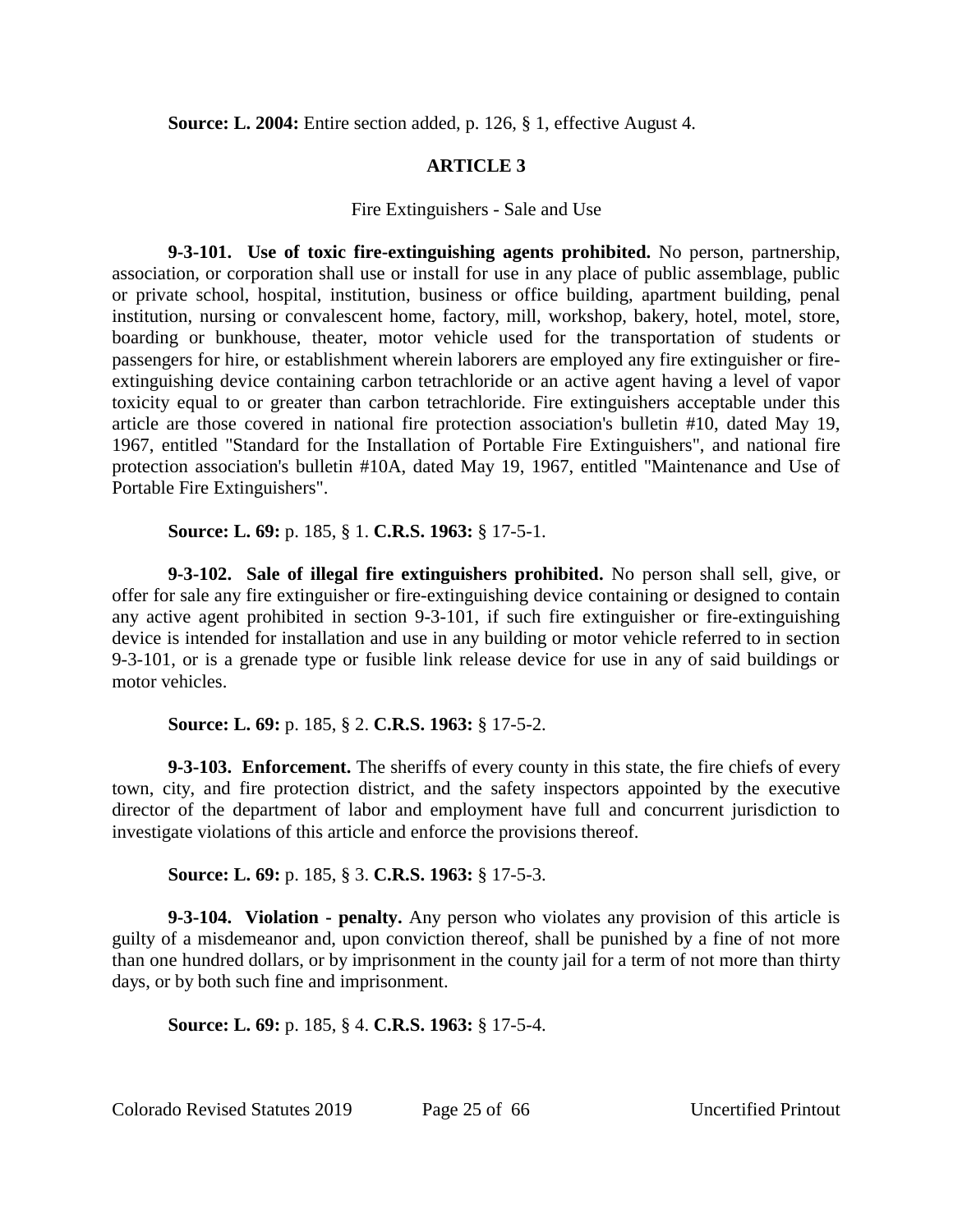**9-3-105. District attorney to prosecute.** Every district attorney to whom there is presented, or who in any way procures satisfactory evidence of any violation of the provisions of this article, shall cause appropriate proceedings to be commenced and prosecuted in the proper courts, without delay, for the enforcement of the penalties as provided in section 9-3-104.

## **Source: L. 69:** p. 186, § 5. **C.R.S. 1963:** § 17-5-5.

## **ARTICLE 4**

## Boiler Inspection

**Editor's note:** This article was numbered as article 3 of chapter 17, C.R.S. 1963. The substantive provisions of this article were repealed and reenacted in 1971, resulting in the addition, relocation, and elimination of sections as well as subject matter. For amendments to this article prior to 1971, consult the Colorado statutory research explanatory note beginning on page vii in the front of this volume.

**9-4-101. Definitions.** As used in this article, unless the context otherwise requires:

(1) "A.S.M.E. boiler and pressure vessel code" means the boiler and pressure vessel code developed by the boiler and pressure vessel committee of the American society of mechanical engineers with amendments, addenda, and interpretations thereto, made and approved by the council of said society, 1968 edition, a copy of which code is on file in the office of the boiler inspection section of the division of oil and public safety.

(1.5) "A.S.M.E. review and survey" means the review and survey of the manufacturers quality control system for the certification of authorization for the use of the A.S.M.E. applicable code symbol stamp.

(2) "Boiler" means a closed pressure vessel in which a fluid is heated for use external to itself by the direct application of heat resulting from the combustion of fuel, solid, liquid, or gaseous, or by the use of electricity or nuclear energy.

(2.5) "Chief boiler inspector" means the person appointed by the director to oversee the boiler inspection section created in section 9-4-102.

(3) "Colorado boiler and pressure vessel code" is used to designate the accepted reference for construction, installation, operation, and inspection of boilers and pressure vessels and will be referred to as the "Colorado boiler and pressure vessel code", which includes the A.S.M.E. boiler and pressure vessel codes and the national board inspection code.

(4) "Condemned boiler" means a boiler which has been inspected and declared unsafe or disqualified as to legal requirements by an inspector qualified to take such action and to which has been applied a stamping or marking designating its rejection.

(5) "Director" means the director of the division of oil and public safety or his or her designee.

(6) "External inspection" means an inspection made when a boiler is in operation.

(7) "Hot-water heating boiler" means a boiler operated at pressure not exceeding one hundred sixty PSIG and temperature not exceeding two hundred fifty degrees Fahrenheit for water.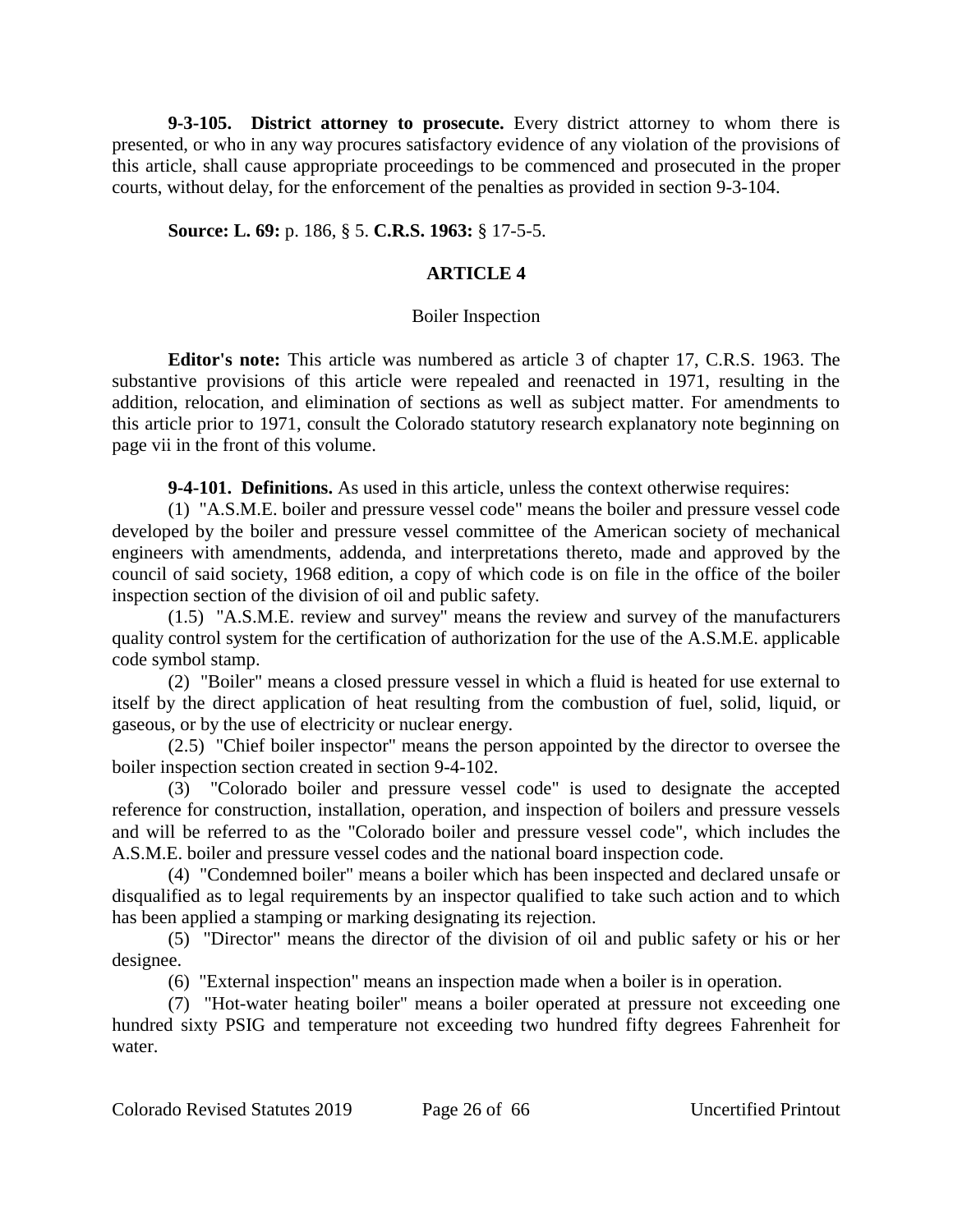(8) "Hot-water supply boiler" means a boiler used to supply hot water operated at pressure not exceeding one hundred sixty PSIG and temperatures not exceeding two hundred fifty degrees Fahrenheit at or near the boiler outlet.

(9) "Internal inspection" means an inspection made when a boiler is shut down with all handholes or manholes opened for inspection of its interior.

(10) "Locomotive boiler" means a boiler mounted on a self-propelled track carrier and which is used to furnish motivating power for traveling on rails.

(11) "Miniature boiler" means any boiler which does not exceed any of the following limits:

(a) Sixteen inches inside diameter of shell;

(b) Five cubic feet gross volume exclusive of casing and insulation;

(c) One hundred pounds PSIG maximum working pressure.

(12) "National board inspection code" means the "manual for boiler and pressure vessel inspections" published in 1970 by the national board of boiler and pressure vessel inspectors, 10th edition, and subsequent revisions.

(13) "Nonstandard boiler" means any boiler which does not qualify as a standard boiler.

(14) "Owner or user" means any person, firm, corporation, or business entity of whatever nature owning or operating any boiler within this state.

(14.3) "Owner-user inspection organization" means an owner or user of pressureretaining items who maintains a regularly established inspection department, and whose organization and inspection procedures meet the requirements of the national board of boiler and pressure vessel inspectors rules or the American petroleum institute's API 510 program and are acceptable to the director.

(14.5) "Owner-user inspector" means an inspector who holds a valid national board of boiler and pressure vessel inspectors owner-user inspector commission and who has passed the examination prescribed by the national board or is an American petroleum institute certified inspector under a jurisdictionally approved owner-user inspection organization.

(15) "Portable boiler" means an internally fired boiler which is primarily intended for temporary locational use, the construction and usage of which is obviously portable for use in multiple locations.

(16) "Power boiler" means any boiler exceeding the miniature boiler size which generates steam or vapor at a pressure of more than fifteen pounds per square inch gauge (PSIG).

(16.5) "Pressure vessel" means a pressure vessel or a container for the containment of pressure, either internal or external. Except as exempted in section 1910.172 of the Colorado occupational safety and health general standards, such pressure may be obtained from an external source or by the application of heat from a direct or indirect source or by any combination of such methods. The scope in relation to the geometry of pressure-containing parts shall terminate at the following: The first circumferential joint for welding end connections, or the face of the first flange in bolted flanged connections, or the first threaded joint in that type of connection.

(17) "Reinstalled boiler" means a boiler removed from its original setting and reerected at the same location or erected at a new location without change of ownership.

(18) "Relief valve" means an automatic pressure-relieving device actuated by static pressure upstream of the valve which opens farther with an increase in pressure over the opening pressure. It is used primarily for liquid service.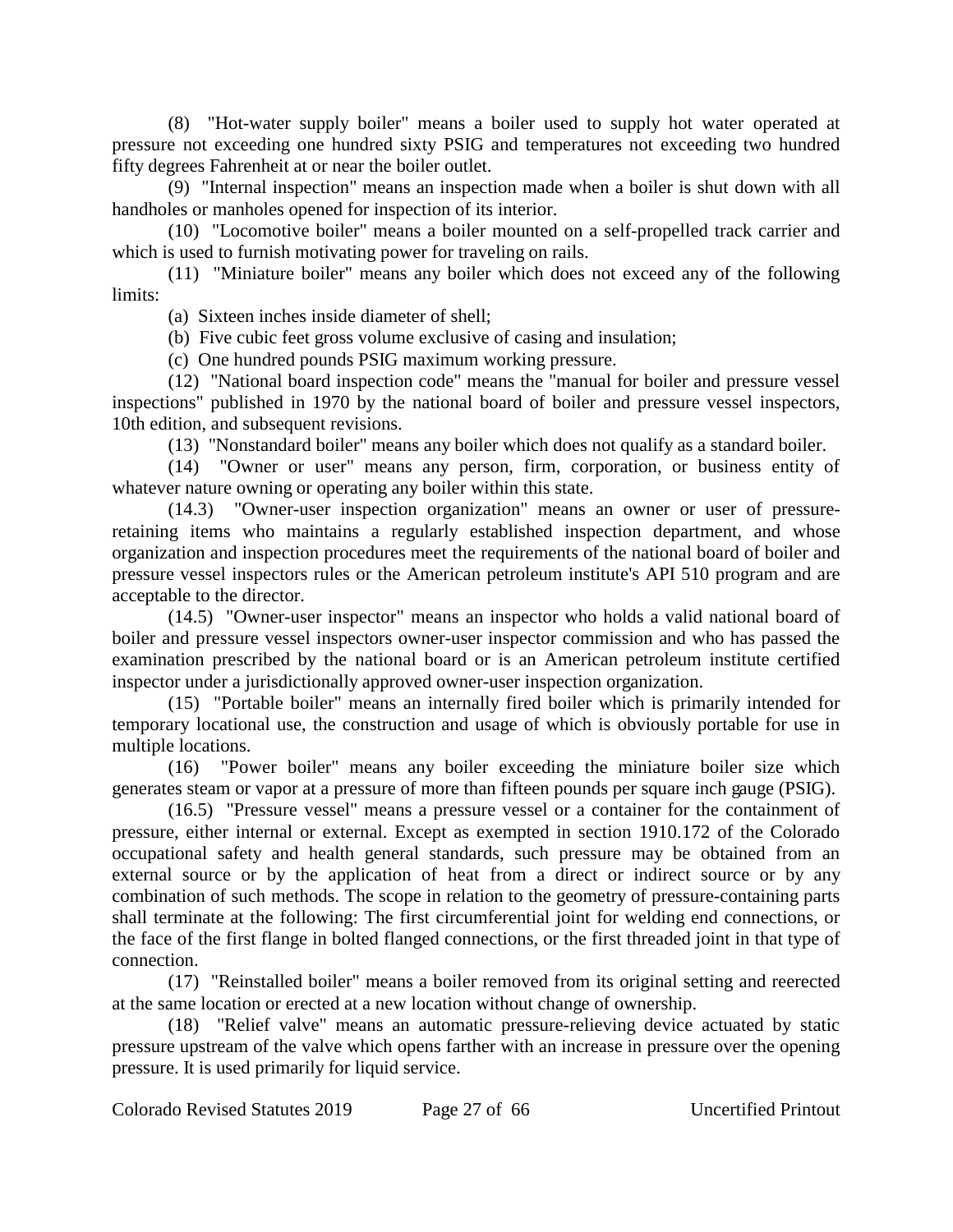(19) "Safety relief valve" means an automatic pressure-actuated relieving device suitable for use either as a safety valve or relief valve, depending on application.

(20) "Safety valve" means an automatic pressure-relieving device activated by static pressure upstream of the valve and characterized by full-opening pop action. It is used for steam, gas, or vapor service.

(21) "Secondhand boiler" means a boiler in which both location and ownership have been changed after primary use.

(22) "Section" means the boiler inspection section of the division of oil and public safety.

(23) "Service and domestic-type water heater" means a water heater of either instantaneous or storage type used for heating or combined heating and storage of hot water for domestic or sanitary purposes or for space heating in which none of the following limitations is exceeded:

(a) Heat input of two hundred thousand BTUs per hour;

(b) Fluid temperature of two hundred ten degrees Fahrenheit;

(c) Normal internal fluid capacity of one hundred twenty gallons.

(24) "Shop inspection" means inspection of new construction of boilers or pressure vessels, and shall include review of the specifications, determination that such construction is in accordance with the applicable codes, and certification to the national board and to the A.S.M.E. that such completed new construction is eligible to be stamped with the appropriate A.S.M.E. symbol.

(25) "Special boiler inspector" means an inspector who has received and maintained in force a commission as inspector issued by the national board of boiler and pressure vessel inspectors and authorized by the boiler inspection section to inspect or insure boilers in the state of Colorado.

(26) "Standard boiler" means a boiler which bears the stamp of the state of Colorado or another state which has adopted a standard boiler construction equivalent to that required by the Colorado boiler and pressure vessel code or a boiler which bears the A.S.M.E. stamp.

(27) "State boiler inspector" means any boiler inspector employed by the division of oil and public safety.

(28) "Steam-heating boiler" means a boiler operated at pressure not exceeding fifteen PSIG for steam.

**Source: L. 71:** R&RE, p. 267, § 1. **C.R.S. 1963:** § 17-3-1. **L. 76:** (28) amended and (1.5) and (16.5) added, p. 362, § 1, effective July 1. **L. 2001:** (1), (22), and (27) amended, p. 1134, § 56, effective June 5. **L. 2009:** (23)(b) amended, (HB 09-1309), ch. 234, p. 1071, § 1, effective May 4. **L. 2011:** (2.5) added and (5) amended, (HB 11-1050), ch. 8, p. 16, § 1, effective August 10. **L. 2012:** (14.3) and (14.5) added, (HB 12-1217), ch. 51, p. 184, § 1, effective August 8.

**9-4-102. Boiler inspection section - created - director - chief boiler inspector inspectors - qualifications.** (1) The director shall carry out the provisions of this article. The director may appoint a chief boiler inspector to oversee the boiler inspection section, which is hereby created in the division of oil and public safety. The chief boiler inspector and each state boiler inspector must be qualified from practical experience in the construction, maintenance, repair, or operation of boilers as a mechanical or safety engineer, steam engineer, boilermaker,

Colorado Revised Statutes 2019 Page 28 of 66 Uncertified Printout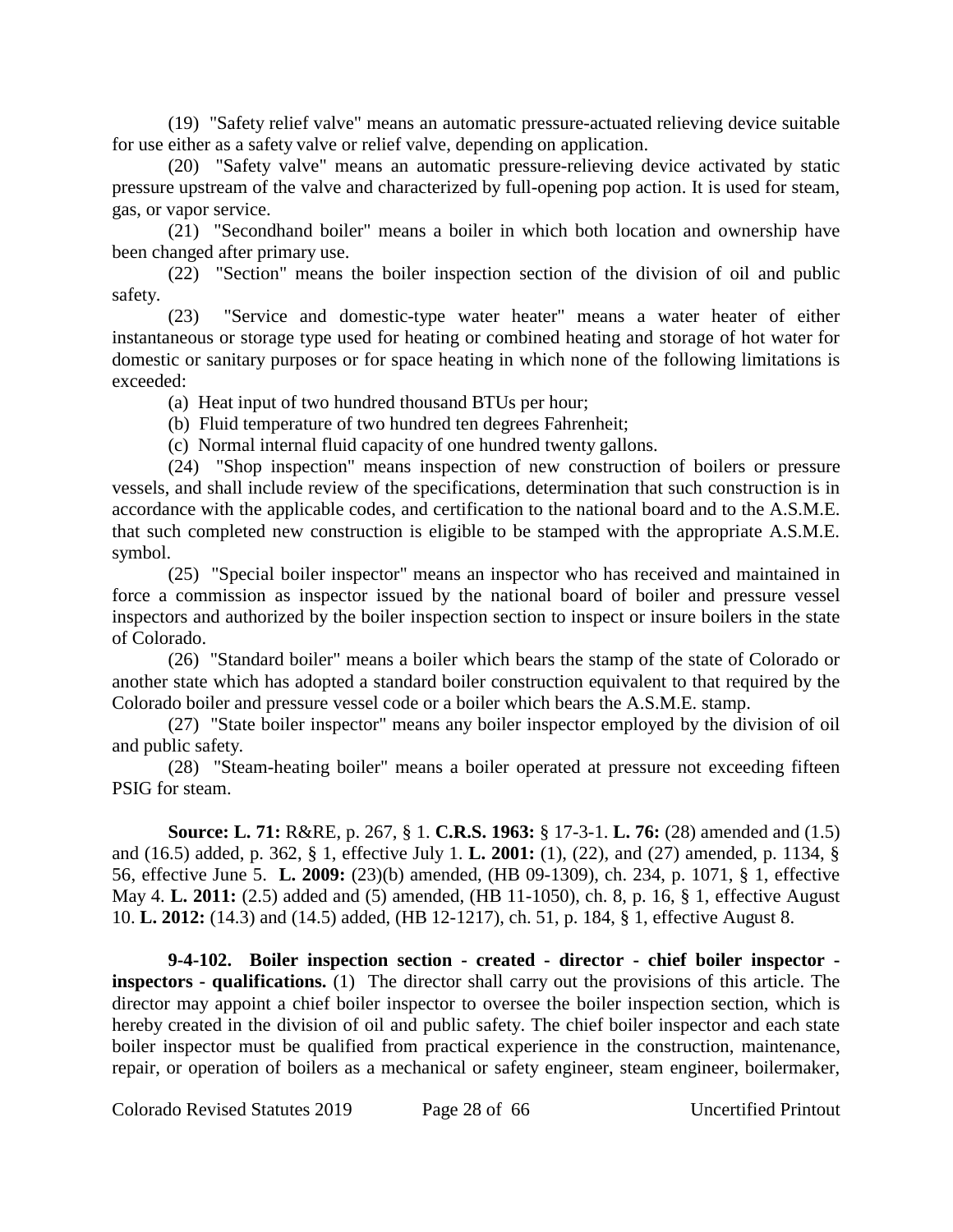or boiler inspector of not less than five years' actual experience to enable him or her to judge the safety of boilers for use as such. Neither the chief boiler inspector nor any state boiler inspector shall be interested directly or indirectly in the manufacture, ownership, or sale of boilers or boiler supplies.

(2) The chief boiler inspector and state boiler inspectors shall be reimbursed for necessary traveling expenses as provided by law.

**Source: L. 71:** R&RE, p. 269, § 1. **C.R.S. 1963:** § 17-3-2. **L. 2001:** (1) amended, p. 1135, § 57, effective June 5. **L. 2011:** Entire section amended, (HB 11-1050), ch. 8, p. 16, § 2, effective August 10.

**9-4-103. Duties - rules.** (1) The director shall keep in his or her office a complete and accurate record of the names of owners or users of boilers inspected, giving a full description of the boiler, the pressure allowed, the date when last inspected, and by whom. The director or chief boiler inspector shall investigate and report to the division of oil and public safety the cause of any boiler explosion that occurs within the state. Definitions and rules for the safe construction, installation, inspection, operation, maintenance, and repair of boilers and pressure vessels in the state of Colorado, in addition or supplemental to the existing rules, shall be formulated by the section under the direction of the chief boiler inspector and shall become effective upon approval by the director.

(2) The definitions and rules so formulated for new construction shall be based upon and at all times follow the generally accepted nationwide engineering standards, formulas, and practices established and pertaining to boiler and pressure vessel construction and safety, and the section, with the approval of the director of the division of oil and public safety, may adopt an existing codification thereof known as the boiler and pressure vessel code of the American society of mechanical engineers, and when so adopted and incorporated by reference pursuant to section 24-4-103 (12.5), C.R.S., shall constitute a part of the whole of the definitions and rules of the section.

(3) The section, under the direction of the director, shall formulate rules establishing a schedule for the inspection of boilers and pressure vessels and may formulate other rules governing the inspection, operation, maintenance, and repair of boilers and pressure vessels in addition and supplemental to those rules that are part of the Colorado boiler construction code as originally enacted and amended. The rules so formulated shall be based upon and at all times follow the generally accepted nationwide engineering standards and may be based upon those portions of an existing published codification of such rules known as the inspection code of the national board of boiler and pressure vessel inspectors as are considered by the section to be properly applicable. Rules formulated by the section and identification of those portions of the national board inspection code which are declared to be applicable shall be made available to all persons directly affected by a publication which will be prepared and issued, upon request, to such persons by the section.

(4) Inspectors shall carefully inspect every boiler used or proposed to be used in this state for steaming, hot-water heating purposes, or hot-water supply, including all attachments and connections, in accordance with the inspection schedule established pursuant to subsection (3) of this section.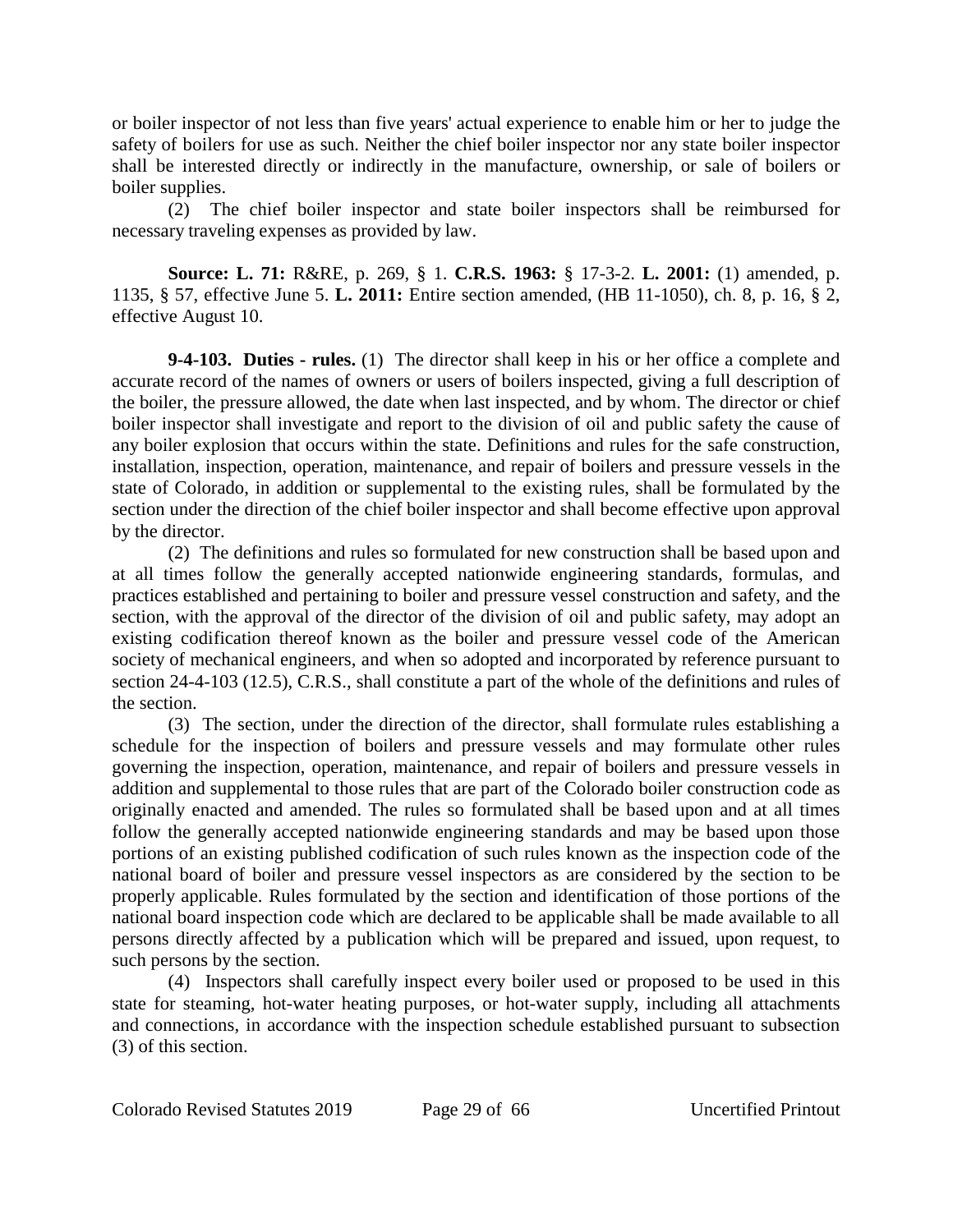**Source: L. 71:** R&RE, p. 270, § 1. **C.R.S. 1963:** § 17-3-3. **L. 2000:** (3) and (4) amended, p. 163, § 1, effective March 17. **L. 2001:** (1) and (2) amended, p. 1135, § 58, effective June 5. **L. 2011:** (1) amended, (HB 11-1050), ch. 8, p. 17, § 3, effective August 10.

**9-4-104. Exemptions.** (1) The following are exempt from the provisions of this article:

- (a) Boilers located in private residences;
- (b) Boilers located in apartment houses having less than six family units;

(c) Any city or town where boiler inspectors of comparable capability to state boiler inspectors are employed, where adequate records of boiler inspections are maintained, and where there is in effect a boiler inspection code comparable to that of the state pursuant to the ordinances of said city or town. A city or town not now providing such service may, upon application to the director of the division of oil and public safety with submission of proof of such comparability, be authorized by the director of the division of oil and public safety to establish a boiler inspection system that is exempt from the provisions of this article.

- (d) Service and domestic-type water heaters;
- (e) Boilers owned or operated by the federal government;
- (f) Locomotive boilers of carriers subject to the federal locomotive inspection law.

**Source: L. 71:** R&RE, p. 270, § 1. **C.R.S. 1963:** § 17-3-4. **L. 2001:** (1)(c) amended, p. 1136, § 59, effective June 5.

**9-4-105. Inspections of boilers.** (1) Inspectors making internal inspections of boilers shall give the owner or user not less than five days' prior notice of the time when they will make such inspections.

(2) An inspector may, upon seeing conditions that, in the inspector's discretion, indicate that there has been deterioration of any pressure-containing portion of a boiler or pressure vessel, assess the leak tightness capability of a boiler or pressure vessel by conducting a pressure test in accordance with the pressure testing considerations and guidance contained in the national board inspection code. The owner or user of the pressure-retaining boiler or pressure vessel shall provide any necessary labor and equipment required to apply the pressure test prescribed by the inspector.

(3) If at any time an inspector finds a boiler or pressure vessel which, according to the Colorado boiler and pressure vessel code, is unsafe after inspection of same, he shall condemn and forbid its future use until satisfactory repairs are made or said boiler is replaced.

**Source: L. 71:** R&RE, p. 271, § 1. **C.R.S. 1963:** § 17-3-5. **L. 2009:** (2) amended, (HB 09-1309), ch. 234, p. 1071, § 2, effective May 4.

**9-4-106. Owner to report boilers - wrongful use - inspection of new installations.** (1) It is the duty of the owner or user of boilers, except those boilers exempt from the provisions of this article under section 9-4-104, used or which are to be used in this state, to report to the section the location of newly installed or relocated boilers.

(2) Before the installers of any boiler have boilers placed in service, they shall notify the section, which, within ten days or as soon thereafter as possible from the date of receiving such notification, shall send an inspector to examine said boilers to determine that the construction,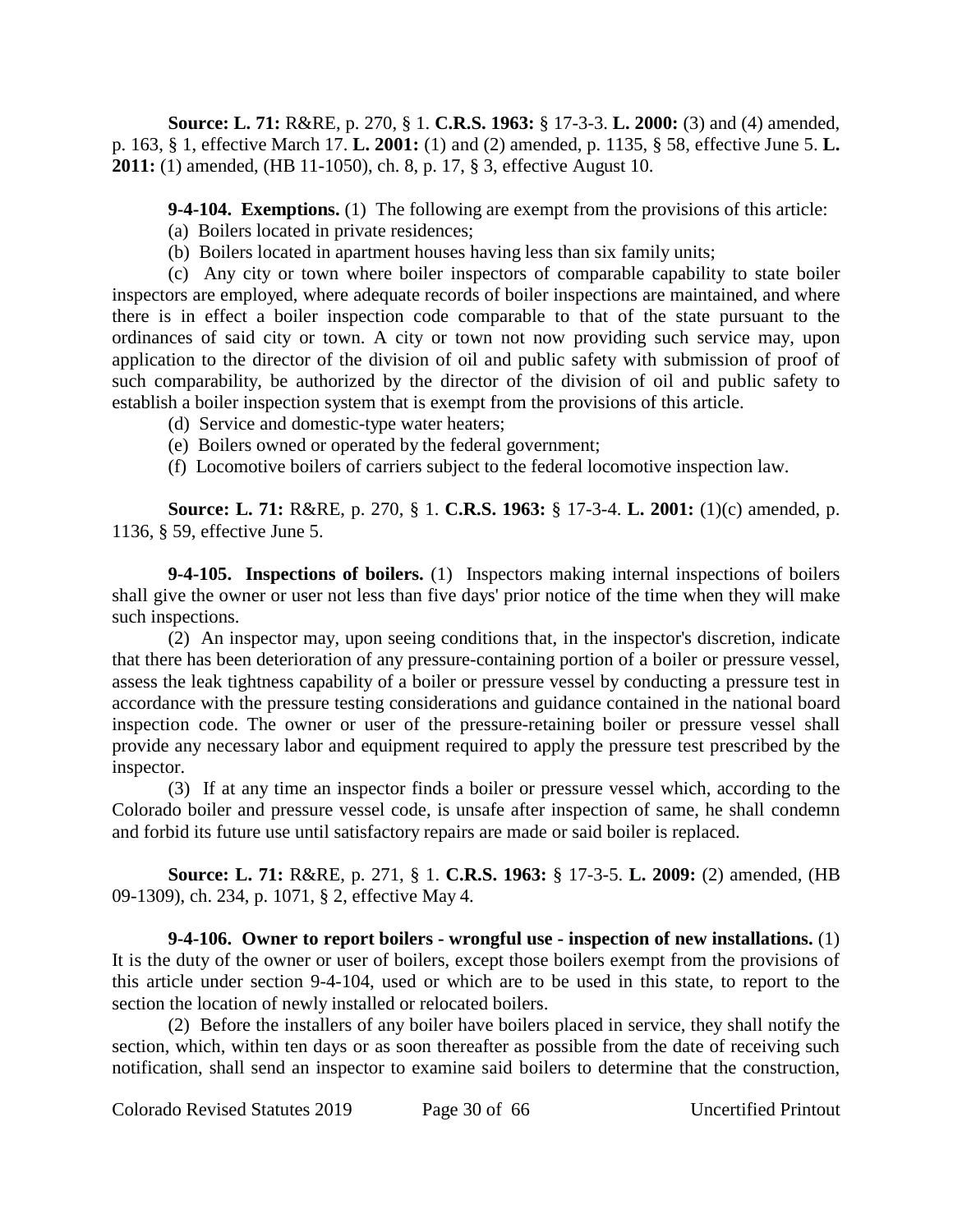material, bracing, fuel and fluid supply systems, control apparatus, combustion air and ventilating air, electric wiring, piping, and all other parts of such boilers are such as to assure the safety of the boilers.

(3) Upon completion of installation, all boilers shall be inspected by a state boiler inspector. At the time of inspection, each boiler shall be assigned a serial number by the inspector, which serial number shall be stamped on or affixed to the boiler.

(4) The serial number and letters, whether stamped on or affixed to the boiler, shall not be less than five-sixteenths of an inch in height, and the serial number shall be preceded by the letters "Colo". The stamping shall not be concealed by lagging or paint and shall be exposed at all times. Metal tags shall be furnished by the section on which the assigned number may be stamped. The tag shall be securely affixed to the boiler in the area of the manufacturer's identification and must be used when the metal of which the boiler is made may be damaged by direct stamping.

(5) The owners or users of boilers, or engineers in charge of same, shall not allow a greater pressure in any boiler than is stated on the certificate of inspection issued by the section. No person or business entity shall use any boiler that has been condemned as unsafe by a state boiler inspector. No person or business entity shall operate a boiler without a valid certificate of inspection.

**Source: L. 71:** R&RE, p. 271, § 1. **C.R.S. 1963:** § 17-3-6.

**9-4-106.5. Owner to report boilers taken out of service.** (1) It is the duty of the owner or user of boilers used in this state, except those boilers exempt from the provisions of this article under section 9-4-104, to report to the section the location and state serial number of boilers that have been taken out of service but not removed from the premises. For purposes of this article, a boiler is not "taken out of service" if it is temporarily shut down for routine maintenance or minor repairs.

(2) The section, under the direction of the director, shall formulate rules for the safe removal from service of boilers condemned pursuant to section 9-4-105 (3) or voluntarily taken out of service by the owner or user.

(3) A boiler that has been condemned or voluntarily taken out of service may be placed back in service, subject to any applicable requirements for satisfactory repair, imposed pursuant to section 9-4-105 (3), and subject to compliance with section 9-4-106. For purposes of section 9-4-106, such a boiler shall be treated as a new boiler.

**Source: L. 2000:** Entire section added, p. 164, § 2, effective March 17.

**9-4-107. Certificate.** (1) If, upon inspection, a boiler is found to comply with the Colorado boiler and pressure vessel code, the owner or user thereof shall pay directly to the section such fee as is prescribed by section 9-4-109, and the division of oil and public safety shall issue to such owner or user an inspection certificate bearing the date of inspection and the date of expiration of the certificate and specifying the maximum pressure under which the boiler may be operated.

(2) An inspection certificate is valid for the period stated on the face of the certificate.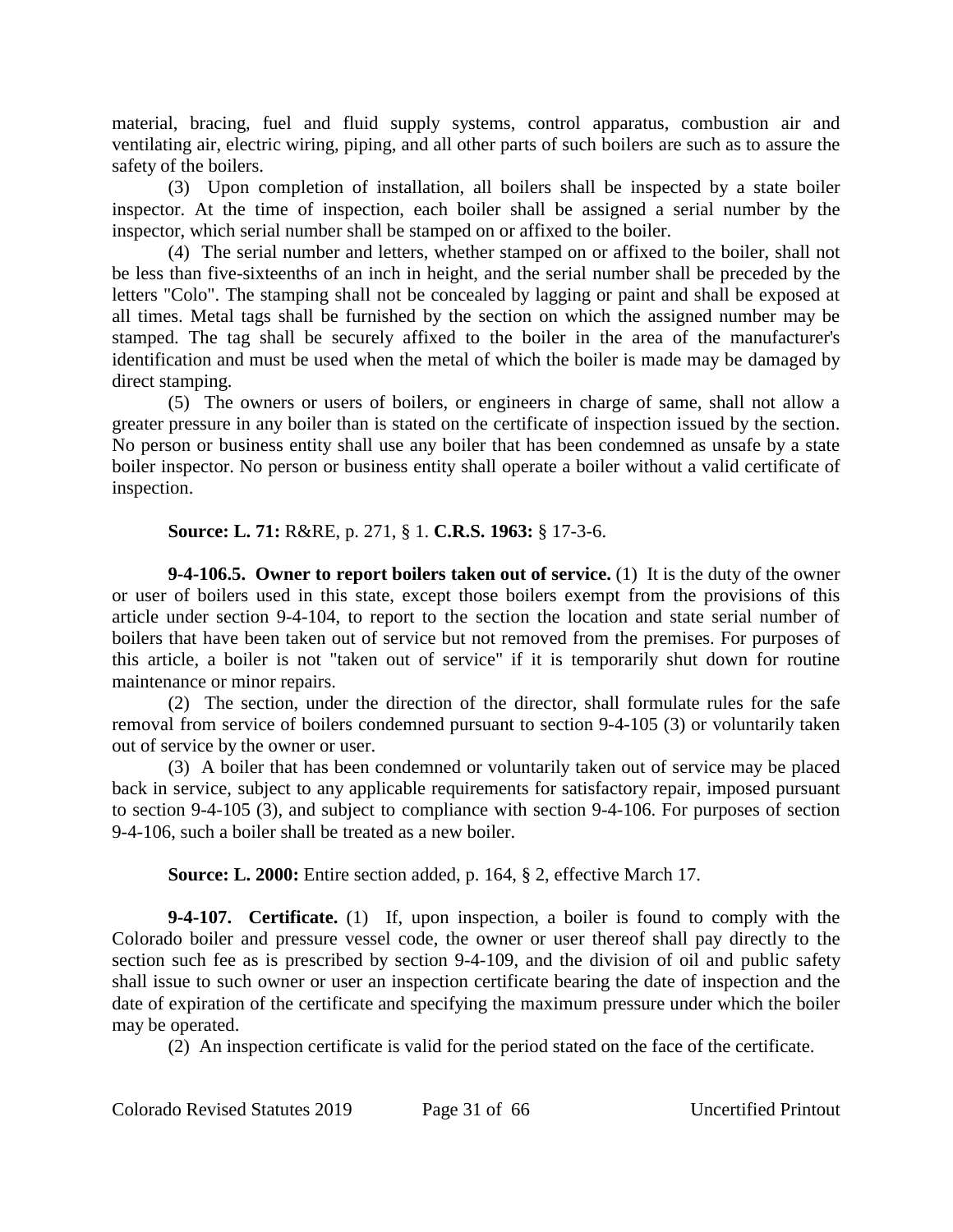(3) The certificate of inspection or a copy of the certificate of inspection shall be posted in the room containing the boiler inspected or, in the case of a portable boiler, shall be kept in a metal container to be fastened to the boiler. Failure to properly exhibit the certificate of inspection will result in another inspection of the boiler and demand for inspection fees.

**Source: L. 71:** R&RE, p. 272, § 1. **C.R.S. 1963:** § 17-3-7. **L. 2001:** (1) amended, p. 1136, § 60, effective June 5. **L. 2011:** (2) and (3) amended, (HB 11-1050), ch. 8, p. 17, § 4, effective August 10.

**9-4-108. Violation by owner or user - penalty - enforcement.** (1) If the owner of any boiler fails to report the location of such boiler to the section, the owner is guilty of a misdemeanor, and, if the owner or his agent fails to have said boiler ready for internal inspection as provided in this article, said owner shall be liable to pay fees and expenses of the inspector incurred in the inspection of any such boiler.

(2) Any owner who fails or refuses to comply with all requirements or directions of this article pertaining to notification of boiler placement, replacement, or operation; condones operation of condemned boilers; refuses a reasonable request to inspect any boiler used for heating or water supply service or any similar use; refuses to pay inspection and expenses or penalties or license fees; operates any boiler or similar device in defiance of a division of oil and public safety order or an order of the director shall, upon notice, cease to use or operate or allow the use or operation of any approved or nonapproved boiler or water-heating equipment owned by him or her until permission to resume use of such equipment is granted by the director.

(3) Actions shall be instituted by the attorney general or the district attorney, or may be instituted by the city attorney of any city, to prosecute such acts in violation of this article within his jurisdiction as may come to his knowledge or to enforce the provisions of this article independently and without specific direction of the director. Each such violation shall be a separate offense.

(4) Any person convicted of a violation of this article shall be punished by a fine of not more than one thousand dollars, or by imprisonment in the county jail for a period of not more than one year, or by both such fine and imprisonment.

**Source: L. 71:** R&RE, p. 272, § 1. **C.R.S. 1963:** § 17-3-8. **L. 76:** (3) amended, p. 363, § 2, effective July 1. **L. 2001:** (2) amended, p. 1136, § 61, effective June 5.

**9-4-108.5. Variances.** Any owner or user may apply to the director for a rule or order for a variance from the standards, rules, regulations, or requirements of this article, upon providing such information as prescribed by the director. The director shall issue such rule or order if he determines that the proponent of the variance has demonstrated that the construction, installation, and operation of the boiler or pressure vessel will be as safe as if the standards, rules, regulations, or requirements were complied with. The rule or order so issued shall prescribe the construction, installation, operation, maintenance, and repair conditions that the owner or user must maintain. Such a rule or order may be modified or revoked upon application by an owner or user or by the director on his own motion at any time after six months from its issuance.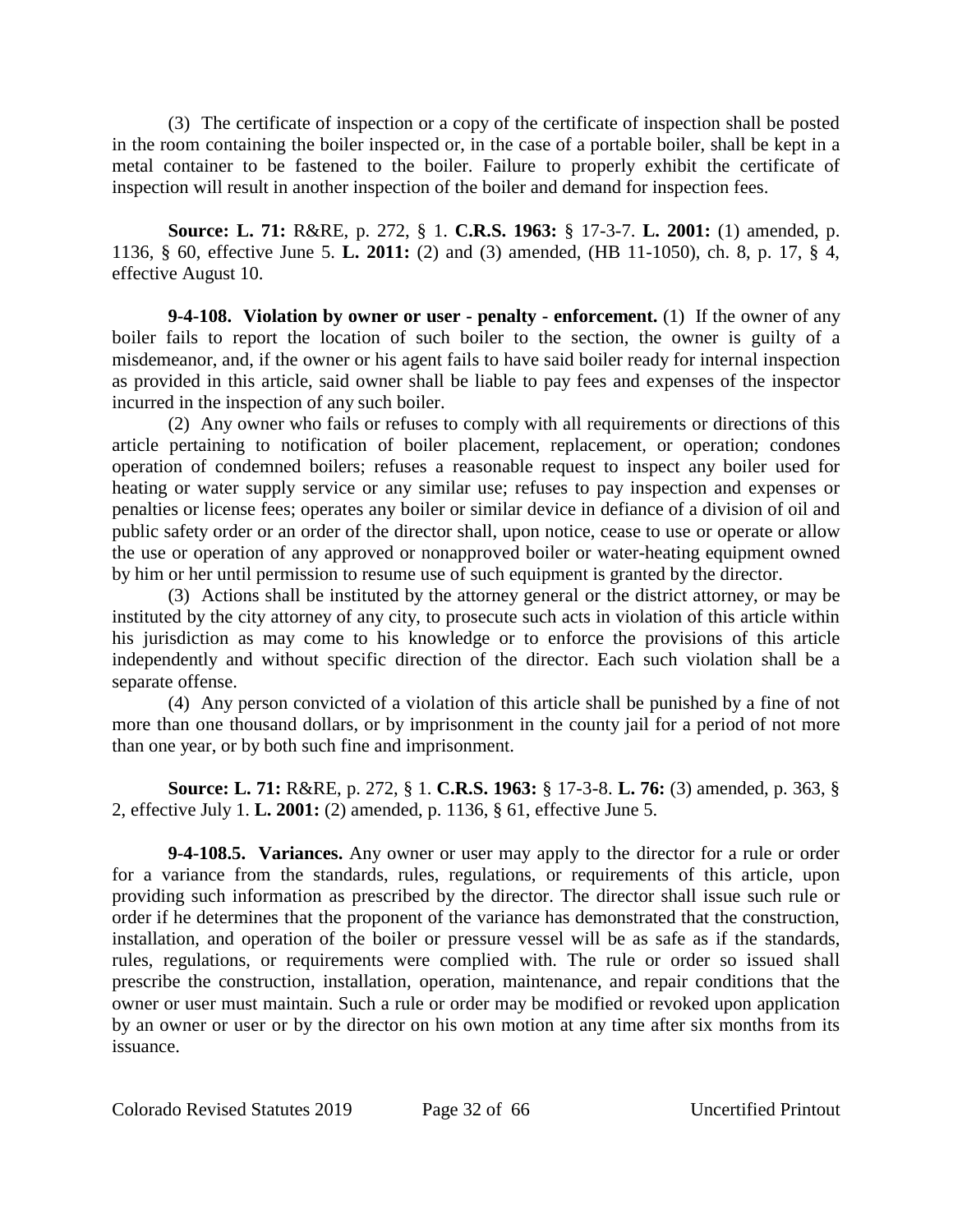**Source: L. 76:** Entire section added, p. 363, § 3, effective July 1.

**9-4-109. Fees for boiler and pressure vessel inspection certificates.** (1) (a) (I) There shall be paid for the issuance of a certificate of boiler or pressure vessel inspection of each individual boiler or pressure vessel, regardless of how it is joined or connected, according to this article by the owner or user of said boiler or pressure vessel, such fees as shall be established by the director of the division of oil and public safety by rule; except that such fees shall not exceed the amount necessary to accumulate and maintain in the boiler inspection fund a reserve sufficient to defray the division's administrative expenses for a period of two months, and in no event shall the basic fee for an annual inspection exceed one hundred fifty dollars for an internal inspection or eighty-five dollars for an external inspection. The basic fee for a biennial or triennial inspection shall not exceed eighty-five dollars. The division shall not charge for an inspection other than to assess the fees established pursuant to this subsection (1). Any fees established pursuant to subparagraphs (III) to (V) of this paragraph (a) or pursuant to paragraph (b) of this subsection (1) shall be in addition to the basic fee.

(II) (Deleted by amendment, L. 2001, p. 529, § 1, effective July 1, 2001.)

(III) In addition to the basic fee established in subparagraph (I) of this paragraph (a), the division may assess a reinspection fee for any boiler condemned pursuant to section 9-4-105 (3). The reinspection fee shall be assessed and collected for each reinspection until the repairs are deemed satisfactory in accordance with section 9-4-105 (3).

(IV) In addition to the basic fee established in subparagraph (I) of this paragraph (a), the division may assess a disconnection inspection fee.

(V) In addition to the basic inspection fee established in subparagraph (I) of this paragraph (a), the division shall assess a certificate of boiler operation issuance fee not to exceed twenty-five dollars per certificate.

(b) There shall be paid, for the services provided by the national board of boiler and pressure vessel commissioned inspectors, fees as provided in the following schedule:

(I) Secondhand boiler or equipment at the request of the owner for certificate \$30.00 plus expenses

(II) National board shop inspection or A.S.M.E. quality control survey

\$100.00 1/2 day,

\$200.00 full day plus travel and subsistence expense (1/2 day minimum).

(2) The section may prorate the boiler inspection fees. Twenty-five percent of the inspection fee shall be charged for a period up to and including twenty-five percent of the certificate term. Fifty percent of the inspection fee shall be charged for periods up to and including fifty percent of the certificate term. Seventy-five percent of the inspection fee shall be charged for periods up to and including seventy-five percent of the certificate term. The full fee shall be charged for periods exceeding seventy-five percent of the certificate term.

(2.5) Repealed.

(3) All boiler or pressure vessel inspection certificate fees shall be paid within thirty days from the date of inspection to the department of labor and employment. Upon failure to pay the department of labor and employment, the chief boiler inspector shall issue an order to the owner or user to cease and desist the use or operation or allowing the use or operation of the boiler or pressure vessel until permission to resume use of such equipment is granted by the director.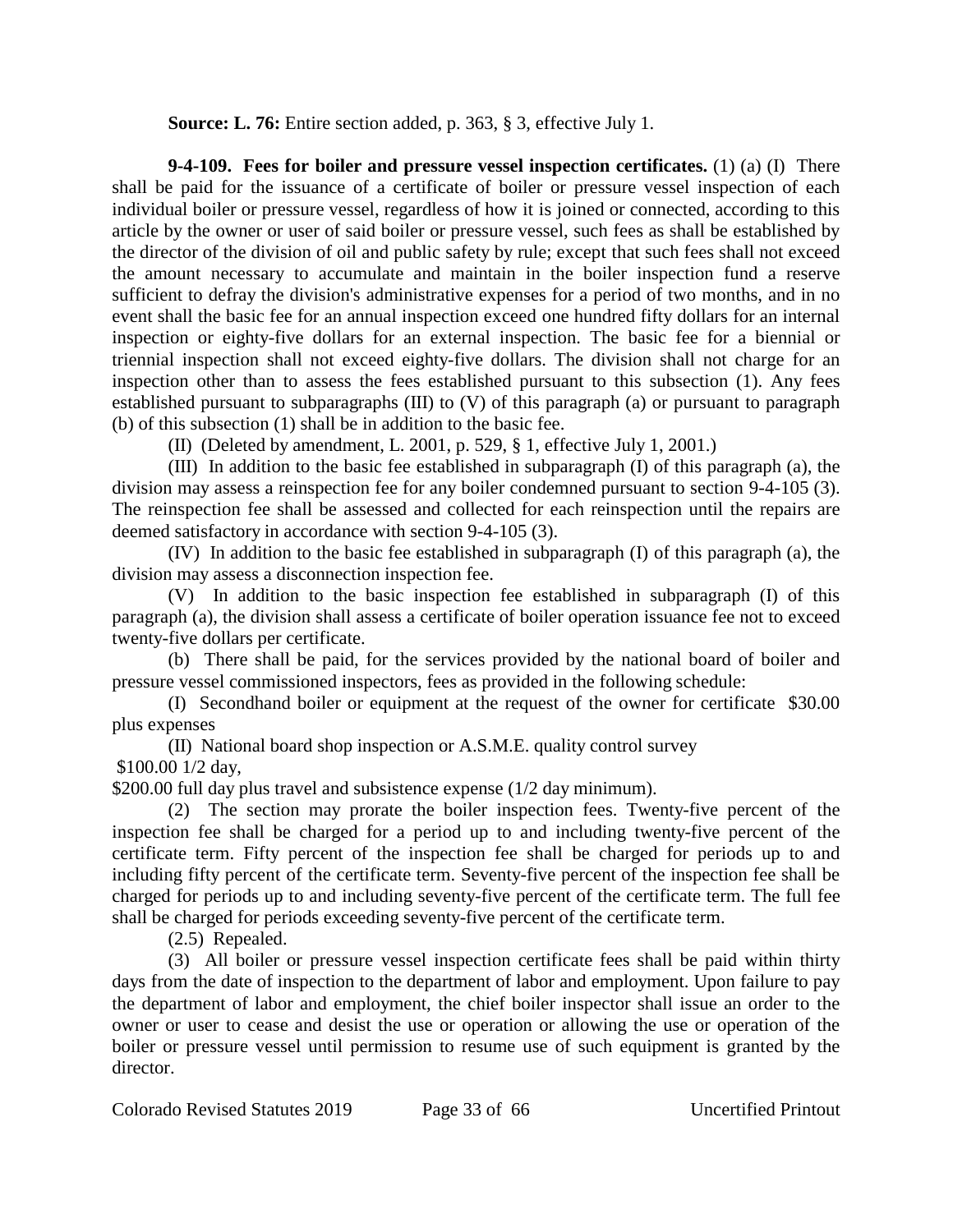(4) All fees collected by the department of labor and employment under the provisions of this article shall be used to defray the salaries and operating expenses incurred in the administration of this article and shall be appropriated for such purposes by the general assembly. Such moneys shall be transferred to the state treasurer, who shall deposit the same to the credit of the boiler inspection fund, which fund is hereby created.

(5) If any person who is required to pay a fee pursuant to subsection (1) of this section fails or refuses to remit such fee, the department of labor and employment shall proceed at once to collect the fee by employing such legal processes as may be necessary for that purpose.

(6) The state treasurer shall invest any portion of the boiler inspection fund which is not needed for immediate use. All interest earned upon such invested portion shall be credited to the fund and used for the same purposes and in the same manner as other moneys in the fund. Such moneys may be invested in the types of investments authorized in sections 24-36-109, 24-36- 112, and 24-36-113, C.R.S.

**Source: L. 71:** R&RE, p. 273, § 1. **C.R.S. 1963:** § 17-3-9. **L. 76:** R&RE, p. 363, § 4, effective July 1. **L. 83:** (1)(a)(I), (1)(a)(II), (1)(b)(I), and (1)(b)(II) amended and (4), (5), and (6) added, p. 445, § 1, effective July 1. **L. 86:** (2.5) added, p. 548, § 1, effective May 28. **L. 92:** (1)(a), (2.5), (3), (4), and (5) amended, p. 1814, § 1, effective March 20. **L. 97:** (2.5) repealed, p. 1477, § 19, effective June 3. **L. 2000:** (1)(a) amended, p. 164, § 3, effective March 17. **L. 2001:** (1)(a)(I) amended, p. 1136, § 62, effective June 5; (1)(a)(I) and (1)(a)(II) amended and (1)(a)(V) added, p. 529, § 1, effective July 1. **L. 2008:** (1)(a)(I) amended, p. 985, § 3, effective May 21. **L. 2011:** (2) amended, (HB 11-1050), ch. 8, p. 17, § 5, effective August 10.

**Editor's note:** Amendments to subsection  $(1)(a)(I)$  by House Bill 01-1373 and House Bill 01-1279 were harmonized.

**9-4-110. Special inspectors.** (1) In addition to the boiler inspectors authorized by this article, the section shall, upon request of any company authorized to insure against loss from explosion of boilers in this state, issue to any boiler inspectors of said company commissions as special boiler inspectors. Each such inspector, before receiving a commission, shall satisfy the division of oil and public safety that such inspector is properly qualified to perform such inspections. Possession of a valid commission as inspector issued by the national board of boiler and pressure vessel inspectors shall be considered to be proper qualification.

(2) Such special boiler inspectors shall receive no salary from, nor shall any of their expenses be paid by, the state, and continuance of a special boiler inspector's commission shall be conditioned upon such special boiler inspector's continuing in the employ of the boiler insurance company duly authorized as aforesaid and upon the maintenance of the standards imposed by the division of oil and public safety. Such special boiler inspectors shall perform their functions in accordance with the instructions for special boiler inspectors formulated by the section.

(3) Such special boiler inspectors shall inspect all boilers insured by their respective companies and, when so inspected, the owners or users of such insured boilers shall pay Colorado boiler inspection fees for the issuance of a certificate of inspection.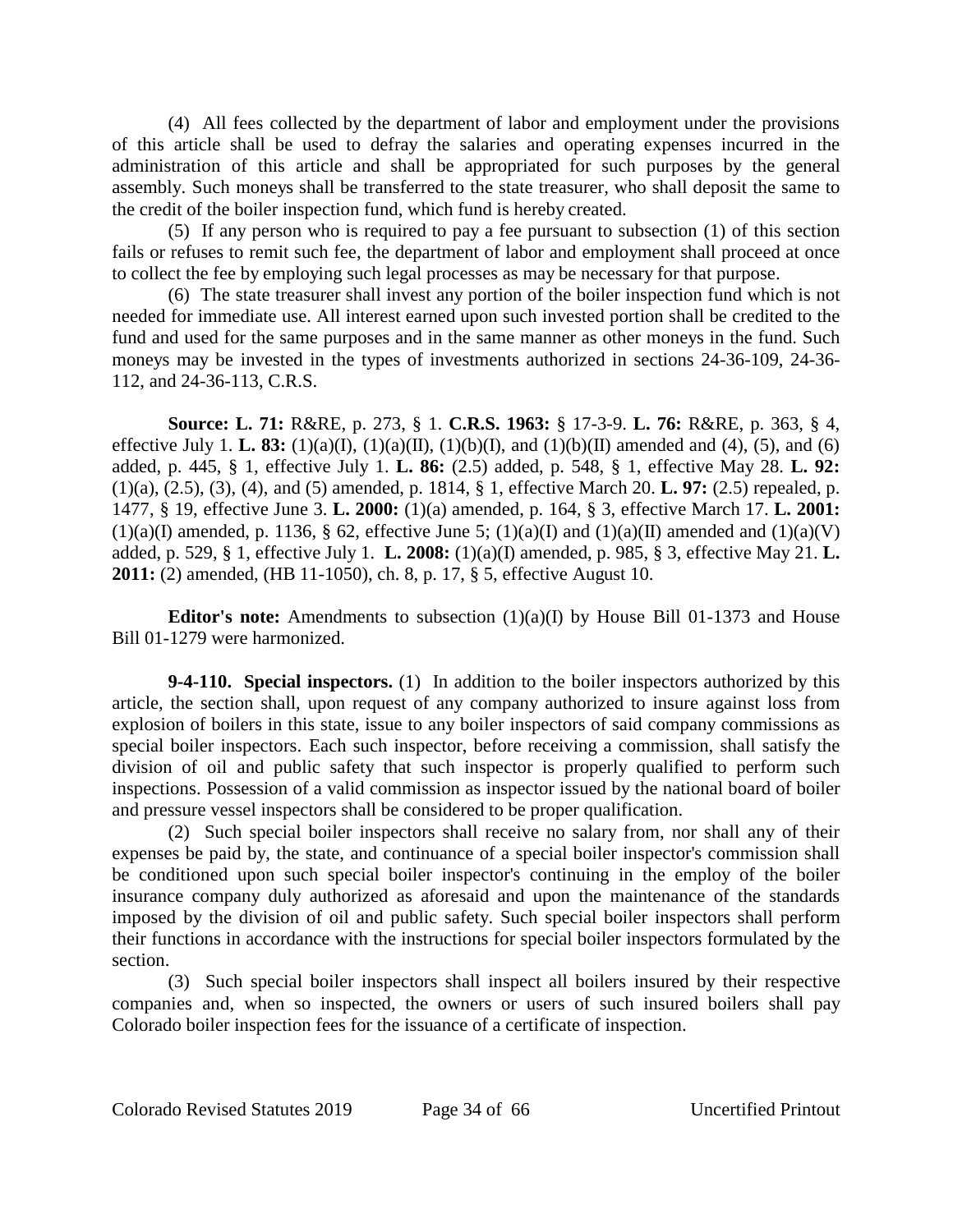(4) Each company employing such special boiler inspectors, within thirty days following each boiler inspection made by such inspectors, shall file a report of such inspection with the section upon appropriate forms promulgated by the division of oil and public safety.

(5) If the division of oil and public safety has reason to believe that a special boiler inspector is no longer qualified to hold an appointment or commission, the division of oil and public safety or its selected agent, upon not less than ten days' written notice to the inspector and the inspector's employer, shall hold a hearing at which such inspector and the inspector's employer shall have an opportunity to be heard. If, as a result of such hearing, the division of oil and public safety or its selected agent finds that such inspector is no longer qualified to hold an appointment or commission, the division of oil and public safety, or upon recommendation of its selected agent, shall revoke or suspend such appointment or commission.

(6) A person whose appointment or commission has been suspended shall be entitled to apply, after ninety days from the date of such suspension, for reinstatement of such appointment or commission.

**Source: L. 71:** R&RE, p. 275, § 1. **C.R.S. 1963:** § 17-3-10. **L. 2001:** (1), (2), (4), and (5) amended, p. 1137, § 63, effective June 5; (3) amended, p. 530, § 2, effective July 1.

**9-4-110.5. Owner-user inspection organizations - registration.** (1) A person, firm, partnership, or corporation operating boilers or pressure vessels may seek approval and registration as an owner-user inspection organization by filing an application with the director on prescribed forms.

(2) The applicant shall show the name of the organization and its principal address and the name and address of the person or persons having supervision over inspections made by the organization on the application and registration. The applicant shall report changes in supervisory personnel to the director within thirty days after the change.

(3) Each owner-user inspection organization shall:

(a) Conduct inspection of its nonexempt boilers and pressure vessels, utilizing only qualified inspection personnel;

(b) Retain on file at the location where equipment is inspected a true record or copy of the report of each inspection signed by the owner-user inspector who made the inspection;

(c) Promptly notify the director of any boiler or pressure vessel that does not meet requirements for safe operation;

(d) Maintain inspection records that include a list of nonexempt boilers and pressure vessels, showing the serial number and the abbreviated description as may be necessary for identification, the date of the last inspection of each unit, the approximate date of the next inspection, and documentation of all repairs. Such inspection records shall be readily available for examination by the director, the chief boiler inspector, or their designee during business hours.

(e) Transmit a statement annually to the director, on a date mutually agreed upon. The individual having supervision over the inspections made during the period covered shall sign the statement and shall include the number of vessels inspected during the year and shall certify that each inspection was conducted in accordance with the inspection requirements in the Colorado boiler and pressure vessel rules.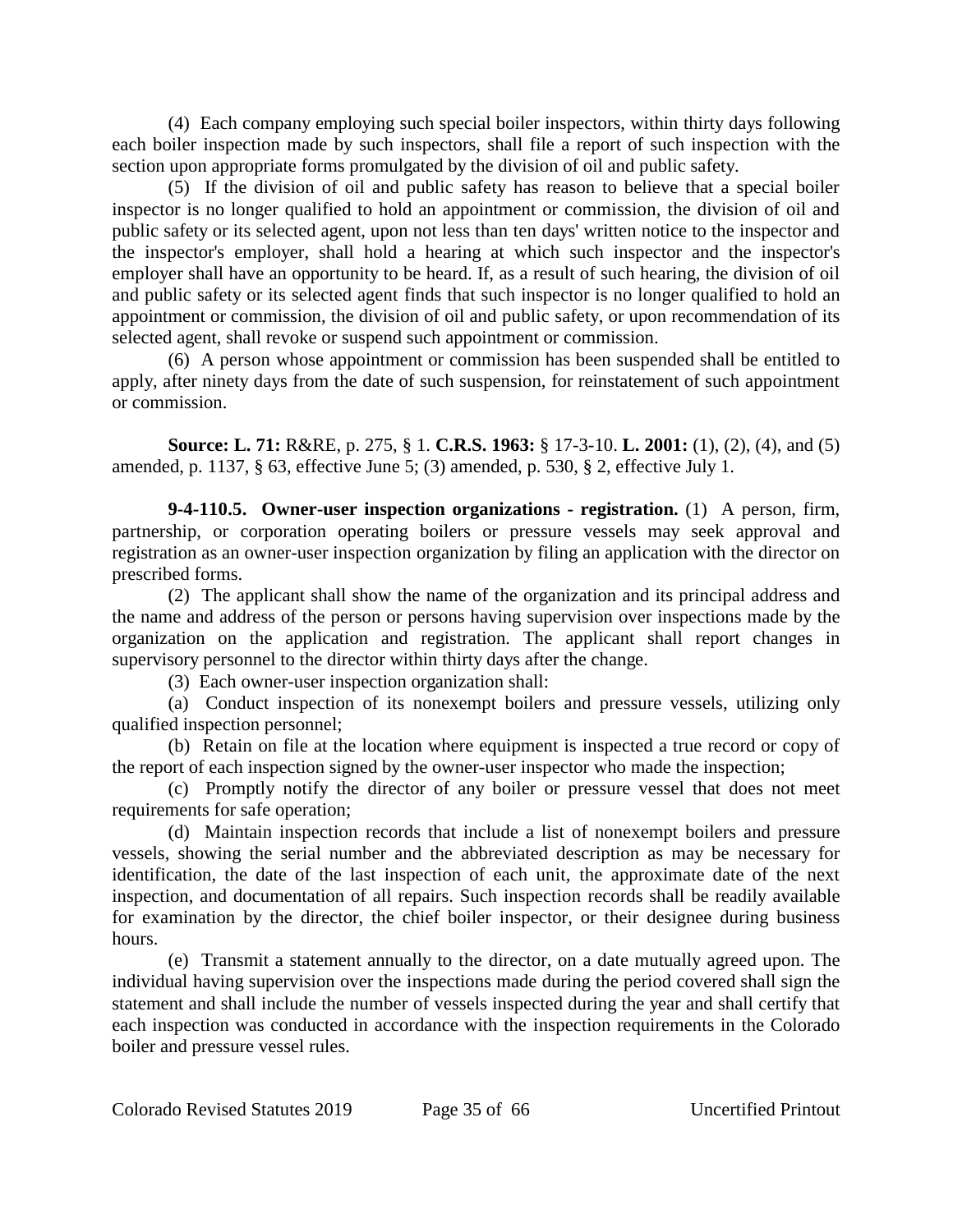(4) A state-issued certificate of inspection is required for boilers and pressure vessels inspected by an owner-user inspection organization when all of the requirements in this section are met.

(5) An individual or organization performing an inspection pursuant to this section shall have liability insurance appropriate for the size and scope of the relevant inspection.

**Source: L. 2012:** Entire section added, (HB 12-1217), ch. 51, p. 184, § 2, effective August 8.

**9-4-111. Penalty - inspector fails to perform duty.** An inspector of boilers for every failure to perform his duties is guilty of a misdemeanor and, upon conviction thereof, shall be punished by a fine of not less than one hundred dollars nor more than one thousand dollars, or by imprisonment in the county jail for a period of not less than two months nor more than one year, or by both such fine and imprisonment.

**Source: L. 71:** R&RE, p. 275, § 1. **C.R.S. 1963:** § 17-3-11.

**9-4-112. Regulations common to all types and services of boilers.** (1) Each boiler shall be supported by masonry or structural supports of sufficient strength and rigidity to safely support the boiler. There shall be no excessive vibration in either the boiler or its connecting piping.

(2) All boilers shall be so located that adequate space on each side will be provided for proper operation of the boiler and its appurtenances, for the inspection of all surfaces, tubes, water walls, piping, valves, and other equipment, and for their necessary maintenance and repair.

(3) Inflammable or volatile materials shall not be stored in boiler rooms. Gas meters shall not be installed in boiler rooms.

(4) There shall be provided to all boiler installations sufficient air to assure adequate combustion of fuel. There shall be ventilating air provided to prevent undue overheating in the boiler room. Nationally accepted standards such as the publications of the national fire protection association shall be followed in determining the adequacy of combustion and ventilating air.

(5) Safety or safety relief valves, or both, shall be of adequate capacity to prevent accumulation of excess pressure with fixed settings not in excess of the maximum allowable working pressure of the boiler to which they are attached. All new safety relief valves shall bear stamping which indicates that they have been capacity-rated according to national board standards and that they have been constructed according to A.S.M.E. standards.

(6) The use of weighted-lever safety valves shall be prohibited, and these valves shall be replaced by direct spring-loaded safety or safety relief valves that conform to the requirements of the A.S.M.E. boiler and pressure vessel code.

(7) Safety valves having either a seat or disc of cast-iron construction are prohibited.

(8) The safety or safety relief valve shall be connected directly to the hottest part of the boiler, independent of any other connection, without a shutoff valve of any description between the safety or safety relief valve and the boiler.

(9) Each automatically fired boiler shall be equipped with a flame failure safeguard device which will positively discontinue flow of fuel to the firing chamber in event of absence of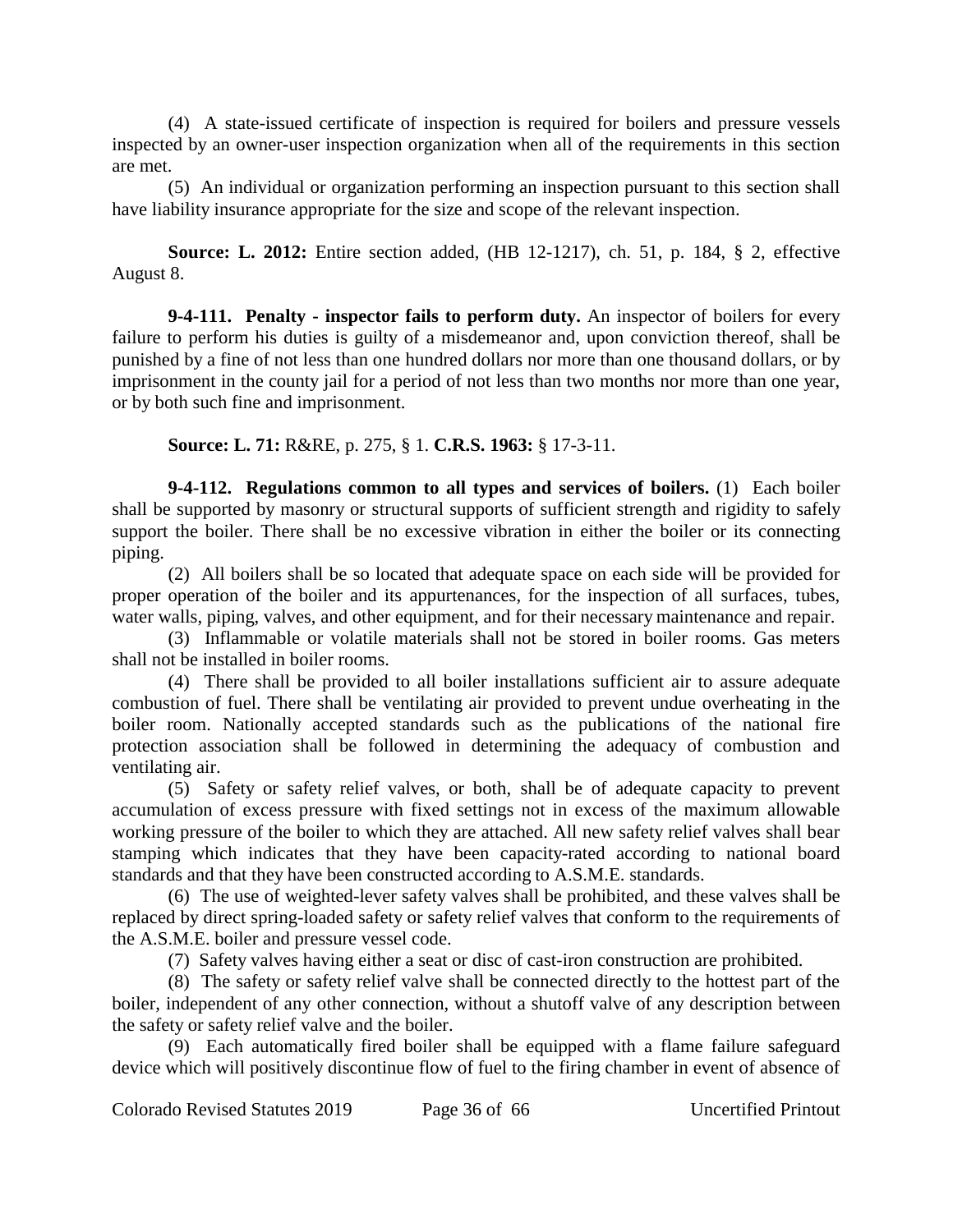flame. Discontinuation must occur in time to prevent an explosive accumulation of fuel in the firing chamber and connecting passages.

(10) Every safety or safety relief valve shall be connected to the boiler in an upright position with spindle vertical and shall be equipped with a try lever to test opening of the valve.

(11) When a discharge pipe is attached to a safety or safety relief valve, it shall not be reduced less than the valve outlet and shall be as short and straight as possible and arranged to avoid undue stresses on the valve. There shall be no shutoff valve in such discharge pipe.

(12) The discharge opening of safety or safety relief valves shall be so located that the released fluids and vapors cannot come into harmful contact with attendants or other persons. All safety or safety relief valve discharges shall be located or piped to clear running boards or platforms. Ample provision for gravity drain shall be made in the discharge pipe at or near each safety valve and where condensation may collect. Any discharge pipe extending above the safety or safety relief valve shall be equipped with a drain hole which will prevent accumulation of fluid above the valve disc.

(13) All electric wiring to boilers and to electrically operated automatic devices and control mechanisms shall be of a high temperature resistant insulation, and wiring shall be in conduit or other approved covering.

(14) All fuel and fluid piping valves and appliances shall be of materials listed in nationally approved standards, installed in a workmanlike manner, with such support as is necessary to prevent vibration. They shall be maintained so as to be free of leakage.

(15) Repairs shall be made in accordance with the regulations set forth in the national board inspection code. Major repairs shall be reported to the section before being performed. The major repair procedure and the shop performing the repair must be approved by the section or the authorized insurer and an inspection made by a state or special boiler inspector before the boiler is used.

(16) All boilers, unless exempt by this article, are subject to regular inspections as provided for in section 9-4-103 (4). Each boiler shall be prepared by the owner or user for inspections or hydrostatic test whenever necessary when notified by the inspector or the section. The owner or user shall prepare each boiler for internal inspection, when so requested by a state boiler inspector, in the manner prescribed in the national board inspection code.

(17) If the boiler is jacketed so that longitudinal seams of shells, drums, or domes cannot be seen, enough of the jacketing, setting, wall, or other form of casing or housing shall be removed to permit the inspection of the size of the rivets, pitch of the rivets, and other data necessary to determine the safety of the boiler if such information cannot be determined by other means.

(18) No person shall remove or tamper with any safety appliances prescribed by this article except for the purpose of making repairs.

(19) All insurance companies insuring boilers operated in this state shall notify the section within thirty days after any insurance policy insuring a boiler has been written, canceled, not renewed, or suspended because of unsafe conditions.

(20) If upon an external inspection there is evidence of a leak or crack, enough of the covering of the boiler shall be removed to permit a boiler inspector to determine the safety of the boiler; or, if the covering cannot be removed immediately, he may order the operation of the boiler stopped until such time as the covering can be removed and proper examination made.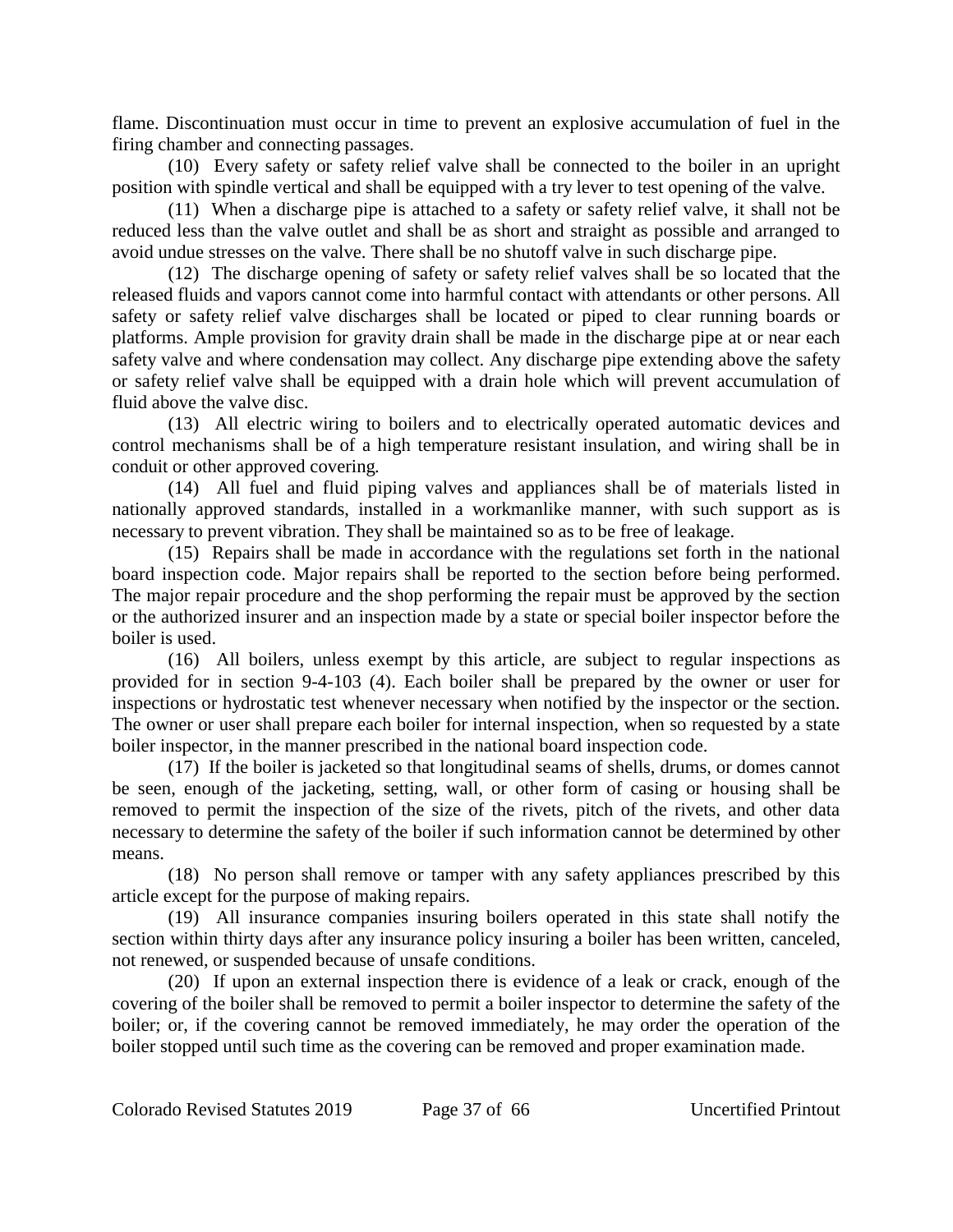**Source: L. 71:** R&RE, p. 276, § 1. **C.R.S. 1963:** § 17-3-12. **L. 76:** (8) amended, p. 364, § 5, effective July 1.

**9-4-113. New power boiler installations.** (1) No power boiler, except those exempt by this article, shall be installed in this state unless it has been constructed, inspected, and stamped in conformity with the rules for construction of power boilers of the A.S.M.E. boiler and pressure vessel code and is registered with the national board of boiler and pressure vessel inspectors, and inspected in accordance with the requirements of this article and the rules and regulations of the section.

(2) A power boiler having the standard stamping of another state that has adopted a standard of construction equivalent to the standard provided in this article may be accepted by the director; however, the person or firm desiring to install the boiler shall make application for the installation and shall file with this application the manufacturer's data report covering the construction of the boiler in question.

(3) All new power boiler installations and reinstalled boilers shall be installed in accordance with the requirements of the A.S.M.E. boiler and pressure vessel code and, in addition, in accordance with the requirements of this section.

(4) All power boilers heated with gas, oil, or mechanical firing, except forced flow steam generators designed to operate without a fixed water level and stoker- or hand-fired coal-burning units which are constantly attended, shall be provided with an automatic low-water fuel cutout and with an automatic fuel-regulating control, controlled by boiler pressure or temperature, or both.

(5) All new power boiler rooms shall be constructed to have at least two means of exit. Each exit shall be remotely located from the other. Each elevation shall have at least two means of egress, each remotely located from the other.

# **Source: L. 71:** R&RE, p. 277, § 1. **C.R.S. 1963:** § 17-3-13.

**9-4-114. Existing power boiler installations.** (1) The maximum allowable working pressure of standard boilers shall be determined by the applicable sections of the codes under which they were constructed and stamped. The maximum allowable working pressure on the shell of a nonstandard boiler or drum shell shall be determined by the strength of the weakest section of the structure computed in accordance with formulas provided by the national board of boiler and pressure vessel inspectors or any other nationally recognized engineering authority.

(2) Each power boiler having not more than five hundred square feet of water-heating surface shall have at least one approved safety valve. Each boiler having more than five hundred square feet of water-heating surface shall have two or more approved safety valves.

(3) The safety valve capacity of each power boiler shall be that which will discharge all the steam that can be generated by the boiler without allowing the pressure to rise more than six percent above the highest pressure any valve is set, and in no case to more than six percent above the maximum allowable working pressure.

(4) Power boilers equipped with one safety valve shall have the safety valve set at or below the maximum allowable working pressure. If additional valves are used, the highest pressure setting on additional valves shall not exceed the maximum allowable working pressure by more than three percent.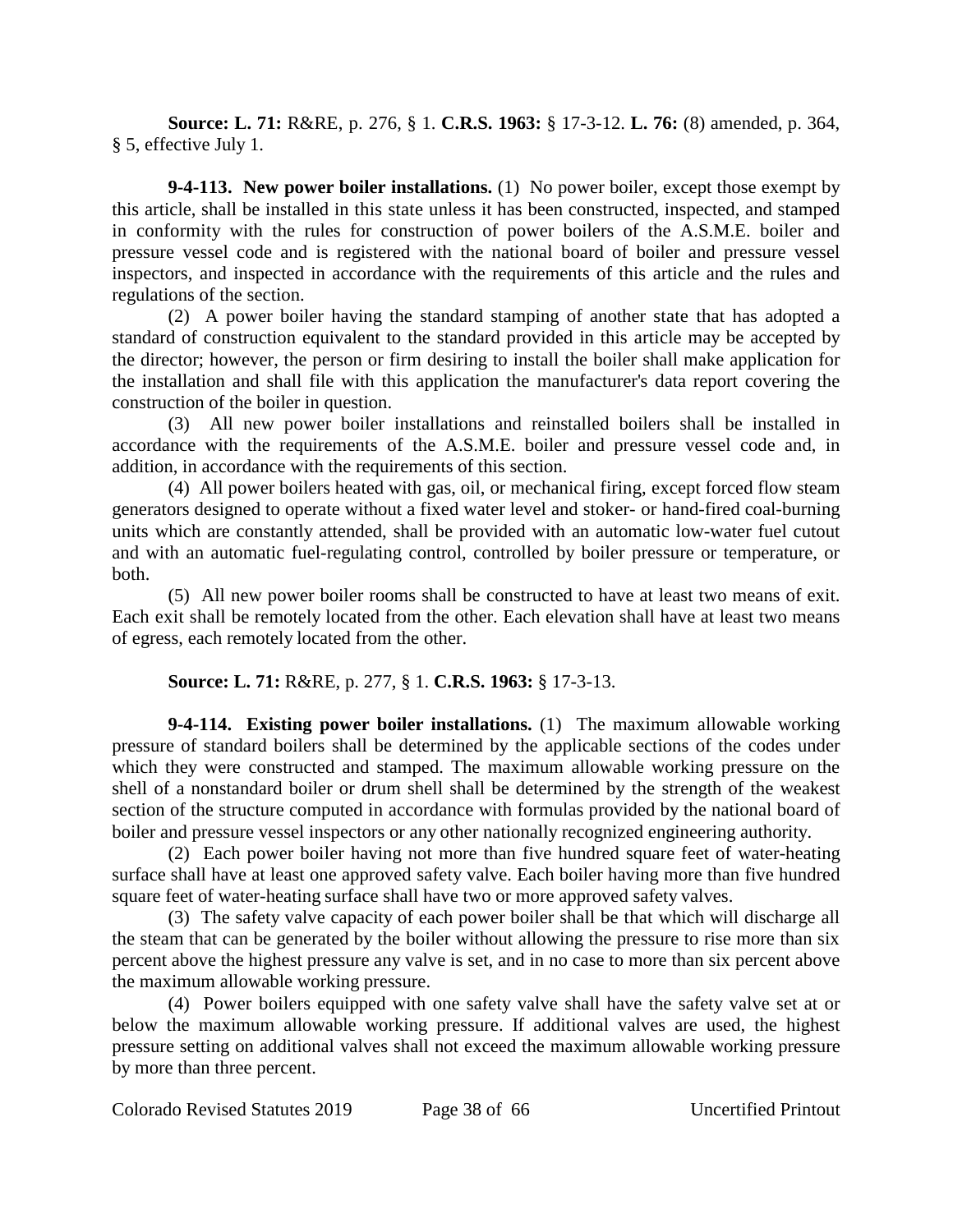(5) When two or more power boilers operating at different pressures and safety valve settings are interconnected, the lower pressure boilers or interconnected piping shall be equipped with safety valves of sufficient capacity to prevent overpressure, considering the generating capacity of the boiler with the lowest allowable pressure.

(6) All power boilers shall have a water-feed supply which will permit the boilers being fed at any time while under pressure.

(7) Power boilers that are fired with solid fuel not in suspension and having more than five hundred square feet of water-heating surface shall have at least two means of feeding water. Each source of feeding shall be capable of supplying water to the boiler at a pressure of six percent higher than the highest setting of any safety valve on the boiler, and one such source of feeding shall be steam-operated.

(8) Power boilers fired by gaseous, liquid, or solid fuel in suspension and having less than five hundred square feet of water-heating surface may be equipped with a single source of feeding water if:

(a) Means are provided for immediate shutoff of heat release;

(b) The boiler furnace and fuel system do not retain sufficient stored heat to cause damage to the boiler if the water-feed supply is interrupted.

(9) Power boilers that have a water-heating surface of not more than one hundred square feet shall not have water-feed piping and connection to the boiler smaller than one-half inch pipe size. For boilers having a water-heating surface of more than one hundred square feet, the waterfeed piping and connection to the boiler shall not be less than three-fourths inch pipe size. The feed water shall be introduced into a boiler in such a manner that the water will not be discharged directly against surface-exposed gases of high temperature or to direct radiation from the fire or near any riveted joints of the furnace sheets or shell. The water-feed pipe shall be provided with a check valve near the boiler and a valve or cock between the check valve and the boiler. When two or more boilers are fed from a common source, there shall be a regulating valve on the branch to each boiler between the check valve and the source of supply. In all cases where returns are fed back to the boiler by gravity, a check valve and stop valve shall be on each return line, the stop valve placed between the boiler and the check valve, and both shall be located as close to the boiler as practicable.

(10) Fire-actuated plugs, if used, shall conform to the requirements of the A.S.M.E. boiler and pressure vessel code for power boilers.

(11) No outlet connections, except for damper regulator, feed-water regulator, low-water fuel cutout, drains, or steam gauges, shall be placed on the piping that connects the water column or gauge glass to the boiler. The water column shall be provided with a drain valve of at least three-fourths of an inch pipe size.

(12) Each power boiler, except forced flow steam generators designed to operate without a fixed water level, shall have at least one water-gauge glass; except that boilers operated at pressures over four hundred PSI shall be provided with two water-gauge glasses which may be connected to a single water column or connected directly to the drum, in which case they shall conform to A.S.M.E. requirements. The gauge-glass connections and pipe connections shall not be less than one-half inch pipe size. Each water-gauge glass will be fitted with a drain cock or valve. When the boiler operating pressure exceeds one hundred PSI, the glass will be fitted with a globe or gate-valved drain.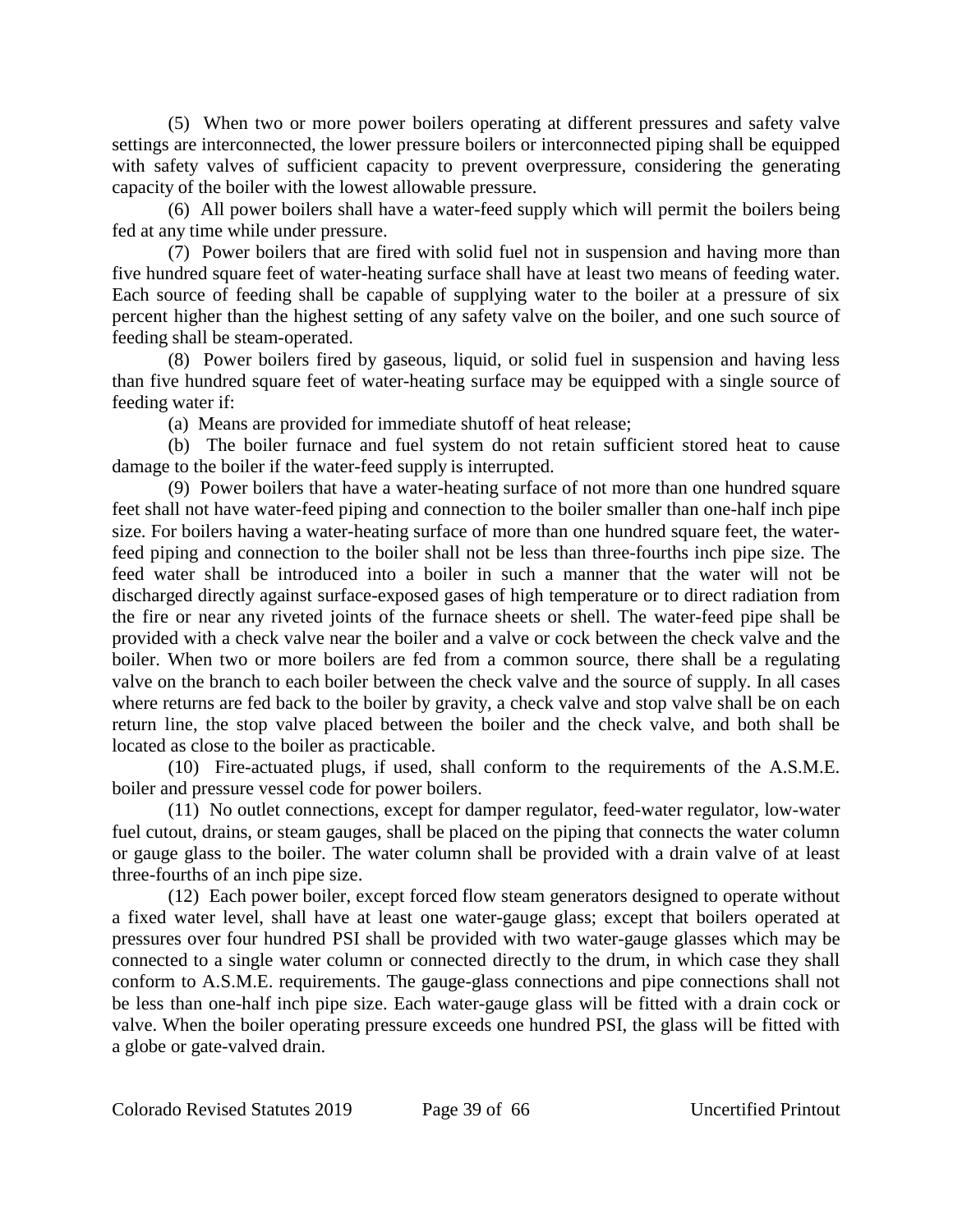(13) The lowest visible part of the water-gauge glass shall be at least two inches above the lowest permissible water level, which level shall be that at which there will be no danger of overheating any part of the boiler when in operation at that level. This subsection (13) does not apply to forced flow steam generators which are designed to operate without a fixed water level.

(14) Each power boiler shall have a steam gauge, with dial range not less than one and one-half times the maximum allowable working pressure, connected to the steam space or to the steam connection to the water column. The steam gauge shall be connected to a siphon or equivalent device of sufficient capacity to keep the gauge tube filled with water and so arranged that the gauge cannot be shut off from the boiler except by a cock placed near the gauge and provided with a tee or lever handle arranged to be parallel to the pipe in which it is located when the cock is open.

(15) Each power boiler shall be provided with a one-fourth inch nipple and globe valve connected to a steam space for the exclusive purpose of attaching a test gauge when the boiler is in service so the accuracy of the gauge may be ascertained.

(16) Steam-gauge connections shall be suitable for the maximum allowable working pressure and steam temperature; if the temperature exceeds four hundred degrees Fahrenheit, brass or copper pipe or tubing shall not be used.

(17) When a steam-gauge connection longer than eight feet becomes necessary, a shutoff valve may be used near the boiler if the valve is of the outside-screw-and-yoke type and is locked open when the boiler is in operation. The line shall be of ample size with provisions for free blowing.

(18) Each steam-discharge outlet, except a safety valve, shall be fitted with a stop valve located as close as practicable to the boiler. When such outlets are over two-inch pipe size, the valve used on the connection shall be the outside-screw-and-yoke rising spindle type to indicate, at a distance, the position of its spindle, whether it is closed or open. The wheel may be carried either on the yoke or attached to the spindle.

(19) When power boilers provided with manholes are connected to a common steam main, the steam connection from each boiler shall be fitted with two stop valves having ample free-blow drain between them. The discharge of this drain shall be visible to the operator while manipulating the valves and shall be piped clear of the boiler setting. The stop valve shall consist preferably of one automatic nonreturn valve set next to the boiler and a second valve of the outside-screw-and-yoke type; or two valves of the outside-screw-and-yoke type may be used.

(20) Each power boiler shall have a blow-off pipe fitted with a valve or cock. All fittings and pipe shall conform to the applicable section of the A.S.M.E. boiler and pressure vessel code.

(21) Provisions shall be made for the expansion and contraction of steam mains connected to power boilers by providing substantial anchorage at suitable points so undue strain shall not be transmitted to the boiler. Steam reservoirs shall be used on steam mains when heavy pulsations of the steam currents cause vibration of the boiler shell plates.

(22) All power boilers heated with gas, oil, or mechanical firing, except stoker- or handfired coal-burning units which are constantly attended, shall be provided with an automatic lowwater fuel cutout and with an automatic fuel-regulating control, controlled by boiler pressure.

(23) All cases not specifically covered by this article shall be treated as new installations or may be referred to the director for instructions concerning the requirements.

**Source: L. 71:** R&RE, p. 278, § 1. **C.R.S. 1963:** § 17-3-14.

Colorado Revised Statutes 2019 Page 40 of 66 Uncertified Printout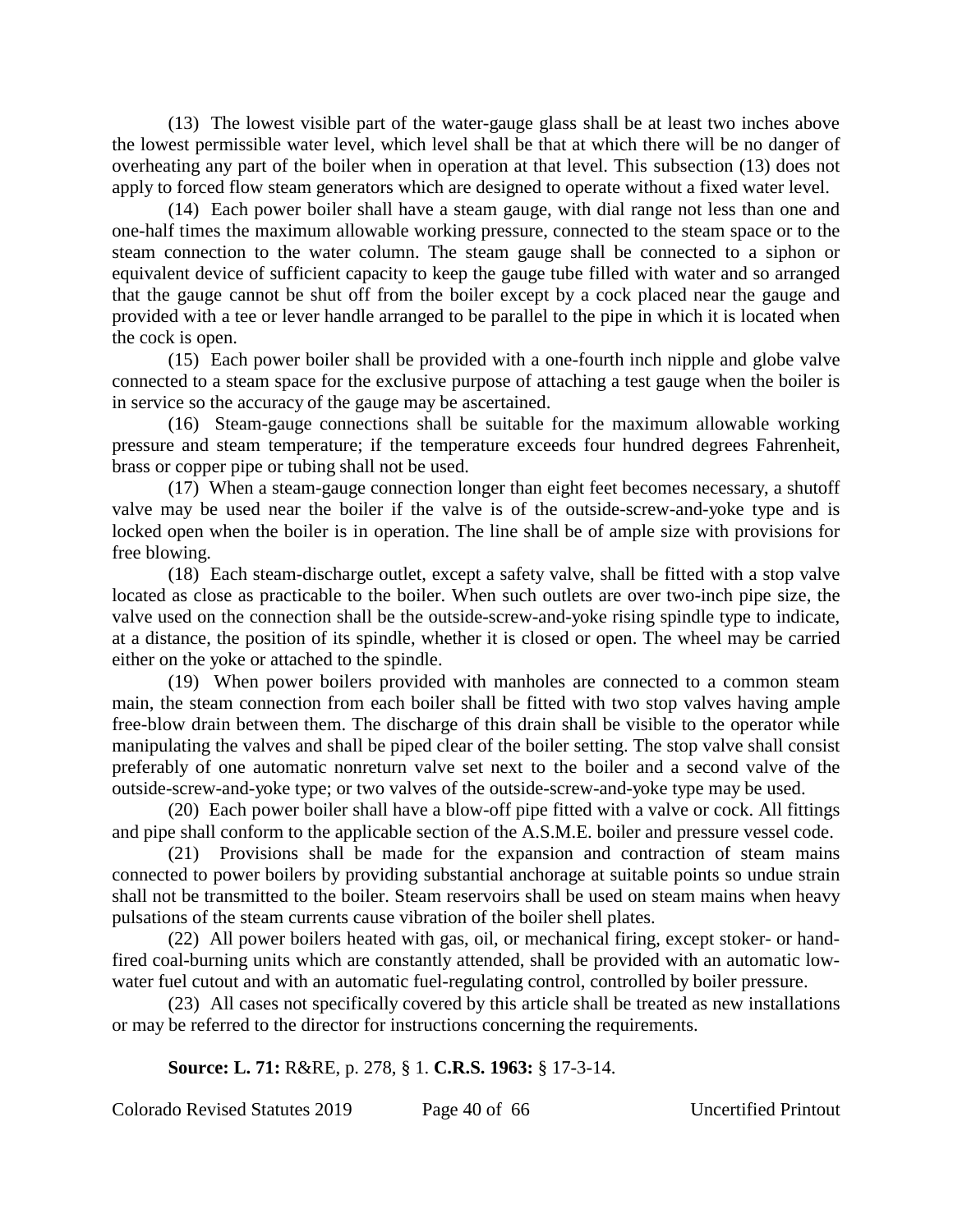**9-4-115. New miniature boiler installations.** (1) No miniature boiler, except those exempted by rules promulgated by the division of oil and public safety, shall be installed in this state unless it has been constructed, inspected, and stamped in conformity with the rules of construction of miniature boilers of the A.S.M.E. boiler and pressure vessel code and is registered with the national board of boiler and pressure vessel inspectors and inspected in accordance with this article.

(2) A miniature boiler having the standard stamping of another state that has adopted a standard of construction equivalent to the standard of the state of Colorado may be accepted by the director; however, the person or firm desiring to install the boiler shall make application for the installation and shall file with this application the manufacturer's data report covering the construction of the boiler in question.

(3) All new boiler installations and reinstalled boilers shall be installed in accordance with the requirements of the A.S.M.E. boiler and pressure vessel code and this article.

(4) Upon completion of the installation, all boilers shall be inspected by a state or special boiler inspector. At the time of inspection, each boiler shall be assigned a serial number by the inspector, which serial number shall be stamped on or affixed to the boiler as provided by section 9-4-106 (3).

**Source: L. 71:** R&RE, p. 281, § 1. **C.R.S. 1963:** § 17-3-15. **L. 2001:** (1) amended, p. 1137, § 64, effective June 5.

**9-4-116. Existing miniature boiler installations.** (1) Miniature boilers shall be installed in accordance with the provisions in section 9-4-113 unless a special exemption is stated in this article or otherwise provided by the director.

(2) The maximum allowable working pressure on the shell or drum of a miniature boiler shall be determined by the provisions of section 9-4-114 (1).

(3) The factor of safety and the construction of miniature boilers, except where otherwise specified, shall conform to that required for power boilers.

(4) Each miniature boiler shall be equipped with a spring-load, pop-type safety valve not less than one-half inch pipe size connected directly to the boiler.

(5) The safety valve shall have sufficient capacity to discharge all the steam that can be generated by the boiler without allowing the pressure to rise more than six percent above the maximum allowable working pressure.

(6) In cases where the miniature boiler is supplied with feed water directly from a pressure main or system without the use of a mechanical feeding device, the safety valve shall be set to release at a pressure not in excess of ninety-four percent of the lowest pressure obtained in the supply main or system feeding the boiler. Return traps shall not be considered mechanical feeding devices.

(7) Each miniature boiler designed for operation with a definite water level shall be equipped with a glass water-gauge for determining the water level.

(8) Miniature boilers operated in a closed system where there is insufficient space for the usual glass water-gauge may use water-level indicators of the glass bull's-eye type.

(9) Every miniature boiler shall be provided with at least one water-feed pump or other water-feeding device, except where it is connected to a water main carrying sufficient pressure to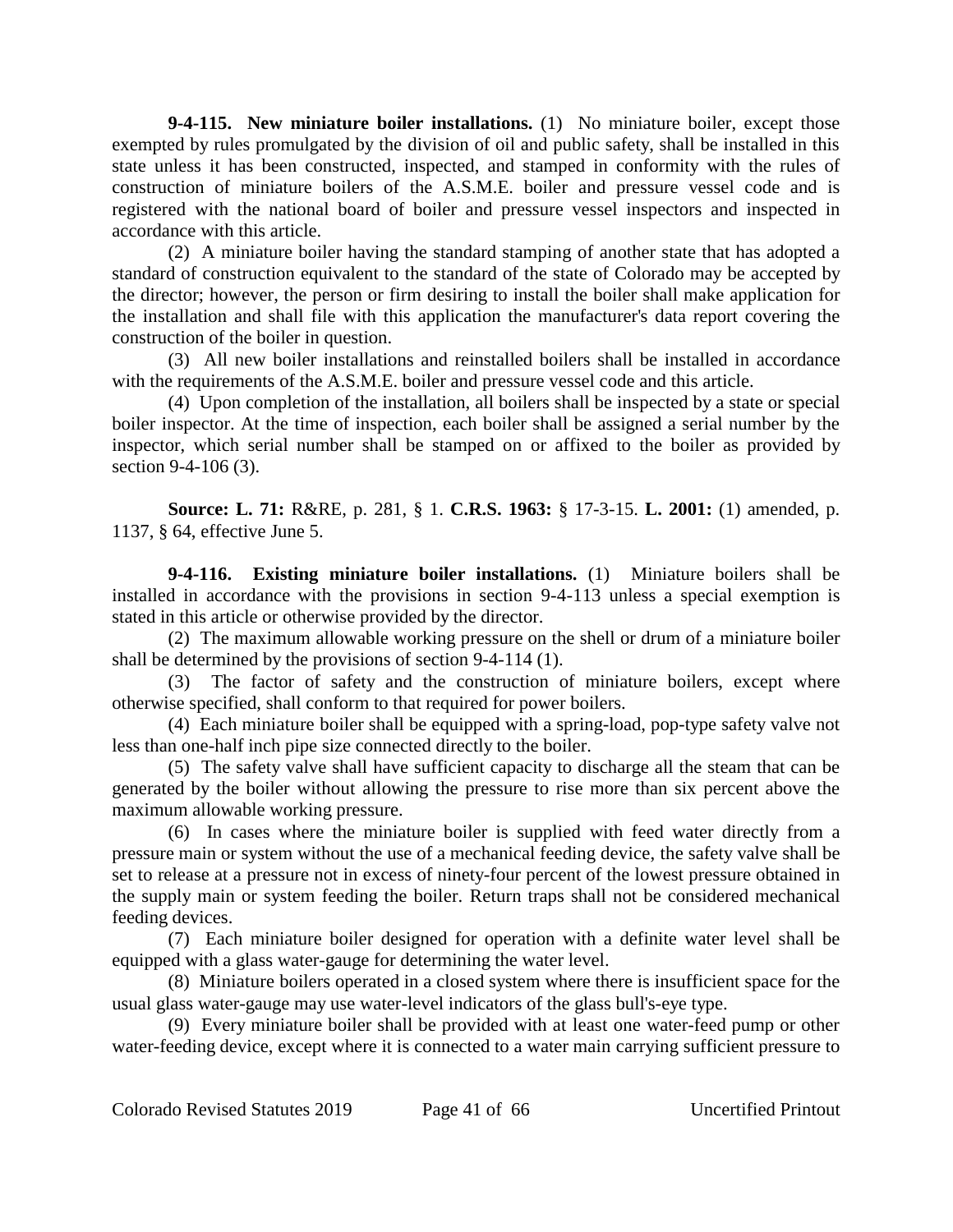feed the boiler or where it is operated with no extraction of steam, such system being commonly known as a closed system.

(10) The water-feed pipe shall be provided with a check valve and a stop valve no less in size than that of the pipe.

(11) Feed water shall not be introduced through the water column or gauge-glass connection while the boiler is under pressure.

(12) Pressure of a feed water system greater than the maximum allowable working pressure of the boiler shall be fitted with a pressure-reducing valve before feed water is introduced into the boiler.

(13) Each miniature boiler shall be provided with a blow-off connection, not less than one-half inch iron pipe size, connected directly to the lowest water space.

(14) Blow-off piping shall not be galvanized and shall be provided with a valve or cock.

(15) Each miniature boiler shall be equipped with a steam-gauge having its dial graduated to not less than one and one-half times the maximum allowable working pressure. The gauge shall be connected to the steam space or to a steam connection to the water column. The gauge or connection shall contain a siphon or equivalent device which will develop and maintain a water seal that will prevent steam from entering the gauge tube. The minimum size of a siphon, if used, shall be one-fourth inch inside diameter.

(16) The steam piping from a miniature boiler shall be provided with a stop valve located as close to the boiler shell or drum as is practicable, except where the boiler and steam receiver are operated as a closed system.

(17) For miniature boiler installations which are gas-fired, the burners shall conform to the requirements of the American gas association and the A.S.M.E. boiler and pressure vessel code.

(18) The heating element for electrically heated steam boilers, closed system, shall be so constructed that the temperature will not exceed one thousand two hundred degrees Fahrenheit.

(19) All miniature boilers heated with gas, oil, or electrical energy shall be provided with an automatic low-water fuel cutout and with an automatic fuel-regulating control, controlled by boiler pressure.

(20) All cases not specifically covered by this article shall be treated as new installations or may be referred to the director for instructions concerning the requirement.

**Source: L. 71:** R&RE, p. 281, § 1. **C.R.S. 1963:** § 17-3-16.

**9-4-117. New heating boilers and hot-water supply boilers installations.** No heating boiler or hot-water supply boiler, except those exempt by this article, shall be installed in this state unless it has been constructed, inspected, and stamped in conformity with the rules for construction of low-pressure heating boilers of the A.S.M.E. boiler and pressure vessel code and is approved, registered, and inspected in accordance with the requirements of this article.

**Source: L. 71:** R&RE, p. 282, § 1. **C.R.S. 1963:** § 17-3-17.

**9-4-118. Existing heating boilers and hot-water supply boilers installations.** (1) The maximum allowable working pressure of a boiler built in accordance with the A.S.M.E. boiler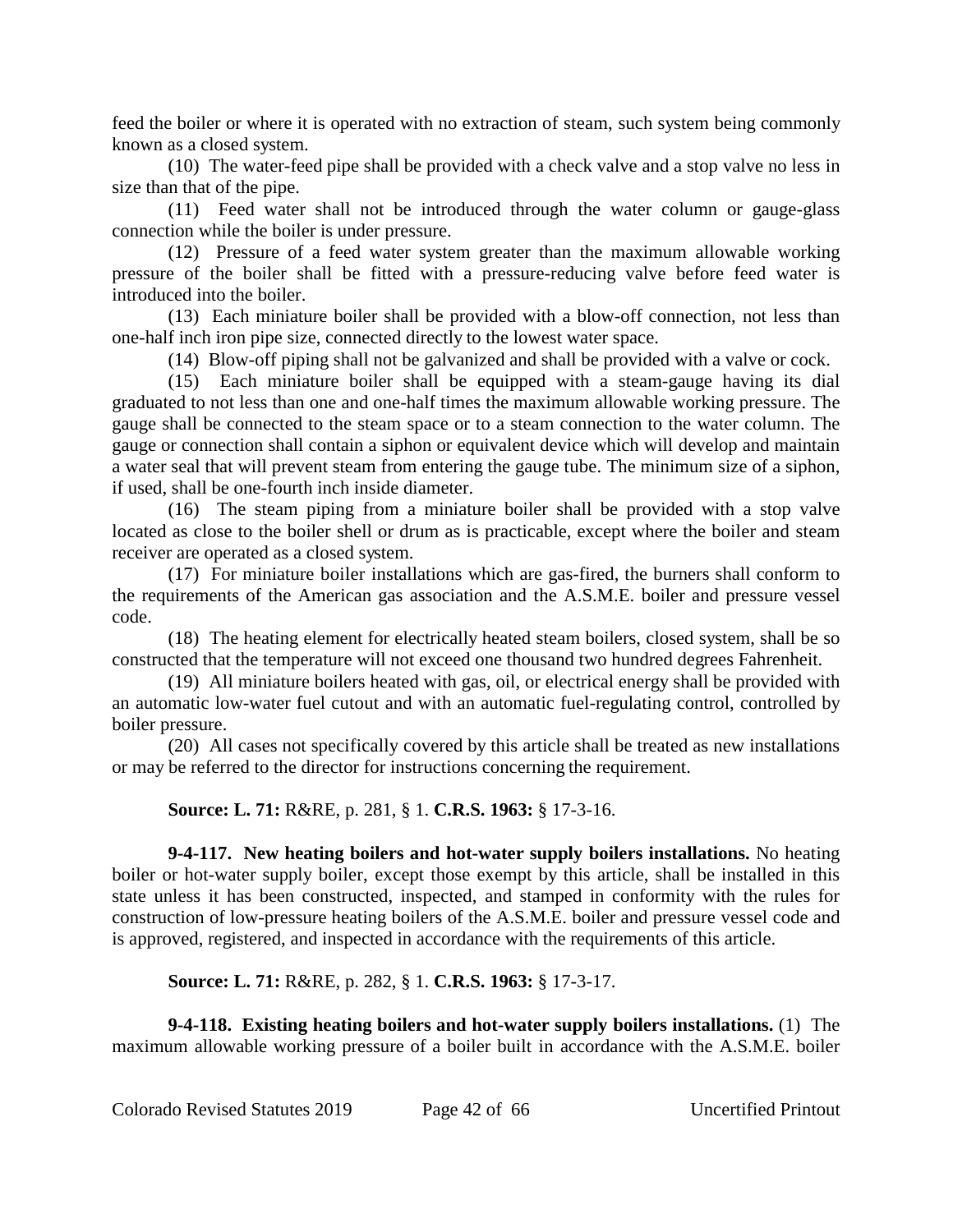and pressure vessel code shall in no case exceed the pressure indicated by the manufacturer's identification stamped or cast on the boiler or a plate secured to it.

(2) The maximum allowable working pressure on the shell of a nonstandard, riveted heating boiler shall be determined in accordance with section 9-4-114 (1) covering existing power boiler installations. In no case shall the maximum allowable working pressure of a steamheating boiler exceed fifteen pounds per square inch gauge, or a hot-water boiler exceed one hundred sixty pounds per square inch gauge, at a temperature not exceeding two hundred fifty degrees Fahrenheit.

(3) The maximum allowable working pressure of a nonstandard steel or wrought-iron heating boiler of welded construction shall not exceed fifteen pounds per square inch gauge. For other than steam service, the maximum allowable working pressure shall be calculated in accordance with the rules for construction of low-pressure heating boilers of the A.S.M.E. boiler and pressure vessel code.

(4) The maximum allowable working pressure of a nonstandard boiler composed principally of cast iron shall not exceed fifteen pounds per square inch gauge for steam service or thirty pounds per square inch gauge for hot-water service.

(5) The maximum allowable working pressure of a nonstandard boiler having cast-iron shell or heads and steel wrought-iron tubes shall not exceed fifteen pounds per square inch gauge for steam service or thirty pounds per square inch gauge for water service.

(6) A radiator in which steam pressure is generated at a pressure of fifteen pounds per square inch gauge or less is a low-pressure boiler.

(7) Each steam-heating boiler shall have one or more officially rated valves of the spring pop-type adjusted to discharge at a pressure not to exceed fifteen PSI. The safety valves shall be arranged so that they cannot be reset to relieve at a higher pressure than the maximum allowable working pressure of the boiler.

(8) No safety valve for a steam-heating boiler shall be smaller than three-fourths of an inch except in case the boiler and radiating surfaces are a self-contained unit.

(9) The safety valve capacity for each steam-heating boiler shall be such that with the fuel-burning equipment installed the pressure cannot rise more than five pounds above the maximum allowable working pressure.

(10) Each hot-water boiler shall have not less than one officially rated pressure relief valve set to relieve at or below the maximum allowable working pressure of the boiler. Each hotwater supply boiler shall have not less than one officially rated relief valve or not less than one officially rated pressure-temperature relief valve of the automatic-reseating type set to relieve at or below the maximum allowable working pressure of the boiler. Relief valves shall be so constructed that they cannot be reset to relieve at a higher pressure than the maximum permitted pressure.

(11) Seats and discs of safety relief valves shall be of material suitable to resist corrosion. No materials subject to deterioration or vulcanization when subjected to saturated steam temperature corresponding to capacity test pressure shall be used in any safety relief valve.

(12) No safety relief valve shall be smaller than three-fourths of an inch nor larger than four and one-half inches pipe size.

(13) When the size of the boiler requires a safety relief valve larger than four and onehalf inches in diameter, two or more valves having the required combined capacity shall be used.

Colorado Revised Statutes 2019 Page 43 of 66 Uncertified Printout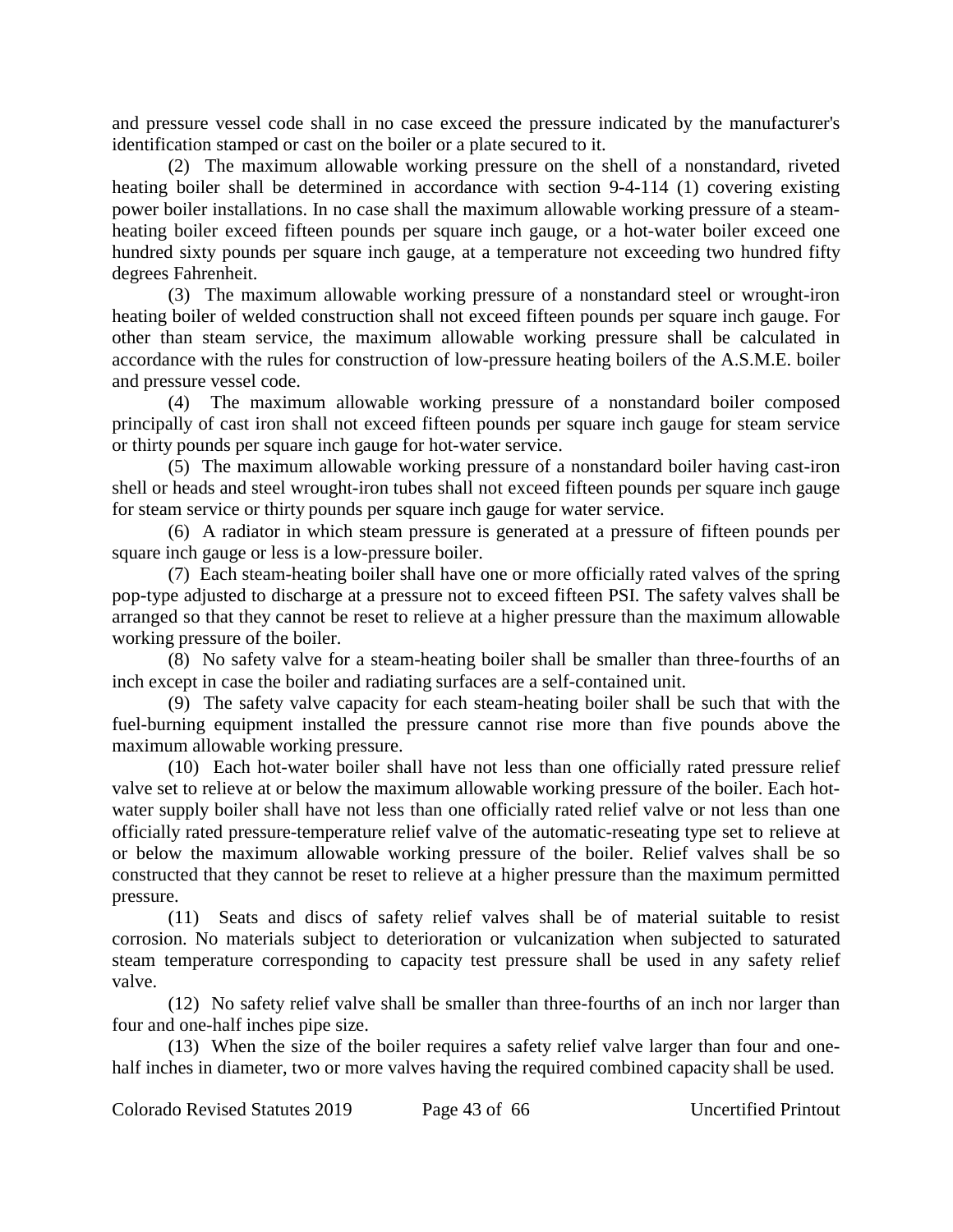(14) Each steam-heating boiler shall have a steam gauge connected to its steam space, or to its water column, or to its steam connection. The gauge or connection shall have a siphon or equivalent device which will develop and maintain a water seal that will prevent steam from entering the gauge tube. The connection shall be so arranged that the gauge cannot be shut off from the boiler except by a cock placed in the pipe at the gauge and provided with a tee or lever handle arranged to be parallel to the pipe in which it is located when the cock is open.

(15) Each hot-water heating boiler or hot-water supply boiler shall have a pressure or altitude gauge connected to it or to its flow connection in such a manner that it cannot be shut off from the boiler except by a cock with tee or lever handle placed on the pipe near the gauge. The handle of the cock, when the cock is open, shall be parallel to the pipe in which it is located.

(16) The scale on the dial of the pressure or altitude gauge for a hot-water heating boiler shall be graduated to not less than one and one-half nor more than three times the maximum allowable working pressure.

(17) The scale on the dial of a steam-heating boiler gauge shall be graduated to not less than thirty PSIG nor more than sixty PSIG, and travel of the pointer from zero to thirty PSIG pressure shall be at least three inches.

(18) In addition to the mandatory requirements for a pressure relief device, each hotwater heating or hot-water supply boiler shall be fitted with a temperature-actuated control, which will control the rate of combustion to prevent the temperature of the water from rising above two hundred fifty degrees Fahrenheit at or near the boiler outlet. The control shall be constructed so that it cannot be set or reset to permit operation of the firing equipment when the temperature of the water is higher than two hundred degrees Fahrenheit.

(19) When a pressure-actuated control is used on a steam-heating boiler, it shall operate to prevent the steam pressure from rising above fifteen PSIG.

(20) Each automatically fired steam or vapor-system heating boiler shall be equipped with an automatic low-water fuel cutoff, so located as to automatically cut off fuel supply when the surface of the water falls to the lowest safe water line.

(21) Each steam-heating boiler shall have one or more water-gauge glasses attached to the water column or boiler by means of valved fittings with the lower fitting provided with a drain valve of the straightway type with opening not less than one-fourth inch diameter to facilitate cleaning. Gauge-glass replacement shall be possible under pressure.

(22) If, in the judgment of an inspector, a steam-heating or hot-water supply boiler is unsafe for operation at the pressure previously approved, the pressure shall be reduced, proper repair made, or the boiler retired from service.

# **Source: L. 71:** R&RE, p. 283, § 1. **C.R.S. 1963:** § 17-3-18.

## **ARTICLE 5**

## Standards for Accessible Housing

**Editor's note:** This article was amended with relocations in 2003, resulting in the addition, relocation, and elimination of sections as well as subject matter. For amendments to this article prior to 2003, consult the Colorado statutory research explanatory note and the table itemizing the replacement volumes and supplements to the original volume of C.R.S. 1973

Colorado Revised Statutes 2019 Page 44 of 66 Uncertified Printout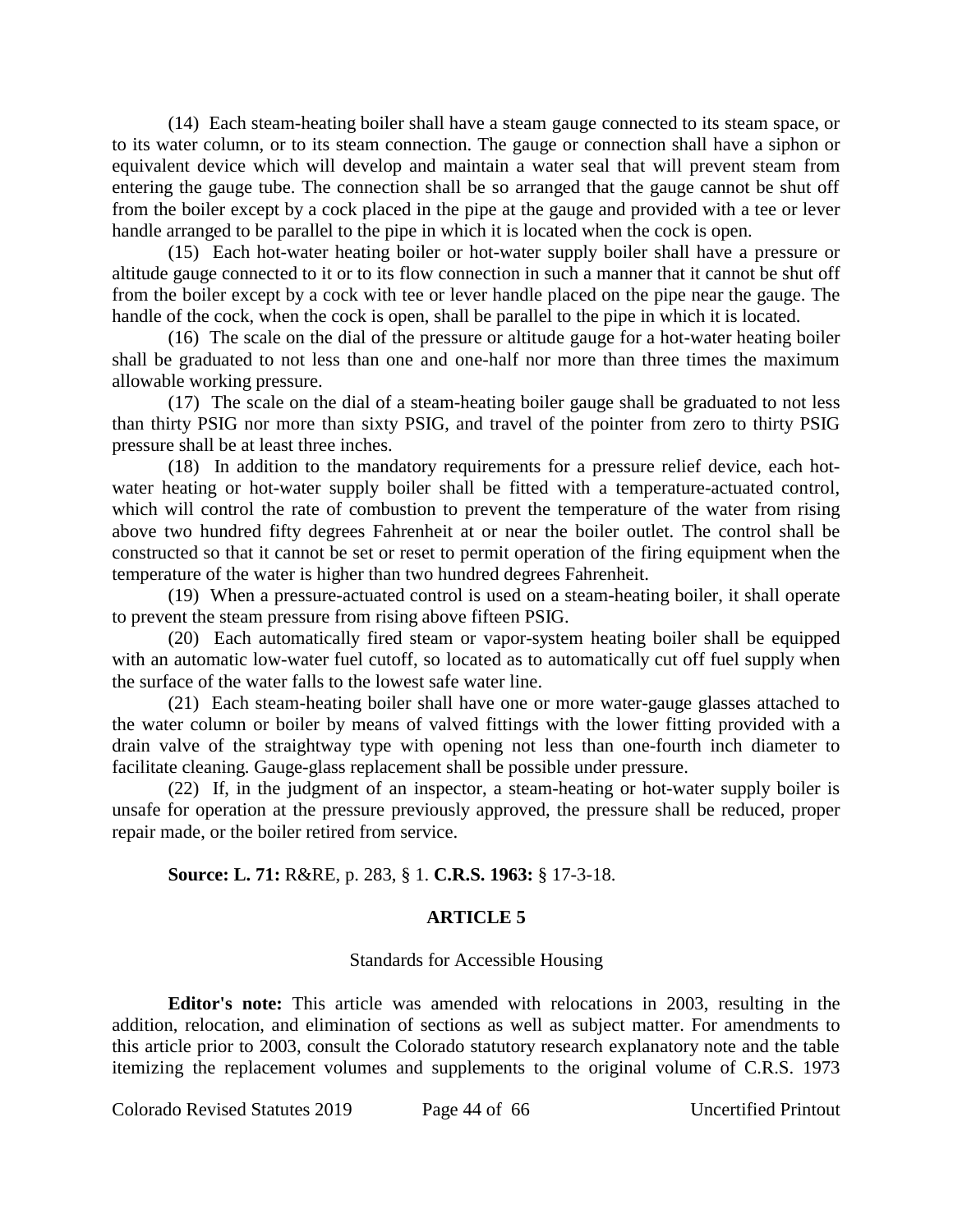beginning on page vii in the front of this volume. Former C.R.S. section numbers are shown in editor's notes following those sections that were relocated.

**9-5-101. Definitions.** As used in this article 5, unless the context otherwise requires:

(1) "Accessibility point" means a unit of value exchanged for different levels of accessible dwelling types to satisfy the requirements for dwelling accessibility contained in this article.

(2) "Accessible route" means an interior or exterior circulation path that complies with ICC/ANSI A117.1.

(3) Repealed.

(4) "Detached residence" means a one- or two-family residence that is separated from adjacent dwellings by an unobstructed physical space. A one- or two-family residence that is separated from an adjacent dwelling by a physical space of less than three feet shall not be considered a detached residence.

(5) "Ground story level" means the lowest story in a dwelling unit containing habitable rooms or areas with an accessible entrance located on an accessible route that contains living, sleeping, cooking, bathing, and toilet facilities. For the purposes of this article, a basement shall not be considered the ground story level if the finished basement floor is located more than four feet below the exterior finished grade determined at any point along the exposed periphery of the dwelling unit.

(5.5) "ICC/ANSI A117.1" means the "Accessible and Usable Buildings and Facilities" standard, or any successor standard, promulgated and amended from time to time by the international code council.

(6) "Project" means the total number of parcels and buildings in a development planned or constructed by the same developer, builder, or entity on one site or contiguous sites, and also includes all parcels and structures that are parts of the same planned development application or agreement. The separation of contiguous individual buildings, units, lots, tracts, or parcels of land by a property line or by a public or private road shall not create a separate project.

(7) "Property" means the site, parcels of land, plats, lots, tracts, individual dwelling units, existing and proposed structures, and the built environment.

(8) "Residential dwelling unit" means any portion of a building that contains living facilities, including a room or rooms in a facility that have shared cooking, bathing, toilet, or laundry facilities such as dormitories, shelters, assisted living facilities, and boarding homes. "Residential dwelling unit" also means facilities that include provisions for sleeping, cooking, bathing, and toilet facilities for one or more persons and are used for extended stays, such as time-shares and extended-stay motels. "Residential dwelling unit" does not mean a guest room in a motel or hotel.

(9) "Technically infeasible", in reference to a proposed alteration to a building or facility, means that the proposed alteration is not implemented because:

(a) An existing structural condition or conditions make such alteration labor- or costprohibitive;

(b) The building or facility is in strict compliance with minimum accessibility requirements for new construction and, due to existing physical or site constraints, such alteration would negatively impact such compliance.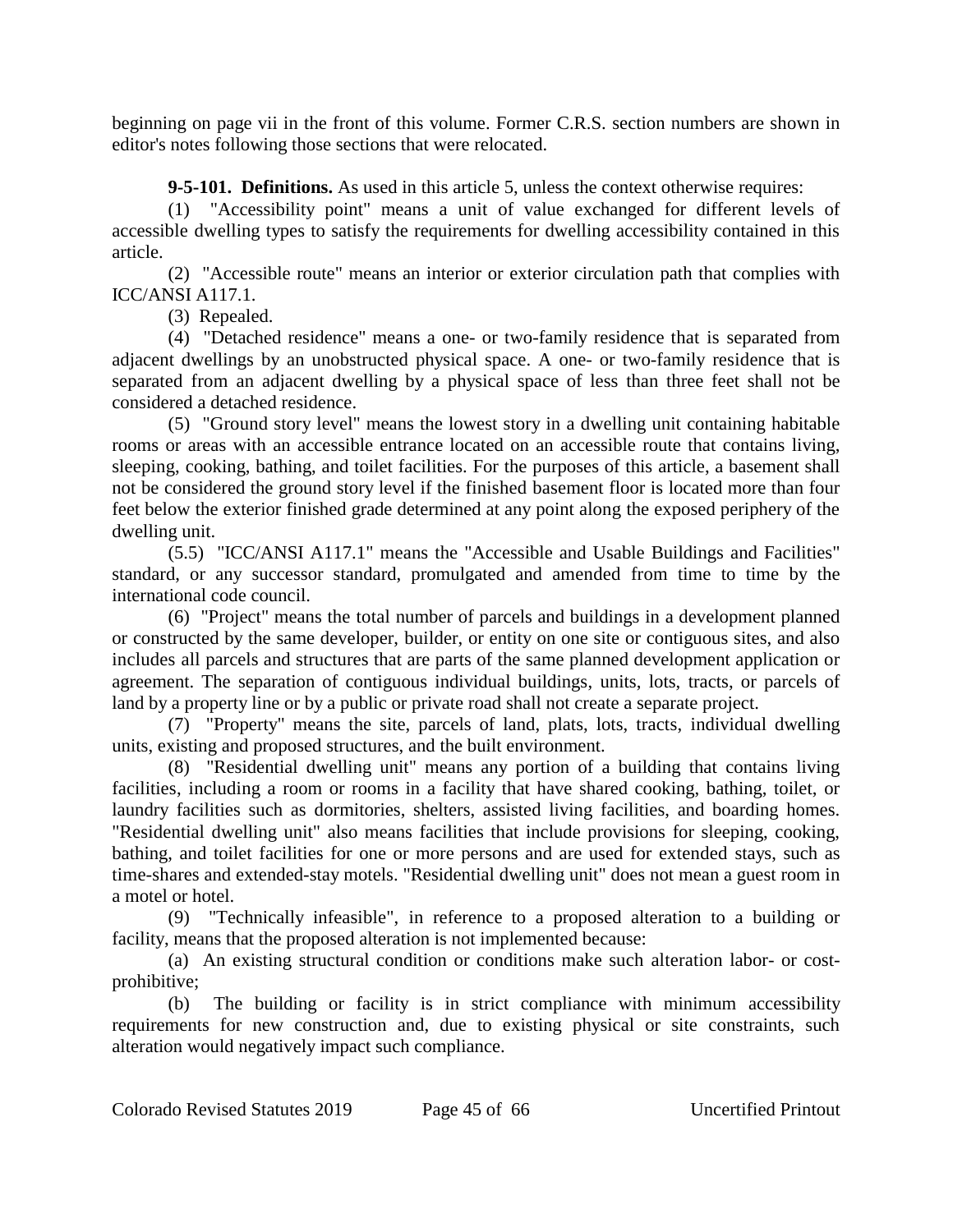(10) "Type A dwelling unit" means a dwelling unit designed in accordance with ICC/ANSI A117.1, section 1002, or any successor section within ICC/ANSI A117.1.

(11) "Type A multistory dwelling unit" means a multiple-story dwelling unit with a ground story level designed in accordance with ICC/ANSI A117.1, section 1002, or any successor section within ICC/ANSI A117.1, and, if provided, accessible laundry facilities on the ground story level.

(12) "Type B dwelling unit" means a dwelling unit with a ground floor level designed in accordance with ICC/ANSI A117.1, section 1003, or any successor section within ICC/ANSI A117.1.

(13) "Type B multistory dwelling unit" means a multiple-story dwelling unit with a ground story level that is designed in accordance with ICC/ANSI A117.1, section 1003, or any successor section within ICC/ANSI A117.1, and, if provided, accessible laundry facilities on the ground story level.

(14) "Type B visitable ground floor" means a multiple-story dwelling unit with an accessible entrance and toilet facility designed in accordance with ICC/ANSI A117.1, section 1003, or any successor section within ICC/ANSI A117.1.

(15) "Undue hardship" means a substantial and unusual hardship that is the direct result of unique physical site conditions such as topography or geology, or that is the direct result of other unique or special conditions encountered on a property, but that are not typically encountered in the jurisdiction in which such property is located. Constraints, complications, or difficulties that may arise by complying with these statutory standards for accessibility but that do not constitute an undue hardship shall not serve to justify the granting of an exception or variance.

**Source: L. 2003:** Entire article amended with relocations, p. 1415, § 1, effective April 29. **L. 2017:** IP, (2), and (10) to (14) amended, (3) repealed, and (5.5) added, (HB 17-1067), ch. 19, p. 62, § 1, effective August 9.

**9-5-102. Disabilities covered - purpose.** (1) This article is intended to provide accessibility standards for residential projects designed to serve persons with nonambulatory disabilities, semiambulatory disabilities, sight disabilities, hearing disabilities, disabilities of incoordination, and aging.

(2) **Design criteria.** Design criteria must comply with ICC/ANSI A117.1.

**Source: L. 2003:** Entire article amended with relocations, p. 1418, § 1, effective April 29. **L. 2017:** (2) amended, (HB 17-1067), ch. 19, p. 63, § 2, effective August 9.

**Editor's note:** This section is similar to former §§ 9-5-103 and 9-5-104 as they existed prior to 2003, and the former § 9-5-102 was relocated to § 9-5-103.

**9-5-103. Applicability of standards - enforcement.** (1) The standards and specifications set forth in this article shall apply to all buildings and facilities used for housing that are constructed in whole or in part by the use of state, county, or municipal funds or the funds of any political subdivision of the state or that are constructed with private funds. All such buildings and facilities to be constructed from plans on which architectural drawings are started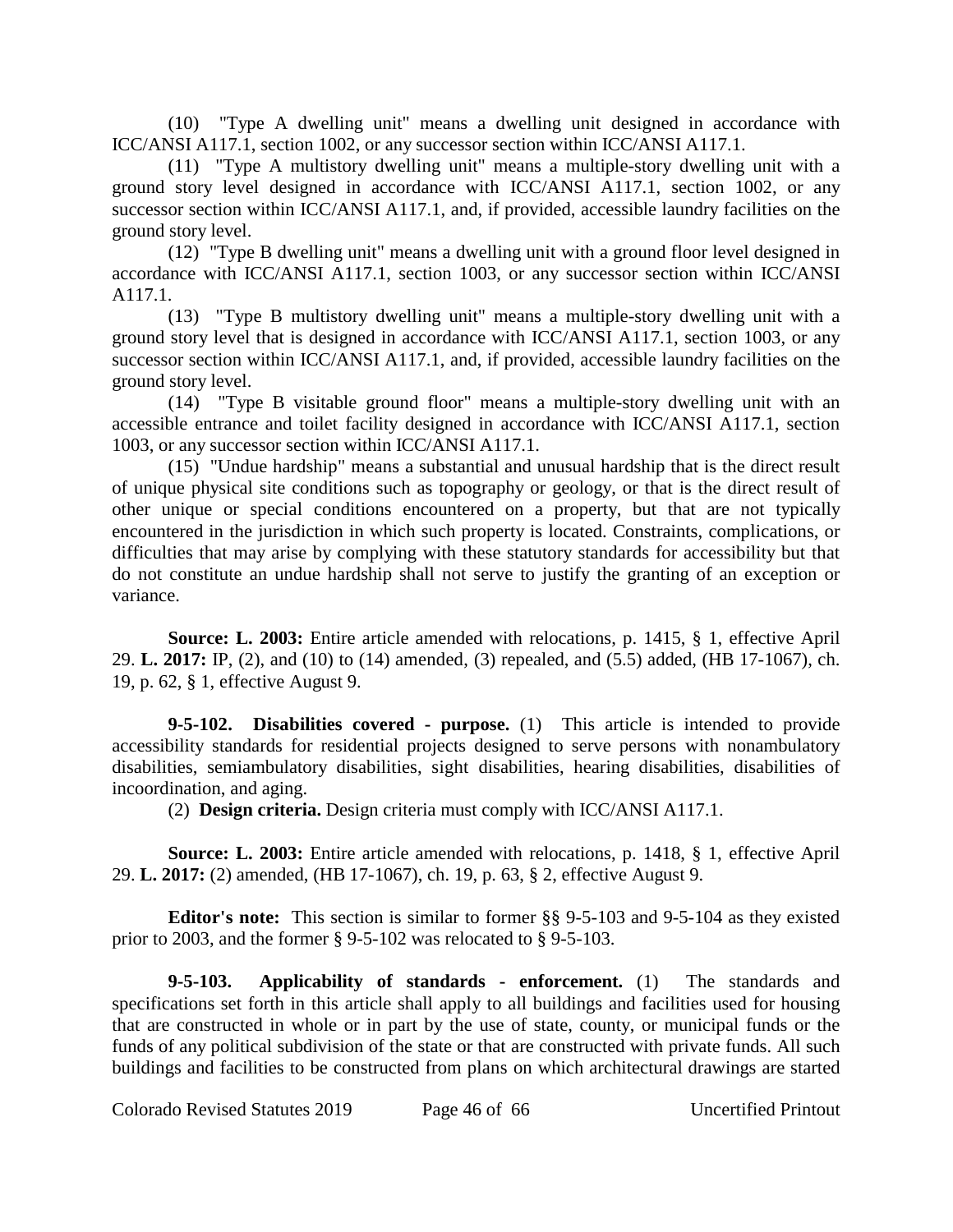after July 1, 1975, from any one of these funds or any combination thereof shall conform to each of the standards and specifications prescribed in this article. The governmental unit responsible for the enforcement of this article shall grant exceptions to or modify any particular standard or specification when it is determined that it is impractical and would create an undue hardship. Any such exception or modification of the provisions of this article shall be made in writing as a matter of public record. These standards and specifications shall be adhered to in those buildings and facilities that are constructed or proposed on or after April 29, 2003. This article shall apply to permanent buildings.

(2) The jurisdiction with responsibility for enforcement of this article pursuant to section 9-5-104 shall designate a board of appeals to hear and resolve appeals of orders, decisions, or determinations made by the enforcing agency regarding the application and interpretation of this article.

(3) Any building or facility that would have been subject to this article 5 but was under construction prior to July 1, 1976, must comply with the following:

(a) If the walls or defining boundaries of an element or space are altered, then the altered element or space shall comply with the applicable provisions of section 9-5-105, unless such alteration is technically infeasible. If full compliance with this article is technically infeasible, compliance shall be implemented up to the point of technical infeasibility. No alteration shall be undertaken that negatively impacts accessibility of a building or facility pursuant to ICC/ANSI A117.1. This subsection (3)(a) shall not be construed to require the moving of any existing walls not otherwise planned to be moved.

(b) Any additions to a building or facility shall be treated as new construction for the purposes of enforcement of this article.

(4) The general assembly finds and declares that the standards and specifications set forth in this article are of statewide concern. Nothing in this article shall prohibit any municipality or other governmental subdivision from making and enforcing standards and specifications that are more stringent, and thus provide greater accessibility, than those set forth in this article.

**Source: L. 2003:** Entire article amended with relocations, p. 1418, § 1, effective April 29. **L. 2017:** IP(3) and (3)(a) amended, (HB 17-1067), ch. 19, p. 63, § 3, effective August 9.

**Editor's note:** This section is similar to former § 9-5-102 as it existed prior to 2003, and the former § 9-5-103 was relocated to § 9-5-102.

**9-5-104. Responsibility for enforcing standards.** (1) The responsibility for enforcement of this article is as follows:

(a) For factory-built residential structures as defined in section 24-32-3302 (10), C.R.S., the division of housing created in section 24-32-704, C.R.S.;

(b) In a political subdivision that does not have a local building code, the division of housing created in section 24-32-704, C.R.S.;

(c) For all other housing or in a political subdivision that has adopted a building code, by the building department, or its equivalent, of the political subdivision having jurisdiction.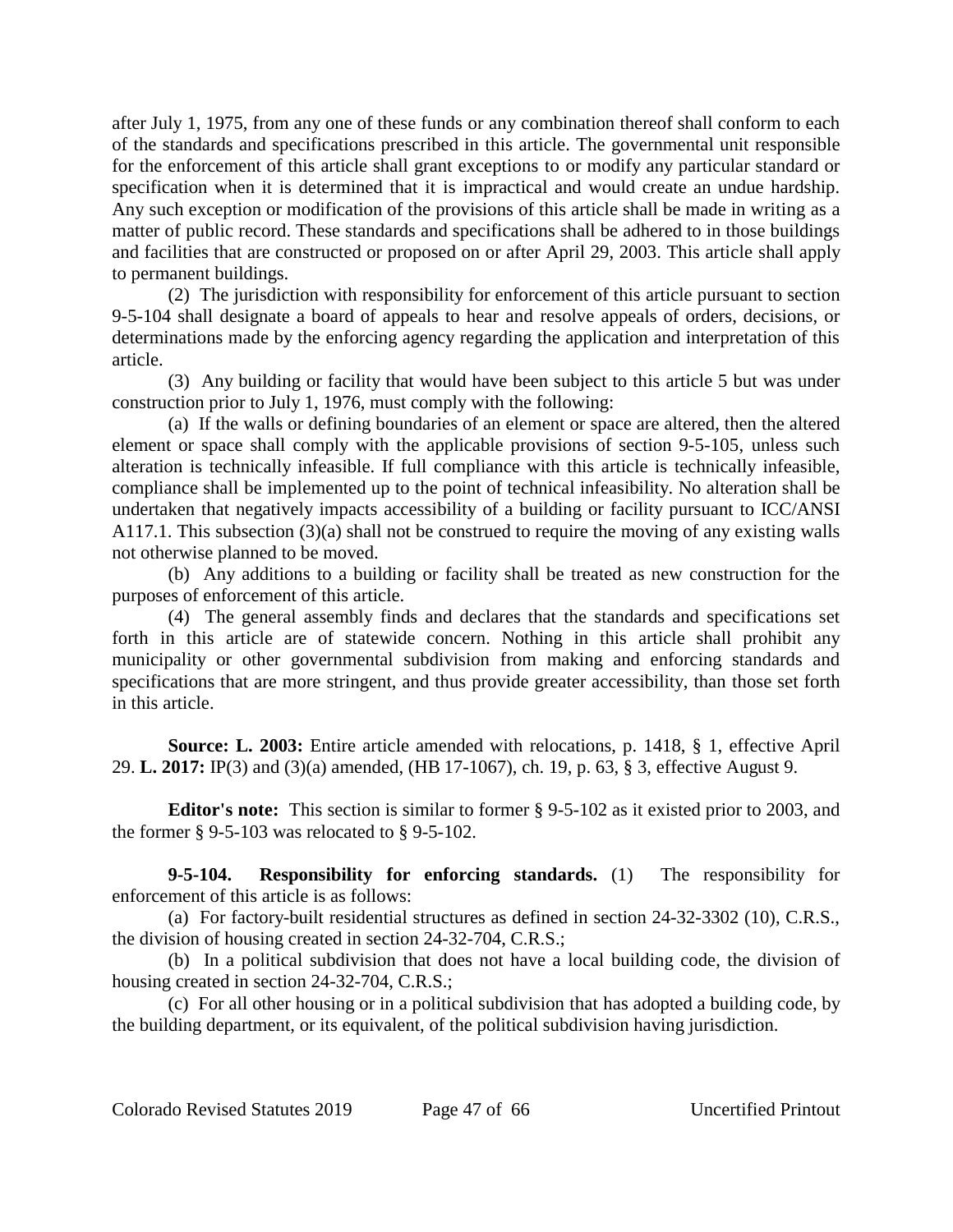**Source: L. 2003:** Entire article amended with relocations, p. 1419, § 1, effective April 29. **L. 2004:** (1)(a) amended, p. 1189, § 12, effective August 4.

**Editor's note:** This section is similar to former § 9-5-110 as it existed prior to 2003, and the former § 9-5-104 was relocated to § 9-5-102.

**9-5-105. Exemptions for certain privately funded projects.** (1) Accessible dwelling units shall be provided as required in this article; except that this article does not apply to privately funded projects for the construction of a detached residence or residences or to other types of residential property containing less than seven residential units.

For the purpose of determining the number of accessibility points required pursuant to subsection (2) of this section, the accessible dwelling unit types shall have the following point values:

| Accessible dwelling             | Accessibility point value |
|---------------------------------|---------------------------|
| unit type:                      | per dwelling unit:        |
| Type A dwelling unit            | h                         |
| Type A multistory dwelling unit |                           |
| Type B dwelling unit            |                           |
| Type B multistory dwelling unit |                           |
| Type B visitable ground floor   |                           |

(2) **Residential projects.** (a) A project shall be assigned accessibility points based on the number of units contained within the project as follows:

| Number of units within the | Accessibility points         |
|----------------------------|------------------------------|
| project:                   | required:                    |
| $0-6$                      | $\overline{0}$               |
| $7 - 14$                   | 6                            |
| 15-28                      | 12                           |
| 29-42                      | 18                           |
| $43 - 57$                  | 24                           |
| 58-71                      | 30                           |
| 72-85                      | 36                           |
| 86-99                      | 42                           |
| 100-114                    | 48                           |
| 115-128                    | 54                           |
| 129-142                    | 60                           |
| 143-157                    | 66                           |
| 158-171                    | 72                           |
| 172-185                    | 78                           |
| 186-199                    | 84                           |
| etc.                       | +6 additional points every   |
|                            | 14 units or fraction thereof |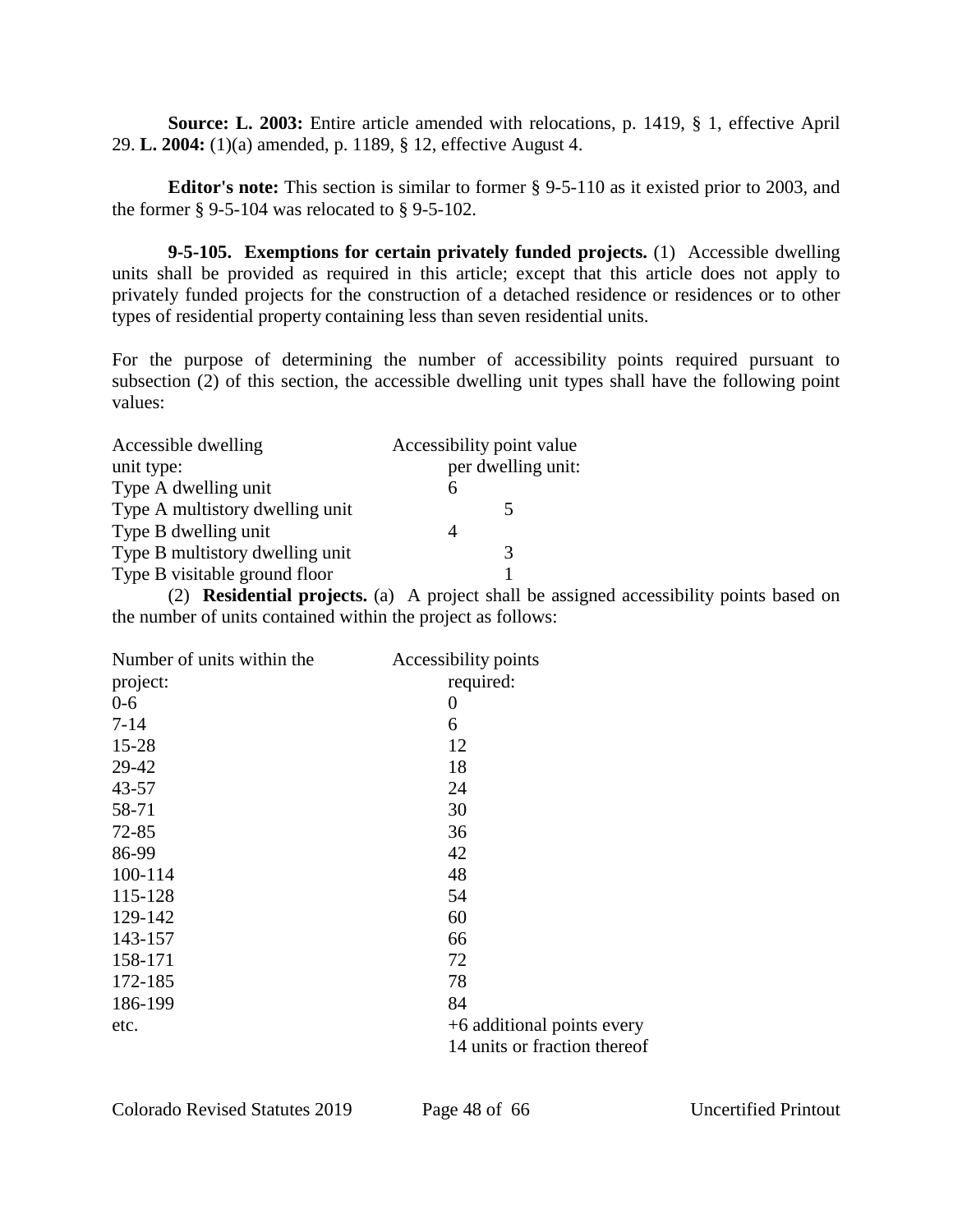(b) A project shall include enough accessible dwelling units to achieve at least the specified number of accessibility points required pursuant to paragraph (a) of this subsection (2). A project may use any combination of accessible dwelling unit types to comply with this section.

**Source: L. 2003:** Entire article amended with relocations, p. 1420, § 1, effective April 29.

**Editor's note:** This section is similar to former § 9-5-111 as it existed prior to 2003.

**9-5-106. Implementation plan.** The builder of any project regulated by this article shall create an implementation plan that guarantees the timely and evenly phased delivery of the required number of accessible units. Such plan shall clearly specify the number and type of units required and the order in which they are to be completed. Such implementation plan shall be subject to approval by the entity with enforcement authority in such project's jurisdiction. The implementation plan shall not be approved if more than thirty percent of the project is intended to be completed without providing a portion of accessible units required by section 9-5-105; except that, if an undue hardship can be demonstrated, or other guarantees provided are deemed sufficient, the jurisdiction having responsibility for enforcement may grant exceptions to this requirement. The implementation plan shall be approved by the governmental unit responsible for enforcement before a building permit is issued.

**Source: L. 2003:** Entire article amended with relocations, p. 1421, § 1, effective April 29.

# **ARTICLE 5.5**

# Elevator and Escalator **Certification**

**9-5.5-101. Short title.** This article shall be known and may be cited as the "Elevator and Escalator Certification Act".

**Source: L. 2007:** Entire article added, p. 1412, § 1, effective January 1, 2008.

**9-5.5-102. Legislative declaration.** The general assembly hereby declares that in order to ensure minimum safety standards throughout Colorado, the regulation of conveyances is a matter of statewide concern. Nothing in this article shall be construed to prevent a local jurisdiction from regulating conveyances.

**Source: L. 2007:** Entire article added, p. 1412, § 1, effective January 1, 2008.

**9-5.5-103. Definitions.** As used in this article, unless the context otherwise requires:

(1) "Accredited national conveyance association" means a conveyance association that is accredited to certify conveyance inspectors by a nationally recognized standards association, including, without limitation, ASME or ASCE.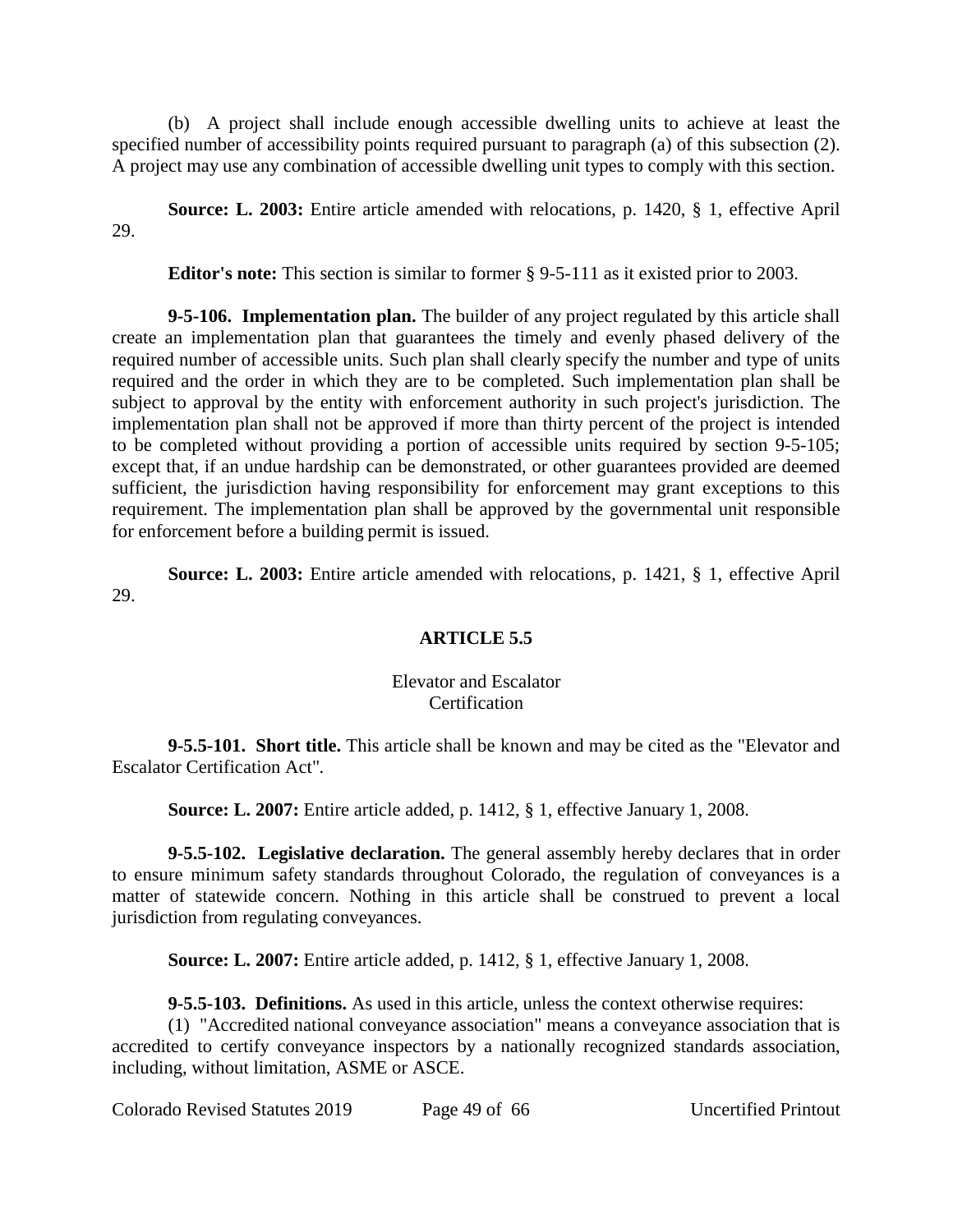(2) "Administrator" means the director of the division of oil and public safety within the department of labor and employment or the director's designee.

(3) "Approved local jurisdiction" means a local jurisdiction that has been approved by the administrator pursuant to section 9-5.5-112.

(4) "ASCE" means the American society of civil engineers or its successor.

(5) "ASCE 21" means the American society of civil engineers automated people mover standards published as "ASCE standard number ASCE 21-96" as amended by ASCE.

(6) "ASME" means the American society of mechanical engineers or its successor.

(7) "ASME A17.1" means the safety code for elevators and escalators published as "A17.1 - 2000 Safety Code for Elevators and Escalators" as amended by ASME international.

(8) "ASME A17.3" means the safety code for elevators and escalators published as "A17.3 - 2002 Safety Code for Existing Elevators and Escalators" as amended by ASME international.

(9) "ASME A18.1" means the safety code for elevators and escalators published as "A18.1 - 2003 Safety Standard for Platform Lifts and Stairway Chairlifts" as amended by ASME international.

(10) "Certificate of operation" means a document issued by the administrator or an approved local jurisdiction for a conveyance indicating that the conveyance has been inspected by the administrator, an approved local jurisdiction, or a licensed third-party conveyance inspector and approved under this article.

(11) "Conveyance" means a mechanical device to which this article applies pursuant to section 9-5.5-104.

(12) "Conveyance contractor" means a person who engages in the business of erecting, constructing, installing, altering, servicing, repairing, or maintaining conveyances.

(13) "Conveyance helper or apprentice" means a person who works under the general direction of a certified conveyance mechanic.

(14) "Conveyance mechanic" means a person who erects, constructs, installs, alters, services, repairs, or maintains conveyances.

(15) "Dormant conveyance" means a conveyance that has been temporarily placed out of service.

(16) "Licensee" means a person who is licensed as a conveyance contractor, conveyance mechanic, or conveyance inspector pursuant to this article.

(17) "Local jurisdiction" means a city, county, or city and county or any agent thereof.

(18) "Private residence" means a separate dwelling, or a separate apartment in a multiple-apartment dwelling, that is occupied by members of a single-family unit.

(18.5) "Private residence conveyance" means a powered passenger conveyance that is limited in size, capacity, rise, and speed and is designed to be installed in a private residence or in a multiple-family dwelling as a means of access to a private residence.

(19) "Single-family residence" means a private residence that is a separate building or an individual residence that is part of a row of residences joined by common sidewalls.

(20) "Third-party conveyance inspector" means a disinterested conveyance inspector who is retained to inspect a conveyance but is not employed by or affiliated with the owner of the conveyance nor the conveyance mechanic whose repair, alteration, or installation is being inspected.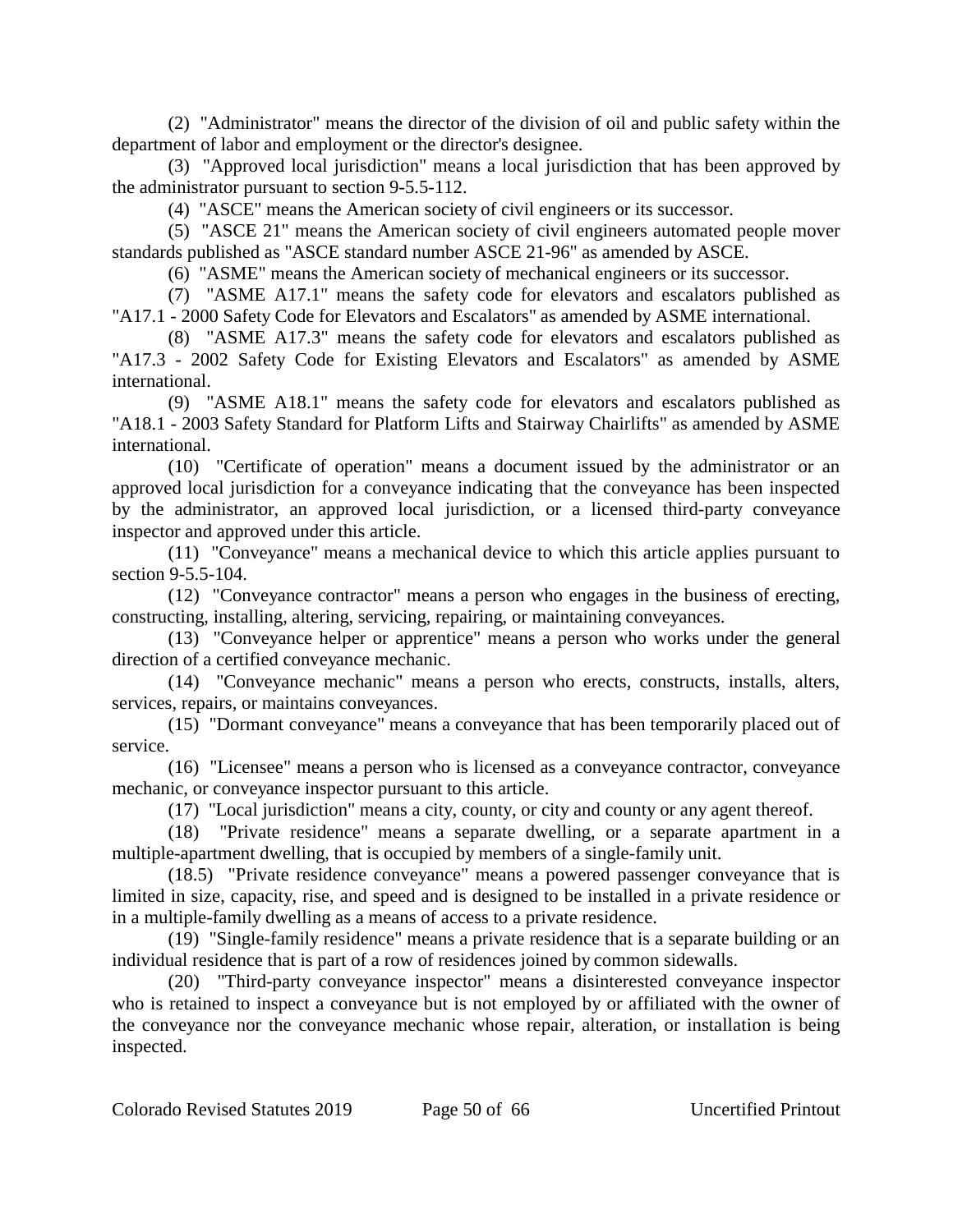**Source: L. 2007:** Entire article added, p. 1412, § 1, effective January 1, 2008. **L. 2010:** (10) amended and (18.5) added, (HB 10-1231), ch. 75, p. 254, § 1, effective August 11.

**9-5.5-104. Scope.** (1) Except as provided in subsection (2) of this section, this article applies to the design, construction, operation, inspection, testing, maintenance, alteration, and repair of the following equipment:

(a) Hoisting and lowering mechanisms equipped with a car or platform that moves between two or more landings. Such equipment includes elevators and platform lifts, personnel hoists, and dumbwaiters.

(b) Power-driven stairways and walkways for carrying persons between landings. Such equipment includes, but is not limited to, escalators and moving walks.

(c) Automated people movers as defined in ASCE 21.

(2) This article 5.5 does not apply to the following:

(a) Material hoists;

(b) Manlifts;

(c) Mobile scaffolds, towers, and platforms;

(d) Powered platforms and equipment for exterior and interior maintenance;

(e) Conveyors and related equipment;

(f) Cranes, derricks, hoists, hooks, jacks, and slings;

(g) Industrial trucks within the scope of ASME publication B56;

(h) Items of portable equipment that are not portable escalators;

(i) Tiering or piling machines used to move materials between storage locations that operate entirely within one story;

(j) Equipment for feeding or positioning materials at machine tools, printing presses, and other similar equipment;

(k) Skip or furnace hoists;

(l) Wharf ramps;

(m) Railroad car lifts or dumpers;

(n) Line jacks, false cars, shafters, moving platforms, and similar equipment used by a certified conveyance contractor for installing a conveyance;

(o) Conveyances at facilities regulated by the mine safety and health administration in the United States department of labor, or its successor, pursuant to the "Federal Mine Safety and Health Act of 1977", Pub.L. 91-173, codified at 30 U.S.C. sec. 801 et seq., as amended;

(p) Elevators within the facilities of gas or electric utilities that are not accessible to the public;

(q) A passenger tramway as defined in section 12-150-103 (5);

(r) Conveyances in a single-family residence; or

(s) Stairway chair lifts as defined in ASME A18.1 - 2005.

(3) This article shall not be construed to prohibit a local jurisdiction from regulating conveyances if the local jurisdiction has standards that meet or exceed the standards established by this article.

**Source: L. 2007:** Entire article added, p. 1414, § 1, effective January 1, 2008. **L. 2010:** IP(1), (1)(a), IP(2), (2)(q), and (2)(r) amended and (2)(s) added, (HB 10-1231), ch. 75, pp. 254,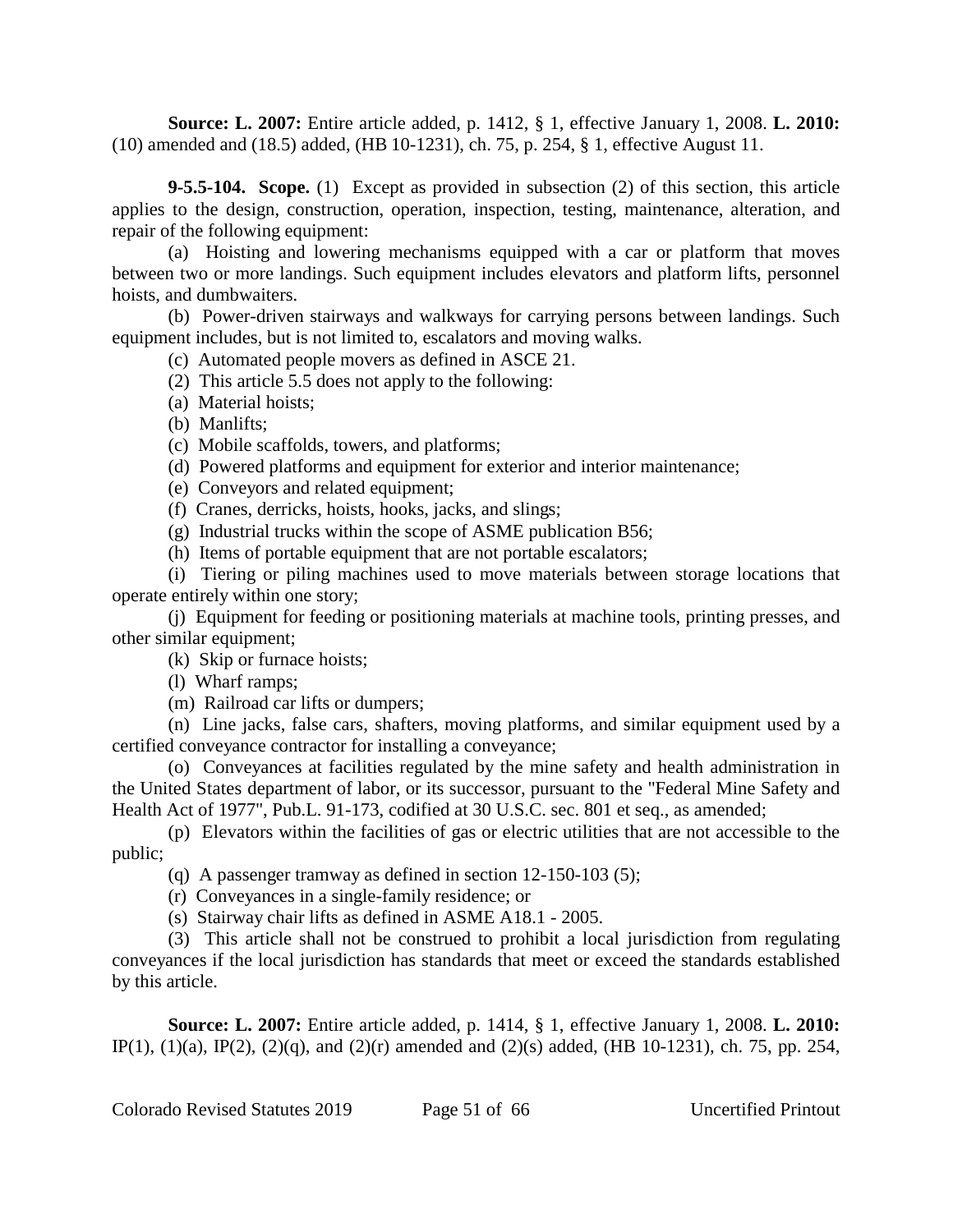255, §§ 2, 3, effective August 11. **L. 2019:** IP(2) and (2)(q) amended, (HB 19-1172), ch. 136, p. 1650, § 28, effective October 1.

**9-5.5-105. Similar or higher standards authorized.** This article shall not be construed to prevent the use of systems, methods, or devices of equivalent or superior quality, strength, fire resistance, code effectiveness, durability, and safety to those required by this article if technical documentation demonstrates such equivalency or superiority.

**Source: L. 2007:** Entire article added, p. 1415, § 1, effective January 1, 2008.

**9-5.5-106. License required.** (1) (a) A person shall not erect, construct, alter, replace, maintain, remove, or dismantle a conveyance within a building or structure unless the person is licensed as a conveyance mechanic and is working under the supervision of a certified conveyance contractor. A person shall not wire a conveyance unless the person is licensed as a conveyance mechanic and is working under the supervision of a certified conveyance contractor. No other license shall be required for work described in this paragraph (a).

(b) A person shall not be required to be a certified conveyance contractor or licensed conveyance mechanic to remove or dismantle conveyances that are destroyed as a result of a complete demolition of a secured building or structure or where the hoistway or wellway is demolished back to the basic support structure and no access that endangers the safety of a person is permitted.

(c) A conveyance helper or apprentice shall not be required to be licensed when working under the supervision of a licensed conveyance mechanic.

(2) A person shall not inspect a conveyance within a building or structure, including but not limited to a private residence, for purposes of the issuance of a certificate of operation unless licensed as a conveyance inspector.

**Source: L. 2007:** Entire article added, p. 1415, § 1, effective January 1, 2008.

**9-5.5-107. License qualifications - contractor - mechanic - inspector.** (1) (a) To be licensed, a person shall apply solely with the administrator. An applicant shall not be licensed as a conveyance mechanic unless the applicant possesses a certificate of completion of a conveyance mechanic program as approved by the administrator.

(b) In lieu of qualifying pursuant to paragraph (a) of this subsection (1), an applicant shall qualify if the applicant holds a valid license from another state having standards that, at a minimum, are substantially similar to those imposed by this article as determined by the administrator.

(c) In lieu of qualifying pursuant to paragraph (a) of this subsection (1), an applicant shall qualify if the applicant:

(I) Has passed an examination, as determined by the administrator, on the codes and standards that apply to conveyances; and

(II) Furnishes to the administrator acceptable evidence that the applicant worked as a conveyance mechanic for at least three years without direct supervision.

(d) Repealed.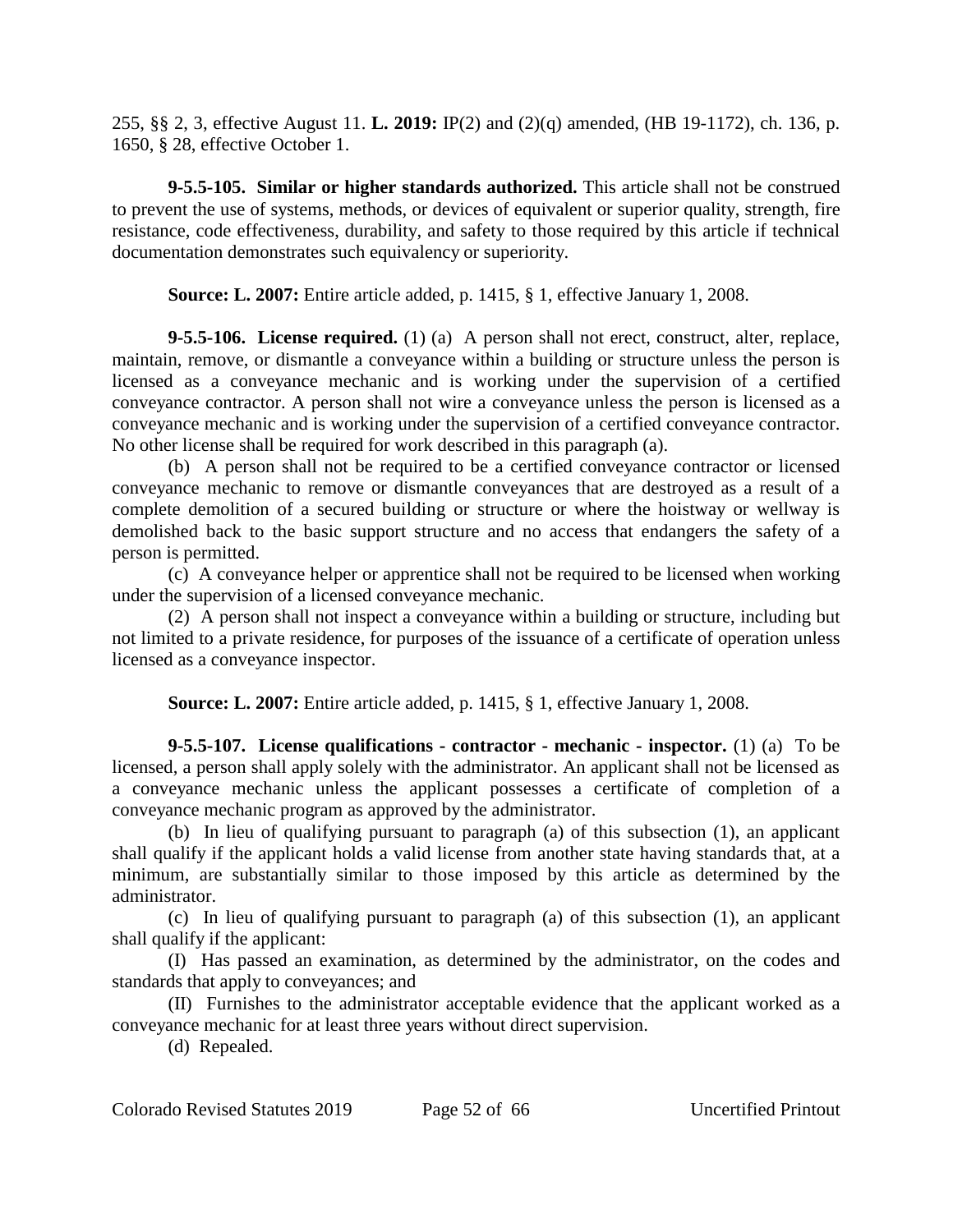(2) (a) An applicant shall not be licensed as a conveyance inspector unless the applicant is certified to inspect conveyances by a nationally recognized conveyance association.

(b) Repealed.

(c) In lieu of qualifying pursuant to paragraph (a) of this subsection (2), an applicant appointed or designated as a conveyance inspector shall qualify if the applicant is eligible to, and intends to, become nationally certified within one year. A license issued pursuant to this section shall expire upon the termination of employment with the local jurisdiction or after one year from the date of licensure, whichever occurs first. A license issued pursuant to this paragraph (c) shall not be eligible for renewal unless the applicant has obtained national certification.

(3) (a) A person who is not qualified to be a conveyance contractor shall not be certified as a conveyance contractor.

(b) To qualify to be a certified conveyance contractor, an applicant shall demonstrate the following qualifications:

(I) The applicant shall employ at least one licensed conveyance mechanic; and

(II) The applicant shall comply with the insurance requirements in section 9-5.5-115.

(c) Repealed.

**Source: L. 2007:** Entire article added, p. 1416, § 1, effective January 1, 2008. **L. 2008:** (2)(c) added, p. 1996, § 1, effective July 1. **L. 2010:** (3)(c) repealed, (HB 10-1231), ch. 75, p. 255, § 4, effective August 11.

**Editor's note:** (1) Subsection (1)(d)(II) provided for the repeal of subsection (1)(d), effective July 1, 2008. (See L. 2007, p. 1416.)

(2) Subsection  $(2)(b)(II)$  provided for the repeal of subsection  $(2)(b)$ , effective July 1, 2011. (See L. 2007, p. 1416.)

**9-5.5-108. License - rules - issuance - renewal - fee.** (1) (a) Upon the administrator's approval of an application, the administrator shall license the conveyance contractor, conveyance mechanic, or conveyance inspector.

(b) The administrator shall promulgate rules requiring a conveyance mechanic to obtain at least eight hours of continuing education every two years.

(2) (a) When an emergency exists in this state due to a disaster, act of God, or work stoppage and the number of certified conveyance mechanics in the state is insufficient to deal with the emergency, a certified conveyance contractor may respond as necessary to assure the safety of the public. A person who, in the judgment of a certified conveyance contractor, has an acceptable combination of documented experience and education to perform conveyance work without direct supervision shall seek an emergency conveyance mechanic certification from the administrator within five business days after commencing work for which certification as a conveyance mechanic is required.

(b) The administrator shall issue emergency conveyance mechanic certifications pursuant to paragraph (a) of this subsection (2). The certified conveyance contractor recommending a person for an emergency conveyance mechanic certification shall furnish such proof of the person's competency as the administrator may require.

(c) Each emergency conveyance mechanic certification shall be, and shall state that it is, valid for sixty days after the date of issuance and for such particular conveyances or

Colorado Revised Statutes 2019 Page 53 of 66 Uncertified Printout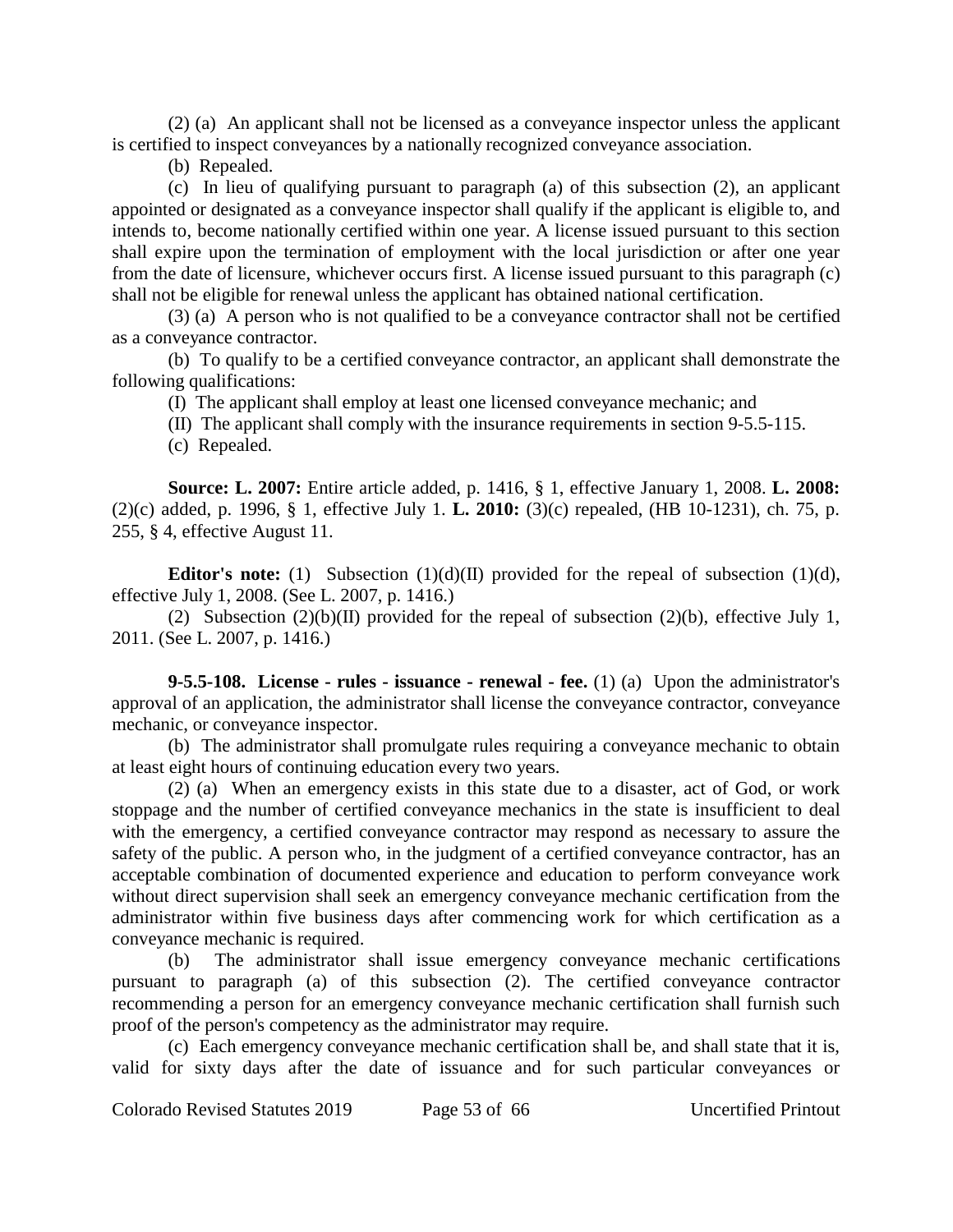geographical areas as the administrator may designate. Such certification shall entitle the holder to the rights of a certified conveyance mechanic. The administrator shall renew an emergency conveyance mechanic certification during the existence of an emergency. No fee shall be charged for the issuance or renewal of an emergency conveyance mechanic certification.

(3) (a) A certified conveyance contractor shall notify the administrator when there are no certified conveyance mechanics available to perform conveyance work. The certified conveyance contractor may request that the administrator issue a temporary conveyance mechanic certification to a person who, in the judgment of the certified conveyance contractor, has an acceptable combination of documented experience and education to perform conveyance work without direct supervision. Any such person shall immediately seek a temporary conveyance mechanic certification from the administrator and shall pay such fee as the administrator shall determine.

(b) Each such certification shall be, and shall state that it is, valid for thirty days after the date of issuance and while employed by the certified conveyance contractor who certified the individual as qualified. The certification shall be renewable as long as there is a shortage of licensed conveyance mechanics.

(4) Except for certified inspectors who qualified during the immediately preceding twelve months, the administrator shall not renew a certification issued under this section unless the person meets the qualifications for certification under section 9-5.5-107.

(5) The administrator shall establish and collect annual fees for licenses issued pursuant to this section. The fees shall be in an amount to offset the direct and indirect costs of administering this article.

**Source: L. 2007:** Entire article added, p. 1417, § 1, effective January 1, 2008.

**9-5.5-109. License discipline.** (1) A certification issued pursuant to this article may be suspended or revoked upon a finding by the administrator of any of the following:

(a) A false statement in the application concerning a material matter;

(b) Fraud, misrepresentation, or bribery in applying for certification;

(c) Failure to notify the owner or lessee of a conveyance and the administrator or approved local jurisdiction, if any, of a condition not in compliance with this article; or

(d) A violation of any provision of this article or of any rule adopted pursuant to this article.

(2) The suspension or revocation of a license shall be made as a result of a notice of violation in accordance with section 8-20-104, C.R.S.

(3) The administrator shall not issue a license to a person whose license has been revoked within the last two years.

**Source: L. 2007:** Entire article added, p. 1418, § 1, effective January 1, 2008. **L. 2010:** (1)(c) amended, (HB 10-1231), ch. 75, p. 255, § 5, effective August 11.

**9-5.5-110. Accident reports.** The owner shall report to the administrator or an approved local jurisdiction, within twenty-four hours, any accident that results in serious injury to an individual.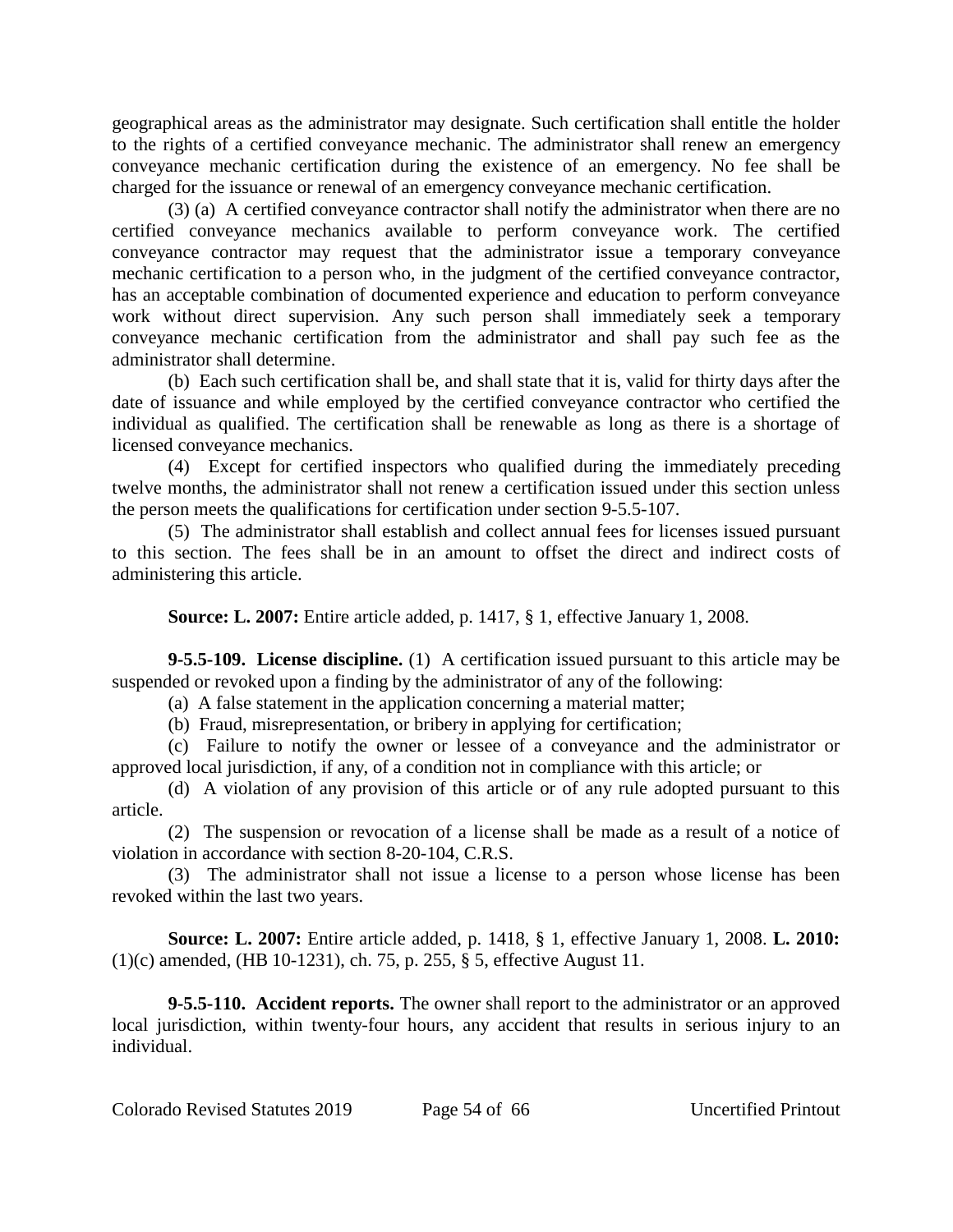**Source: L. 2007:** Entire article added, p. 1419, § 1, effective January 1, 2008.

**9-5.5-111. Registration of existing conveyances - fund.** (1) On or before August 1, 2008, the owner or lessee of every existing conveyance shall register the conveyance with the administrator. The registration shall include the type, rated load and speed, name of manufacturer, location, intended purpose for use, and such additional information as the administrator may require. Conveyances constructed or completed after July 1, 2008, shall be registered before they are placed in service.

(2) (a) The administrator shall set annual fees on conveyances for which the administrator has issued the current certificate of operation in an amount necessary to offset the costs of registration and of the administration of this article in accordance with section 24-4-104, C.R.S.

(b) Fees collected pursuant to this article shall be transmitted to the state treasurer, who shall credit the same to the conveyance safety fund, referred to in this article as the "fund", which is hereby created in the state treasury. Moneys in the fund shall be subject to annual appropriation by the general assembly and shall be used to implement this article. The moneys in the fund and interest earned on the moneys in the fund shall not revert to the general fund or be transferred to any other fund.

**Source: L. 2007:** Entire article added, p. 1419, § 1, effective January 1, 2008. **L. 2015:** (2)(b) amended, (HB 15-1261), ch. 322, p. 1313, § 4, effective June 5.

**9-5.5-112. Compliance - rules.** (1) The administrator shall promulgate rules for the construction, alteration, repair, service, and maintenance of conveyances. Except as provided in subsection (3) of this section, such rules shall conform to the following standards:

- (a) ASCE 21;
- (b) ASME A17.1;
- (c) ASME A17.3; and
- (d) ASME A18.1.

(2) (a) The administrator shall determine whether a local jurisdiction's standards are equal to or greater than those of this article. If so, then the administrator shall enter into a memorandum of agreement with the local jurisdiction that approves the jurisdiction's authority to regulate conveyances.

(b) The administrator may establish a schedule for a local jurisdiction to adopt updated standards, equaling or exceeding the standards imposed under subsection (1) of this section, which shall be adopted within a reasonable amount of time as needed for a local jurisdiction to update its standards.

(3) (a) (I) Except as provided in subparagraph (II) of this paragraph (a), the administrator shall promulgate rules exempting a conveyance installed before July 1, 2008, from compliance with ASME A17.3 until approval is required by section 9-5.5-113 for substantial alteration or remodeling of the conveyance.

(II) The administrator shall, in cooperation with local jurisdictions, promulgate rules that authorize the administrator or a local jurisdiction to require an elevator to comply with any portion of ASME A17.3 necessary to protect against a material risk to the public safety.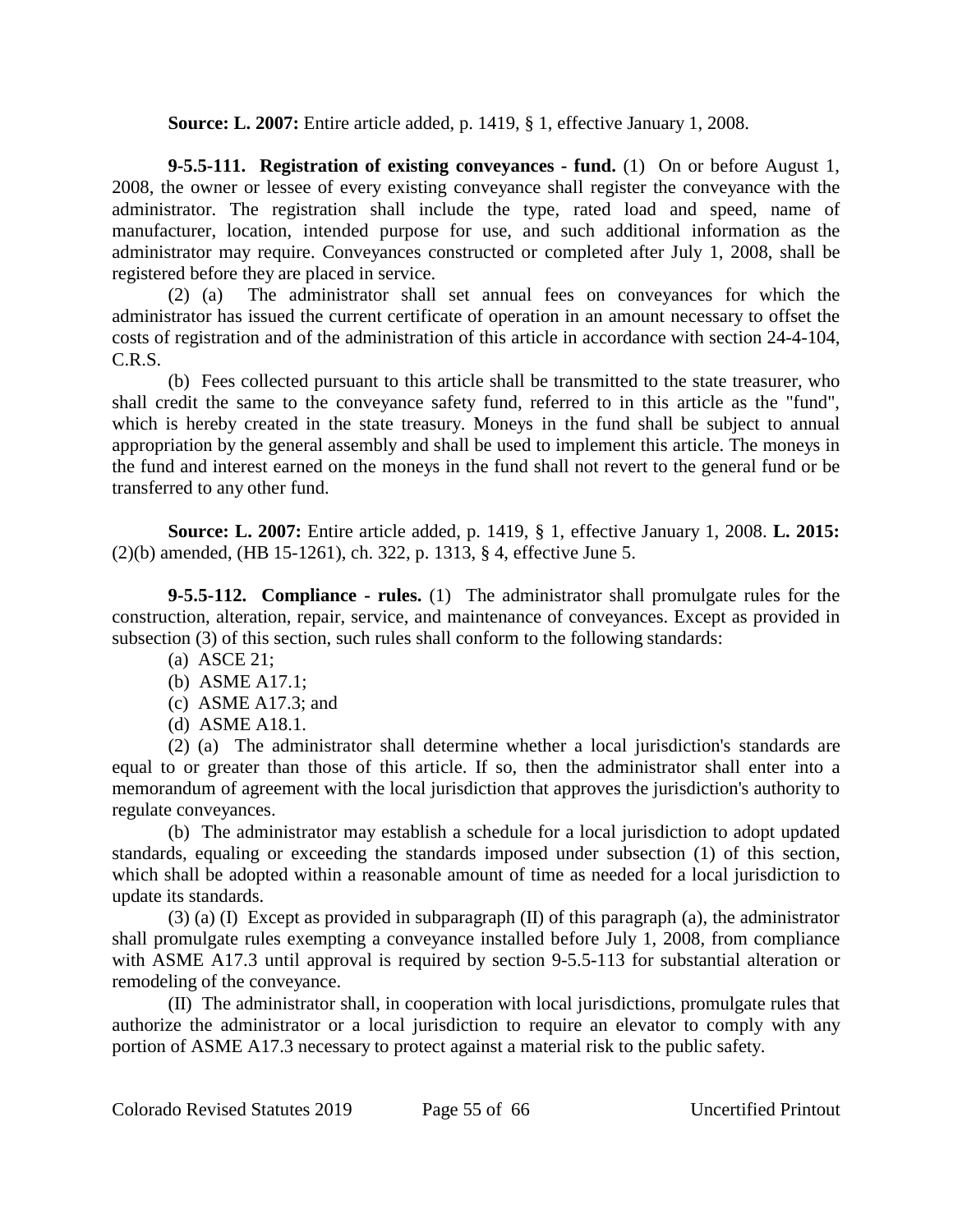(b) In promulgating the rules required by subsection (1) of this section, the administrator may adopt changes to the standards listed in subsection (1) of this section that the administrator deems to be in the public interest, including, without limitation, adopting modifications to, changing the applicability of, exempting conveyances from, changing inspector witnessing requirements of, and defining events that trigger the applicability of all or a portion of the standards.

**Source: L. 2007:** Entire article added, p. 1419, § 1, effective January 1, 2008. **L. 2008:** Entire section amended, p. 1996, § 2, effective July 1.

**9-5.5-113. Conveyance - installation and repair - notice of construction and initial inspection.** (1) The owner or lessee of a conveyance shall not erect, construct, install, or alter a conveyance within a building or structure unless it conforms to the rules adopted by the administrator under this article and the work is performed by a certified conveyance contractor.

(2) The owner or lessee of a conveyance shall not erect, construct, or install a conveyance within a building or structure unless a notice, including the construction plans, has been sent to the administrator or approved local jurisdiction at least thirty days prior to construction and the administrator or approved local jurisdiction has approved the construction.

(3) The owner or lessee of the property where a new or altered conveyance is located shall not operate or permit it to be operated unless:

(a) The conveyance has passed an initial inspection conducted by the administrator, approved local jurisdiction, or third-party inspector;

(b) The person conducting the inspection determines that the conveyance is safe and complies with the rules adopted by the administrator or approved local jurisdiction; and

(c) The administrator or approved local jurisdiction has issued a certificate of operation for the conveyance.

**Source: L. 2007:** Entire article added, p. 1419, § 1, effective January 1, 2008. **L. 2010:** Entire section amended, (HB 10-1231), ch. 75, p. 255, § 6, effective August 11.

**9-5.5-114. Periodic inspections and registrations - rules.** (1) (a) The administrator shall promulgate rules requiring the owner or lessee of a conveyance to periodically certify that the administrator, an approved local jurisdiction, or a licensed third-party conveyance inspector has determined that the conveyance is safe and complies with the rules adopted by the administrator or approved local jurisdiction. Upon such certification, the administrator or approved local jurisdiction shall issue a certificate of operation for the conveyance.

(b) and (c) (Deleted by amendment, L. 2010, (HB 10-1231), ch. 75, p. 256, § 7, effective August 11, 2010.)

(2) Upon request, the administrator shall provide notice to the owner of a private residence where a conveyance is located with relevant information about conveyance safety requirements. The penalty provisions of this article shall not apply to private residence owners.

(3) The administrator shall promulgate rules requiring the owner of the conveyance to have it periodically inspected by a third-party conveyance inspector and the periodic expiration of certificates of operation.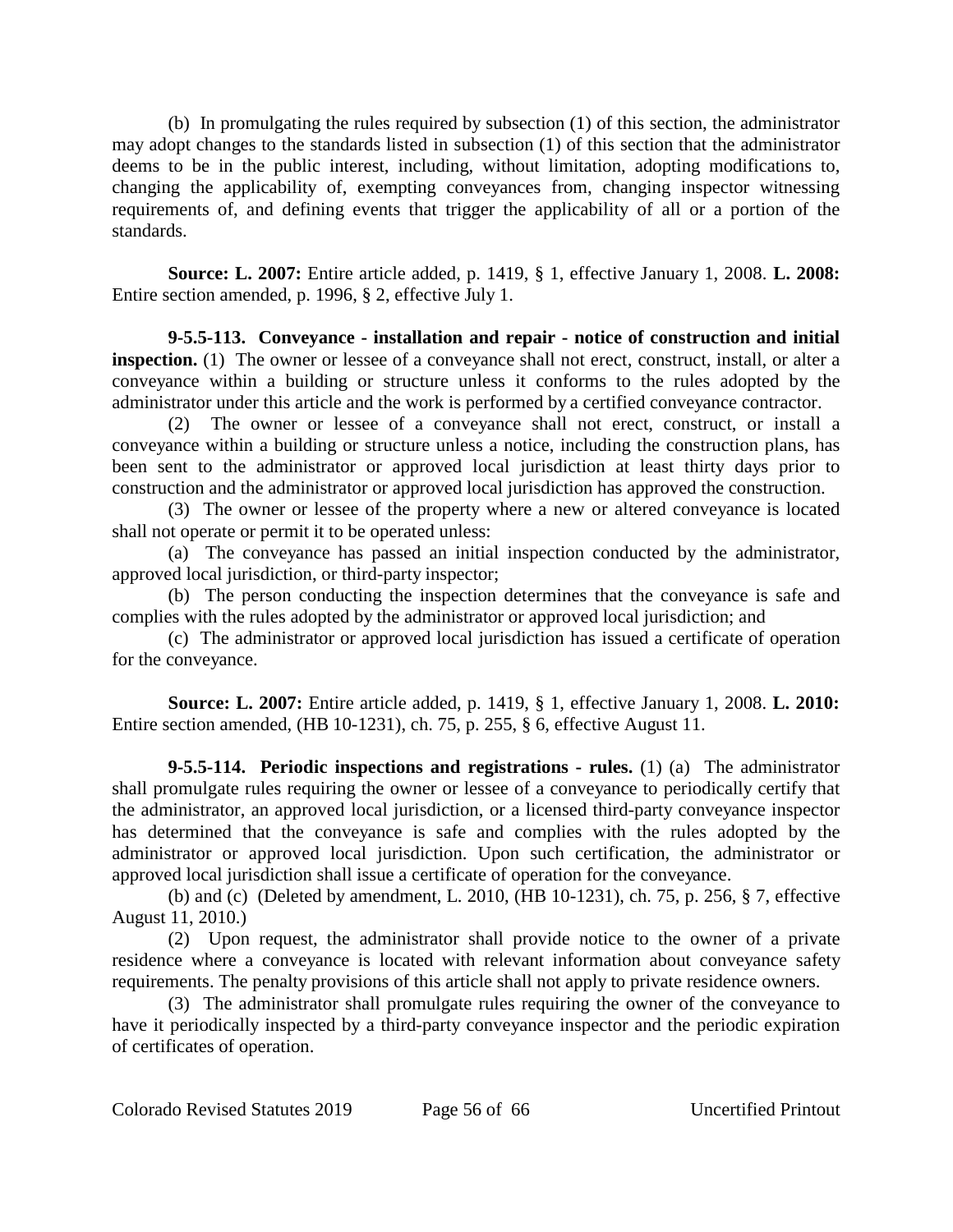(4) The administrator shall promulgate rules allowing the continued operation of a private residence conveyance that was installed prior to January 1, 2008, in a building that is not a single-family residence.

(5) The owner or lessee of a conveyance shall not permit the conveyance to be operated unless the owner or lessee obtains a certificate of operation from the administrator or approved local jurisdiction.

(6) The owner or lessee shall pay a fee in an amount determined by the administrator for a certificate of operation issued by the administrator. The administrator shall set the fee in accordance with section 24-4-103, C.R.S., to approximate the actual cost of issuing a certificate of operation.

**Source: L. 2007:** Entire article added, p. 1420, § 1, effective January 1, 2008. **L. 2010:** (1) amended and (4), (5), and (6) added, (HB 10-1231), ch. 75, p. 256, § 7, effective August 11. **L. 2013:** (6) amended, (HB 13-1300), ch. 316, p. 1664, § 11, effective August 7.

**9-5.5-115. Insurance.** (1) Each conveyance contractor shall submit to the administrator an insurance policy, certificate of insurance, or certified copy of either issued by an insurance company authorized to do business in Colorado. Such policy shall provide general liability coverage of at least one million dollars for injury or death in each occurrence and coverage for at least five hundred thousand dollars for property damage in each occurrence. In addition, a conveyance contractor shall submit evidence of the insurance coverage mandated by the "Workers' Compensation Act of Colorado", articles 40 to 47 of title 8, C.R.S.

(2) Certified conveyance inspectors shall submit to the administrator an insurance policy, certificate of insurance, or certified copy of either issued by an insurance company authorized to do business in Colorado. Such policy shall provide general liability coverage of at least one million dollars for injury or death in each occurrence and coverage for at least five hundred thousand dollars for property damage in each occurrence.

(3) The administrator shall not certify a conveyance contractor or conveyance inspector unless the applicant has delivered the policy, certified copy, or certificate of insurance required by this section in a form approved by the administrator. A certified conveyance contractor or conveyance inspector shall notify the administrator at least ten days before a material alteration, amendment, or cancellation of a policy is made.

(4) This section shall not apply to a local jurisdiction or the employee of a local jurisdiction in the performance of the employee's official duties.

**Source: L. 2007:** Entire article added, p. 1420, § 1, effective January 1, 2008. **L. 2008:** (1) and (2) amended and (4) added, p. 1997, § 3, effective July 1.

**9-5.5-116. Enforcement - rules.** (1) The administrator may adopt rules to administer and enforce this article. The administrator may use certified conveyance inspectors for any investigation of an alleged violation of the rules or this article. The administrator may appoint an advisory board to assist in the formulation of rules authorized by this section.

(2) A person may request an investigation into an alleged violation of the rules or this article, or of a danger posed by any conveyance, by giving notice to the administrator of such violation or danger. Such notice shall be in writing, shall set forth with reasonable particularity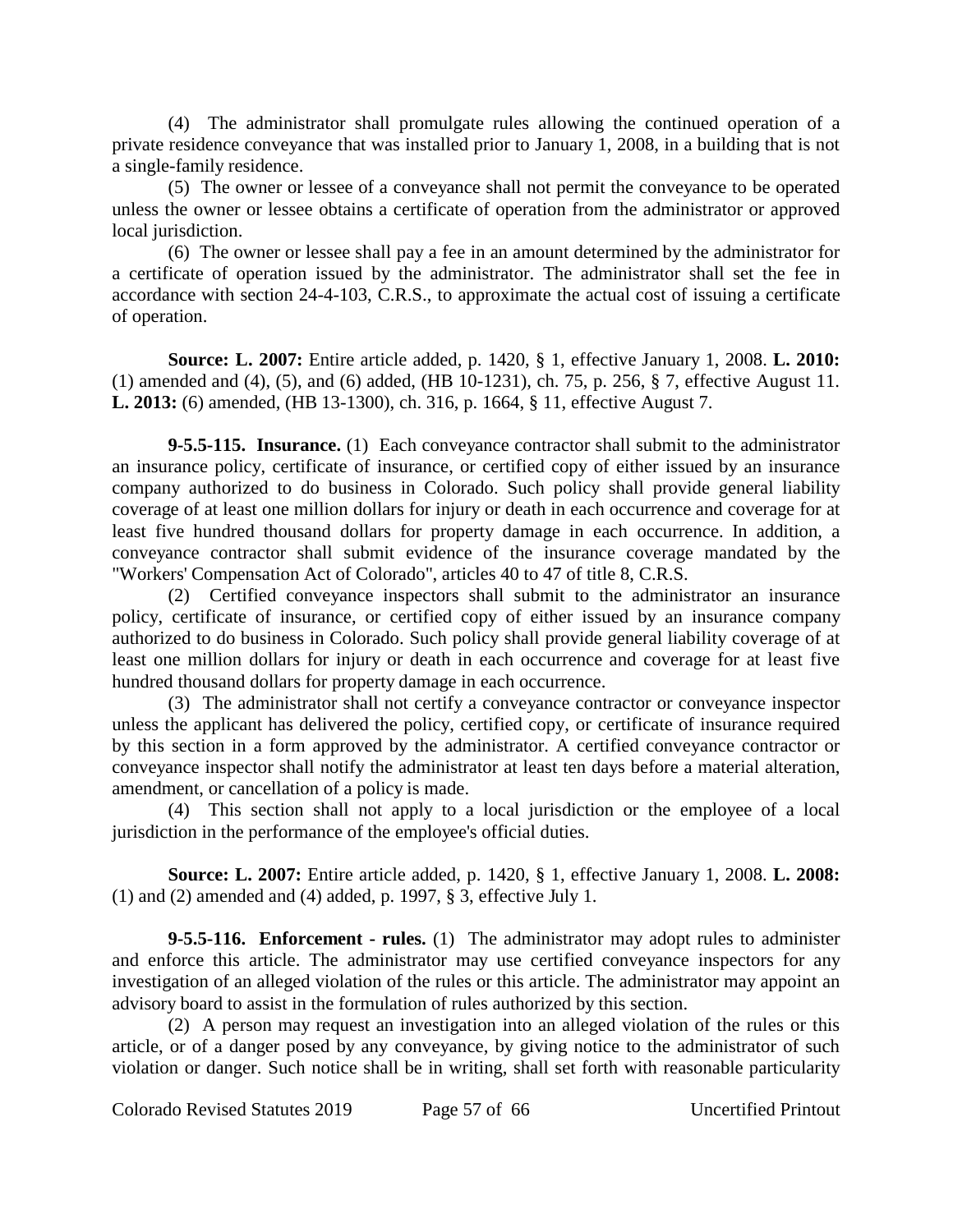the grounds for the notice, and shall be signed by the person making the request. Upon the request of a person signing the notice, such person's name shall not appear on any copy of such notice or any record published, released, or made available.

(3) Upon receipt of such notification, if the administrator determines that there are reasonable grounds to believe that such violation or danger exists, the administrator shall investigate in accordance with this article to determine if such violation or danger exists. If the administrator determines that there are no reasonable grounds to believe that a violation or danger exists, the administrator shall notify the party in writing of such determination.

**Source: L. 2007:** Entire article added, p. 1421, § 1, effective January 1, 2008.

**9-5.5-117. Liability.** This article shall not be construed to relieve or lessen the responsibility or liability of a person owning, operating, controlling, maintaining, erecting, constructing, installing, altering, inspecting, testing, or repairing a conveyance for damages to person or property caused by a defect, nor does the state of Colorado assume any such liability or responsibility by the adoption or enforcement of this article.

**Source: L. 2007:** Entire article added, p. 1421, § 1, effective January 1, 2008.

**9-5.5-118. Criminal penalties.** A person who violates section 9-5.5-106 or 9-5.5-111 commits a class 3 misdemeanor and, upon conviction, shall be punished as provided in section 18-1.3-501, C.R.S.

**Source: L. 2007:** Entire article added, p. 1421, § 1, effective January 1, 2008.

**9-5.5-119. Dangerous conveyance - administrative orders.** (1) (a) If, upon the inspection of a conveyance, the conveyance is found to be in a dangerous condition, an immediate hazard to those riding or using it, or designed or operated in an inherently dangerous manner, the certified conveyance inspector shall notify:

- (I) The owner;
- (II) The approved local jurisdiction; and
- (III) If the conveyance is not within an approved local jurisdiction, the administrator.

(b) Upon being notified pursuant to paragraph (a) of this subsection (1), the administrator or approved local jurisdiction shall order such alterations or additions as may be deemed necessary to eliminate the danger.

(2) (a) In lieu of repairing or altering a dangerous conveyance pursuant to subsection (1) of this section, an owner or a lessee may have the conveyance made dormant. A dormant conveyance shall not be used until it is made safe in compliance with this article. In order to qualify under this subsection (2), the owner or lessee of a dormant conveyance shall:

(I) Remove the fuses and lock the mainline disconnect switch in the "off" position;

(II) Park the car and close and latch the hoistway doors;

(III) Have a certified conveyance inspector place a wire seal on the mainline disconnect switch; and

(IV) Prevent the conveyance from being used.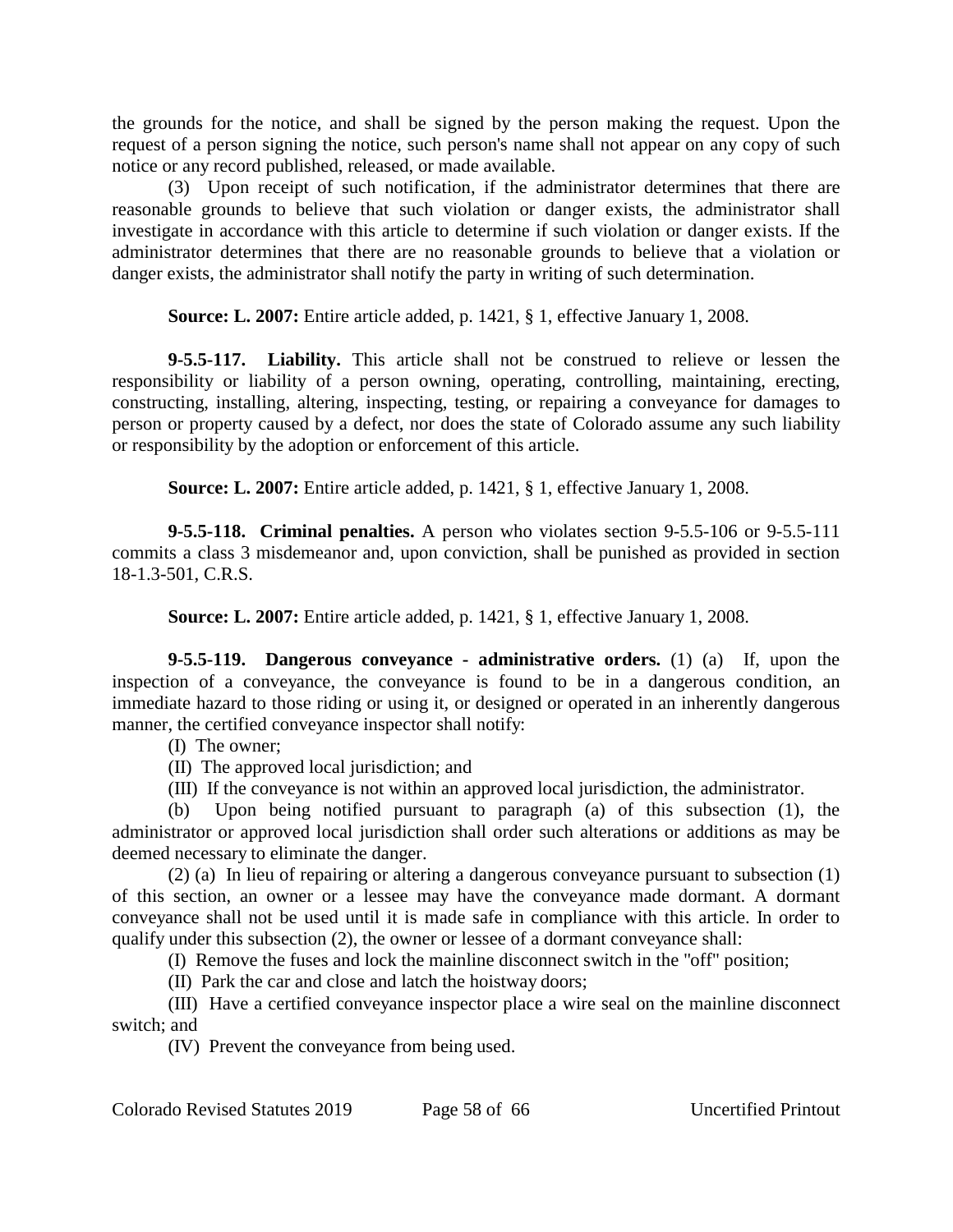(b) A conveyance shall not be made dormant for more than five years. Upon making a conveyance dormant, a certified conveyance inspector shall report the fact to the administrator.

**Source: L. 2007:** Entire article added, p. 1422, § 1, effective January 1, 2008.

**9-5.5-120. Repeal of article.** This article is repealed, effective July 1, 2022. Prior to the repeal, the functions of the administrator are subject to review pursuant to section 24-34-104, C.R.S.

**Source: L. 2007:** Entire article added, p. 1422, § 1, effective January 1, 2008. **L. 2015:** Entire section amended, (HB 15-1353), ch. 318, p. 1298, § 1, effective August 5.

## **EXPLOSIVES**

## **ARTICLE 6**

**Explosives** 

**9-6-101. Explosives on passenger vehicles and trains.** It is unlawful to transport, carry, convey, or deliver to be transported, carried, or conveyed, or to cause to be delivered to be transported, carried, or conveyed any of the substances or articles known as dynamite, nitroglycerine, or glycerine oil, nitroleum or blasting oil, or nitrated oil, or powder mixed with any such oil, or fiber saturated with any such article or substance in any vehicle used or employed in transporting passengers, or in any train of cars used in transporting passengers; except that an ordinary freight train with a caboose or passenger car used as a caboose shall not be construed as a train of cars used in transporting passengers within the meaning of sections 9- 6-101 to 9-6-104.

**Source: L. 1876:** p. 96, § 1. **G.L.** § 1852. **G.S.** § 2788. **R.S. 08:** § 5286. **C.L.** § 5505. **CSA:** C. 64, § 1. **CRS 53:** § 53-1-1. **C.R.S. 1963:** § 53-1-1.

**9-6-102. Packing for shipment.** It is unlawful to ship, send, or forward nitroglycerine, glycerine oil, nitrated oil, nitroleum or blasting oil, or to transport any of the same upon any vehicle of any description, or to deliver the same to be transported, carried, or conveyed unless the same is securely enclosed, deposited, or packed in a metallic vessel surrounded by plaster of paris or other material that is nonexplosive when saturated with such oil or substance, and separate from all other substances, and the outside of the package containing the same is marked or labeled in a conspicuous manner with the words "nitroglycerine - dangerous".

**Source: L. 1876:** p. 97, § 2. **G.L.** § 1853. **L. 1881:** p. 194, § 1. **G.S.** § 2789. **R.S. 08:** § 5287. **C.L.** § 5506. **CSA:** C. 64, § 2. **CRS 53:** § 53-1-2. **C.R.S. 1963:** § 53-1-2.

**9-6-103. Violation - penalty.** Any person who knowingly violates any of the provisions of sections 9-6-101 and 9-6-102 commits a class 6 felony and shall be punished as provided in section 18-1.3-401, C.R.S.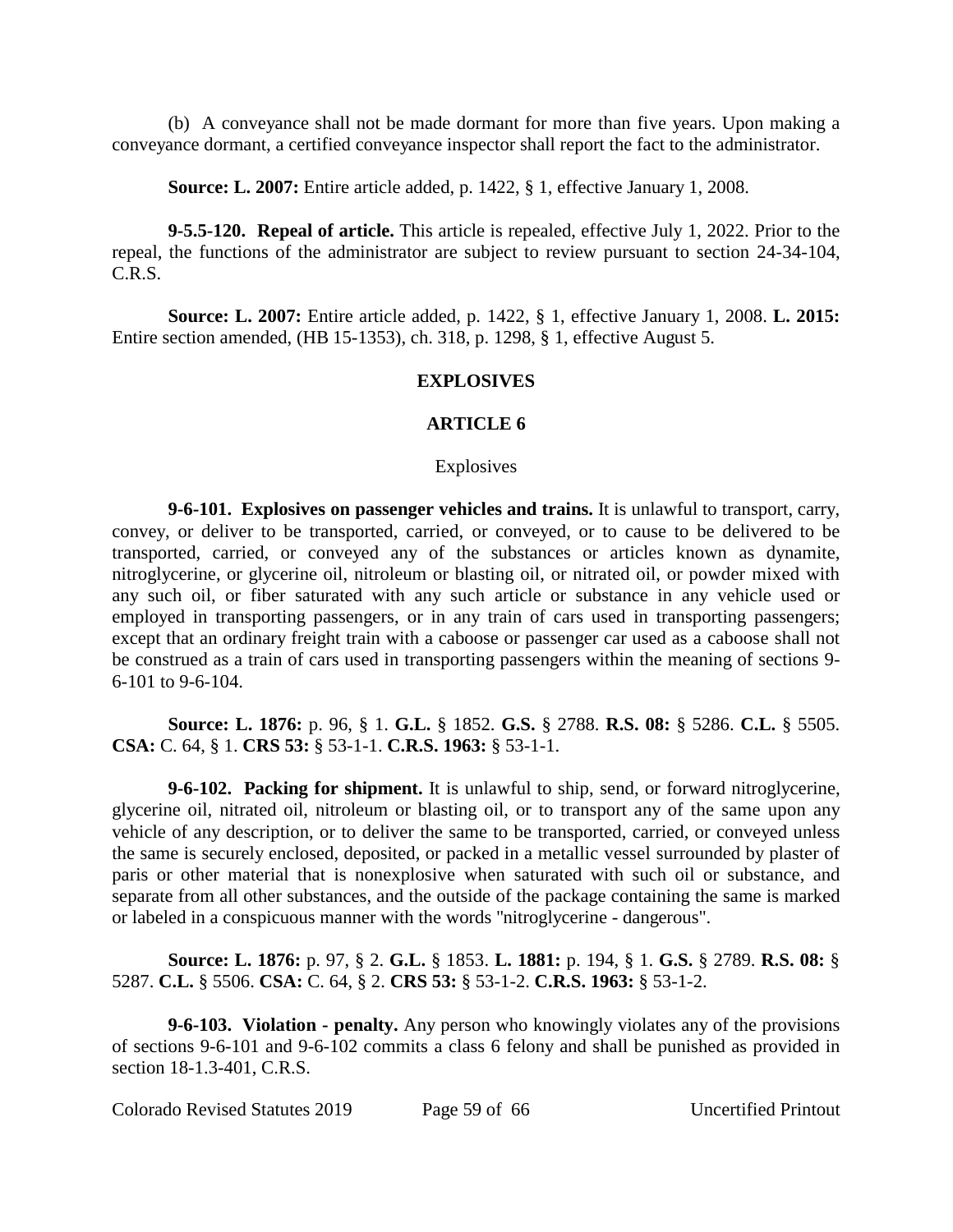**Source: L. 1876:** p. 97, § 3. **G.L.** § 1854. **G.S.** § 2790. **R.S. 08:** § 5288. **C.L.** § 5507. **CSA:** C. 64, § 3. **CRS 53:** § 53-1-3. **C.R.S. 1963:** § 53-1-3. **L. 77:** Entire section amended, p. 870, § 21, effective July 1, 1979. **L. 89:** Entire section amended, p. 821, § 8, effective June 8. **L. 2002:** Entire section amended, p. 1467, § 23, effective October 1.

**Editor's note:** The effective date for amendments made to this section by chapter 216, L. 77, was changed from July 1, 1978, to April 1, 1979, by chapter 1, First Extraordinary Session, L. 78, and was subsequently changed to July 1, 1979, by chapter 157, § 23, L. 79. See People v. McKenna, 199 Colo. 452, 611 P.2d 574 (1980).

**Cross references:** For the legislative declaration contained in the 2002 act amending this section, see section 1 of chapter 318, Session Laws of Colorado 2002.

**9-6-104. Death by negligence.** When the death of any person is caused by the explosion of any of the articles or substances named in section 9-6-101 while the same is being delivered to any carrier or while the same is being transported or is being removed from the vehicle on which it has been transported or conveyed or on which it has been placed for transportation, every person who knowingly and unlawfully placed, or aided, or permitted the placing of such article or substance on such vehicle, or delivered the same, or caused the same to be delivered contrary to the provisions of sections 9-6-101 to 9-6-104, commits a class 4 felony and shall be punished as provided in section 18-1.3-401, C.R.S.

**Source: L. 1876:** p. 97, § 4. **G.L.** § 1855. **G.S.** § 2791. **R.S. 08:** § 5289. **C.L.** § 5508. **CSA:** C. 64, § 4. **CRS 53:** § 53-1-4. **C.R.S. 1963:** § 53-1-4. **L. 77:** Entire section amended, p. 870, § 22, effective July 1, 1979. **L. 2002:** Entire section amended, p. 1467, § 24, effective October 1.

**Editor's note:** The effective date for amendments made to this section by chapter 216, L. 77, was changed from July 1, 1978, to April 1, 1979, by chapter 1, First Extraordinary Session, L. 78, and was subsequently changed to July 1, 1979, by chapter 157, § 23, L. 79. See People v. McKenna, 199 Colo. 452, 611 P.2d 574 (1980).

**Cross references:** For the legislative declaration contained in the 2002 act amending this section, see section 1 of chapter 318, Session Laws of Colorado 2002.

**9-6-105. Marking for sale.** (1) It is unlawful for any person, partnership, or corporation to sell or offer for sale, or take or solicit orders of sale for, or purchase or use, or have on hand or in store for the purpose of sale or use in this state any high explosive that can be detonated by means of a detonator, including without limitation dynamite, detonating cord, cast primers, and cap-sensitive emulsions, slurries, and water gels, or any cartridge or bag containing a blasting agent, or any container used for the packaging of detonators and blasting caps, unless on each container or bag of any such high explosive, blasting agent, detonator, or blasting cap and on each wrapping of the explosive cartridge contained within, there is plainly stamped or printed the name and place of business of the person, partnership, or corporation by which the same was manufactured and a date code or other code identifying the origin of manufacture.

Colorado Revised Statutes 2019 Page 60 of 66 Uncertified Printout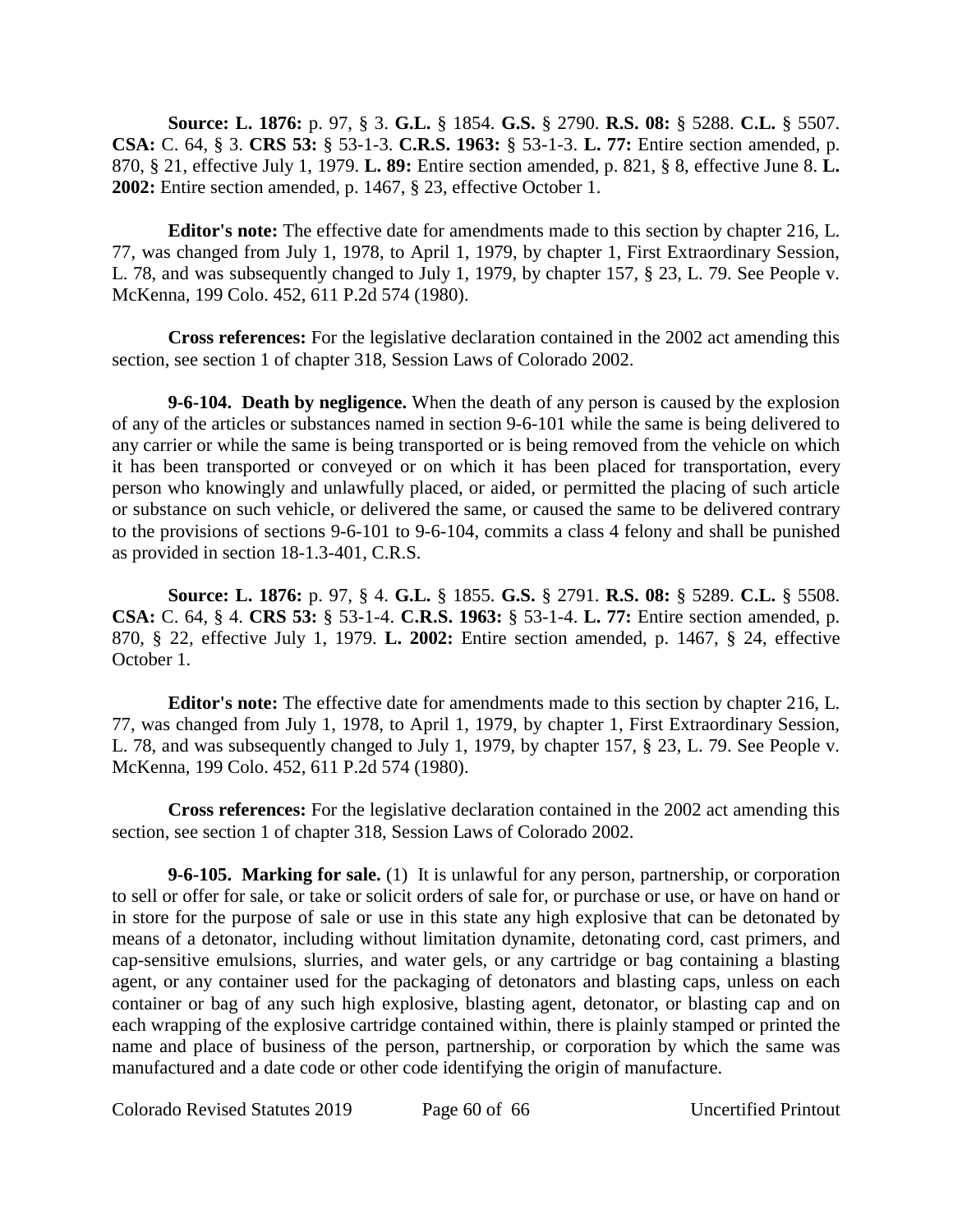(2) It is unlawful to intentionally remove, alter, or obscure the printed or stamped manufacturer's name and date codes or other identifying codes on the containers used to contain any high explosives, blasting agents, detonators, or blasting caps or on any wrappings thereof.

(3) Mixed binary explosives shall not be subject to the provisions of this section.

**Source: L. 1887:** p. 278, § 1. **R.S. 08:** § 5290. **C.L.** § 5509. **CSA:** C. 64, § 5. **CRS 53:** § 53-1-5. **C.R.S. 1963:** § 53-1-5. **L. 2001:** Entire section amended, p. 759, § 1, effective August 8.

**9-6-106. Date of manufacture - wrapping.** (1) It is unlawful for any person, partnership, or corporation to have more than two different dates or identifying codes on any high explosive that can be detonated by means of a detonator, including without limitation dynamite, detonating cord, cast primer, cap-sensitive emulsion, slurries, and water gels, or on any cartridges or bags containing blasting agents, or on any container used for the packaging of detonators or blasting caps.

(2) It is also unlawful for any person, partnership, or corporation to package any explosives in any container or wrapping formerly used by any other person, partnership, or corporation in the packing of high explosives, detonators, blasting caps, or cartridges or bags containing blasting agents.

(3) The name and place of business of the manufacturer and the date codes or other codes identifying the origin of manufacture shall be the same on the packing container as on each of the high explosive cartridges or blasting agent cartridges within such packing container.

**Source: L. 1887:** p. 278, § 2. **R.S. 08:** § 5291. **C.L.** § 5510. **CSA:** C. 64, § 6. **CRS 53:** § 53-1-6. **C.R.S. 1963:** § 53-1-6. **L. 2001:** Entire section amended, p. 760, § 2, effective August 8.

**9-6-107. Violation - penalty.** If any person, partnership, or corporation violates any of the provisions of sections 9-6-105 and 9-6-106, such person, the members of such partnership, or the officers or agents of such corporation are guilty of a misdemeanor and, upon conviction thereof, shall be punished by a fine of not more than five thousand dollars, or by imprisonment in the county jail for not more than one year, or by both such fine and imprisonment.

**Source: L. 1887:** p. 279, § 3. **R.S. 08:** § 5292. **C.L.** § 5511. **CSA:** C. 64, § 7. **CRS 53:** § 53-1-7. **C.R.S. 1963:** § 53-1-7.

**9-6-108. Applicability.** Consumer fireworks and display fireworks, as defined in 27 CFR 555.11 of the United States department of justice, bureau of alcohol, tobacco, firearms, and explosives, or any of its successor agencies, shall not be subject to the provisions of this article.

**Source: L. 2001:** Entire section added, p. 760, § 3, effective August 8. **L. 2007:** Entire section amended, p. 2019, § 8, effective June 1. **L. 2019:** Entire section amended, (SB 19-241), ch. 390, p. 3463, § 4, effective August 2.

# **ARTICLE 7**

Explosives - Regulation and Inspection

Colorado Revised Statutes 2019 Page 61 of 66 Uncertified Printout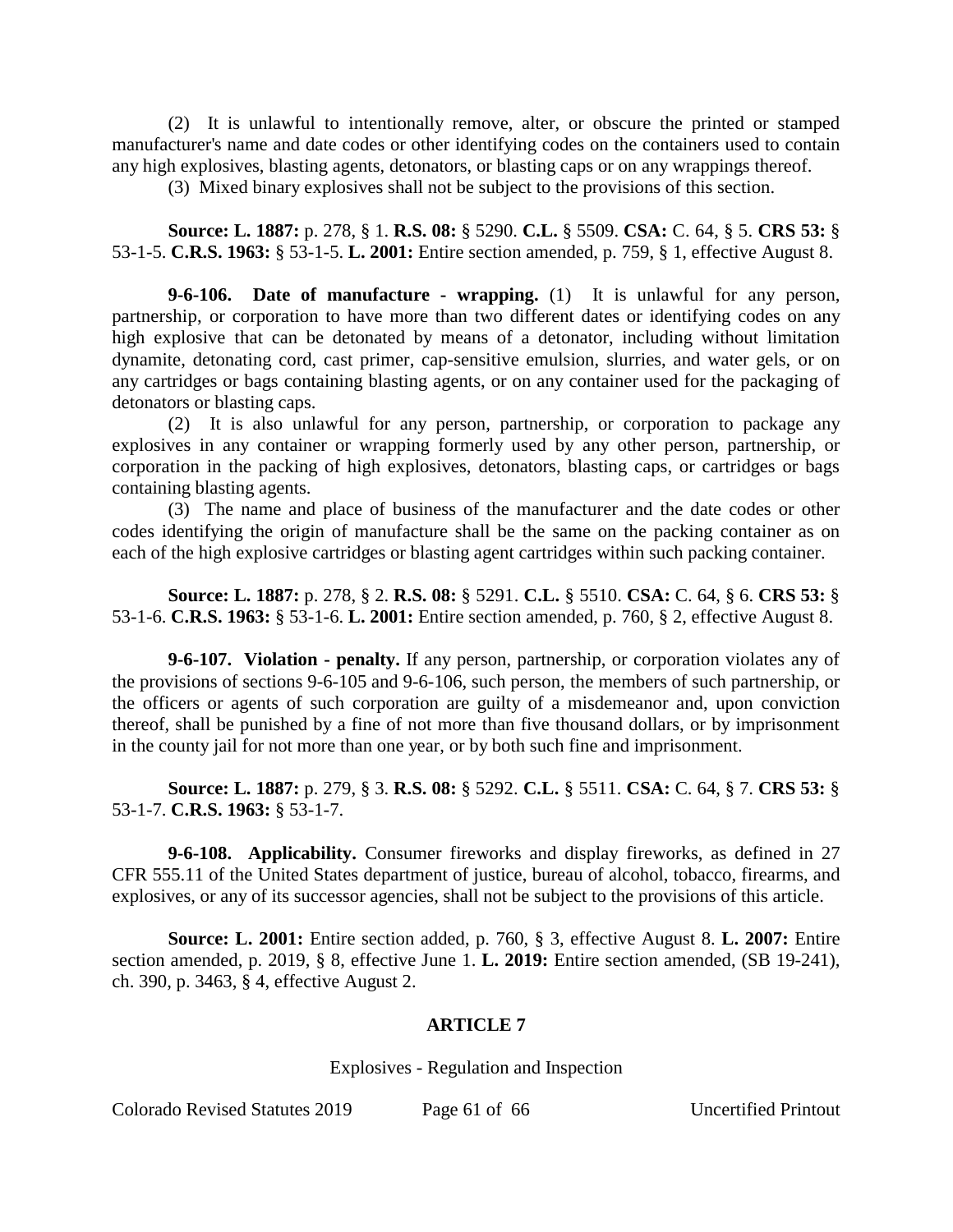**9-7-101. Short title.** This article shall be known and may be cited as the "Explosives Act".

**Source: L. 70:** p. 185, § 1. **C.R.S. 1963:** § 53-7-1.

**9-7-102. Legislative declaration.** The general assembly hereby declares that the purpose of this article 7 is to provide for safety inspections to assure suitable control of the procurement of and access to explosives and, at the same time, to avoid undue limitations upon the manufacture, sale, transport, or legitimate use of explosives. To avoid a duplication of supervision, inspection, and enforcement by various governmental agencies, no person, firm, partnership, or corporation that is subject to regulation under articles 20 to 54 of title 34, C.R.S., or 30 CFR part 56, 57, 75, or 77 shall be subject to this article 7. Fireworks subject to part 20 of article 33.5 of title 24 shall not be subject to regulation under this article 7.

**Source: L. 70:** p. 185, § 1. **C.R.S. 1963:** § 53-7-2. **L. 2006:** Entire section amended, p. 249, § 1, effective March 31. **L. 2017:** Entire section amended, (SB 17-222), ch. 245, p. 1027, § 2, effective August 9.

**9-7-103. Definitions.** As used in this article, unless the context otherwise requires:

(1) Repealed.

(1.5) "Department" means the department of labor and employment.

(2) "Division" means the division of oil and public safety in the department of labor and employment.

(3) "Explosive" or "explosive device" means any material or container containing a chemical compound or mixture that is commonly used or intended for the purpose of producing an explosion and that contains any oxidizing and combustible materials or other ingredients in such proportions, quantities, or packing that an ignition by fire, by friction, by concussion, or by detonation of any part of the compound or mixture may cause such a sudden generation of highly heated gases that the resultant gaseous pressures are capable of producing destructive effects on contiguous objects, but shall not mean the components for handloading rifle, pistol, and shotgun ammunition and/or rifle, pistol, and shotgun ammunition.

(4) "Incendiary device" means any flammable material or container containing a flammable liquid or material whose ignition by fire, friction, concussion, detonation, or other method produces destructive effects primarily through combustion rather than explosion.

(5) "Molotov cocktail" means a breakable container containing an explosive or flammable liquid or other substance, having a wick or similar device capable of being ignited, and may be described as either an explosive or incendiary device. A molotov cocktail is not intended to mean a device commercially manufactured primarily for the purpose of illumination or other such uses.

**Source: L. 70:** p. 185, § 1. **C.R.S. 1963:** § 53-7-3. **L. 86:** (1) repealed, p. 502, § 125, effective July 1. **L. 2001:** (2) amended, p. 1138, § 65, effective June 5. **L. 2004:** (1.5) added, p. 1169, § 3, effective May 27.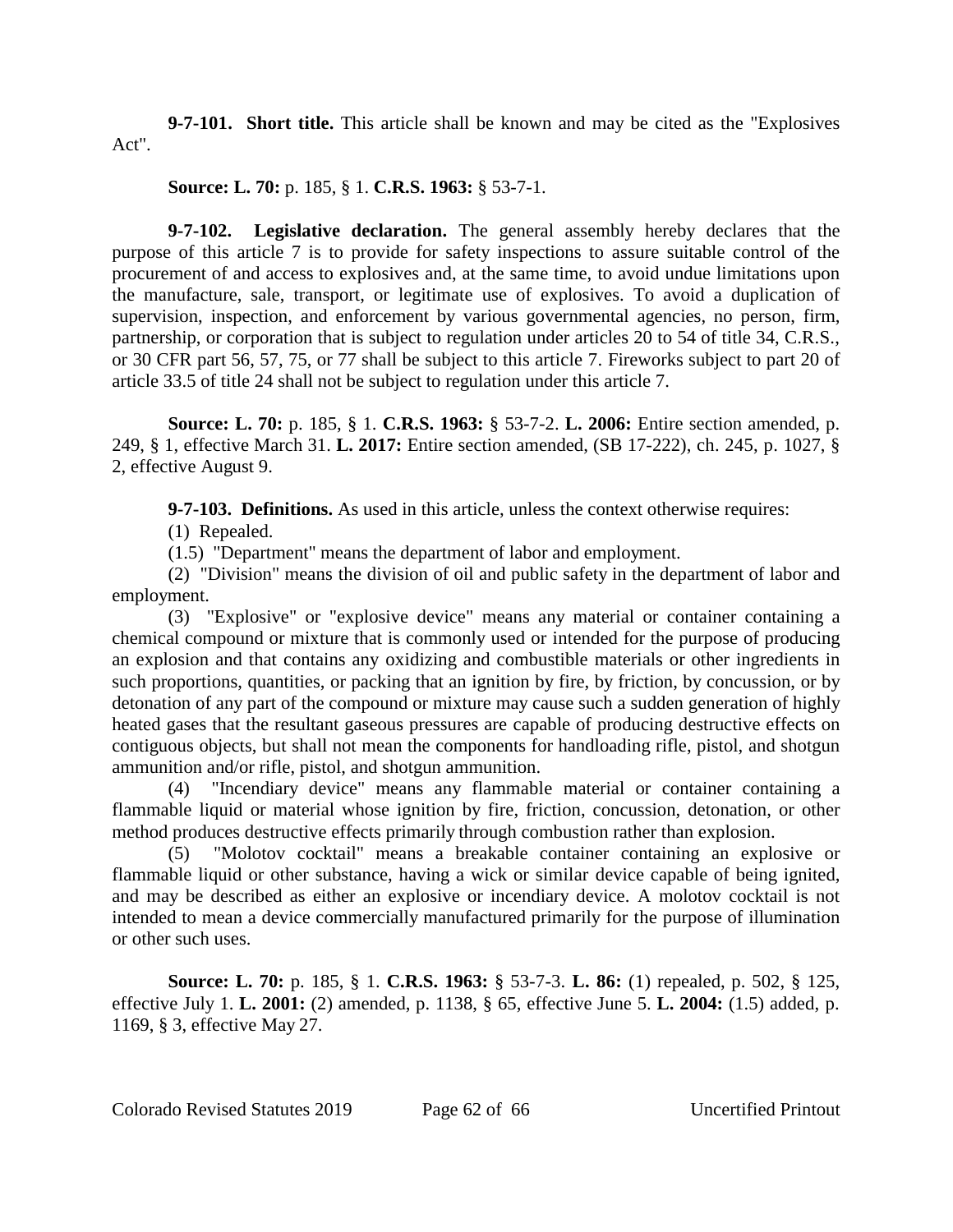**9-7-104. Enforcement.** (1) The division shall enforce this article and for such purposes shall:

(a) Issue permits to applicants found by the division, after inspection and investigation, to be qualified for such permit under this article and the rules of the division;

(b) Deny, suspend, or revoke permits upon a finding of noncompliance or violation of this article or of the applicable rules;

(c) Hold hearings upon the application of any person aggrieved by any order of the division with respect to the denial, suspension, or revocation of any permit;

(d) Inspect, during normal business hours, any building, structure, or premises subject to this article, and, upon the discovery of any violation of this article or the applicable rules, issue such orders as are necessary for the safety of workers and the public, and, in the case of imminent hazard, apply for an injunction in the appropriate district court.

(2) The division may inspect blast sites or request a blast demonstration in a controlled environment pursuant to rules promulgated by the director of the division.

**Source: L. 70:** p. 186, § 1. **C.R.S. 1963:** § 53-7-4. **L. 86:** (1)(a) amended, p. 497, § 110, effective July 1. **L. 2008:** Entire section amended, p. 986, § 4, effective May 21.

**9-7-105. Duties of director of division.** (1) The director of the division shall promulgate rules and regulations to implement the provisions of this article. Such rules and regulations may include requirements not mentioned specifically in this article but which are reasonably necessary for the safety of workers, the public, and the protection of property. The procedure for the promulgation of such rules and regulations shall be in accordance with the provisions of section 24-4-103, C.R.S.

(2) Any person aggrieved by a decision or order of the director of the division may seek judicial review pursuant to the provisions of section 24-4-106, C.R.S.

**Source: L. 70:** p. 186, § 1. **C.R.S. 1963:** § 53-7-5. **L. 86:** Entire section amended, p. 497, § 111, effective July 1.

**9-7-106. Explosives permits.** (1) It is a violation of this article to manufacture, sell, purchase, store, transport, or use explosives without first obtaining from the division a permit.

(2) Permits issued under this article shall not be transferable, and shall be readily available for inspection by representatives of the division and law enforcement officials.

(3) The division may place such restrictions and limitations on permits as it deems necessary.

(4) Nothing in this article shall authorize the issuance of a permit for an explosive or incendiary device commonly known as a molotov cocktail, and no permit may be issued for the manufacture, sale, storage, transportation, or use of such device.

(5) No permit shall be required for the occasional purchase of explosives by a person for normal agricultural purposes, if such person is personally known by the seller of such explosives, and a record is kept of such transaction by the seller, including the specific purpose for which such explosives will be used, the location of the proposed use, the signature of the purchaser, and the certification of the seller as to his personal knowledge of the purchaser. Violation of the record requirement of this section shall cause the seller's permit to be cancelled.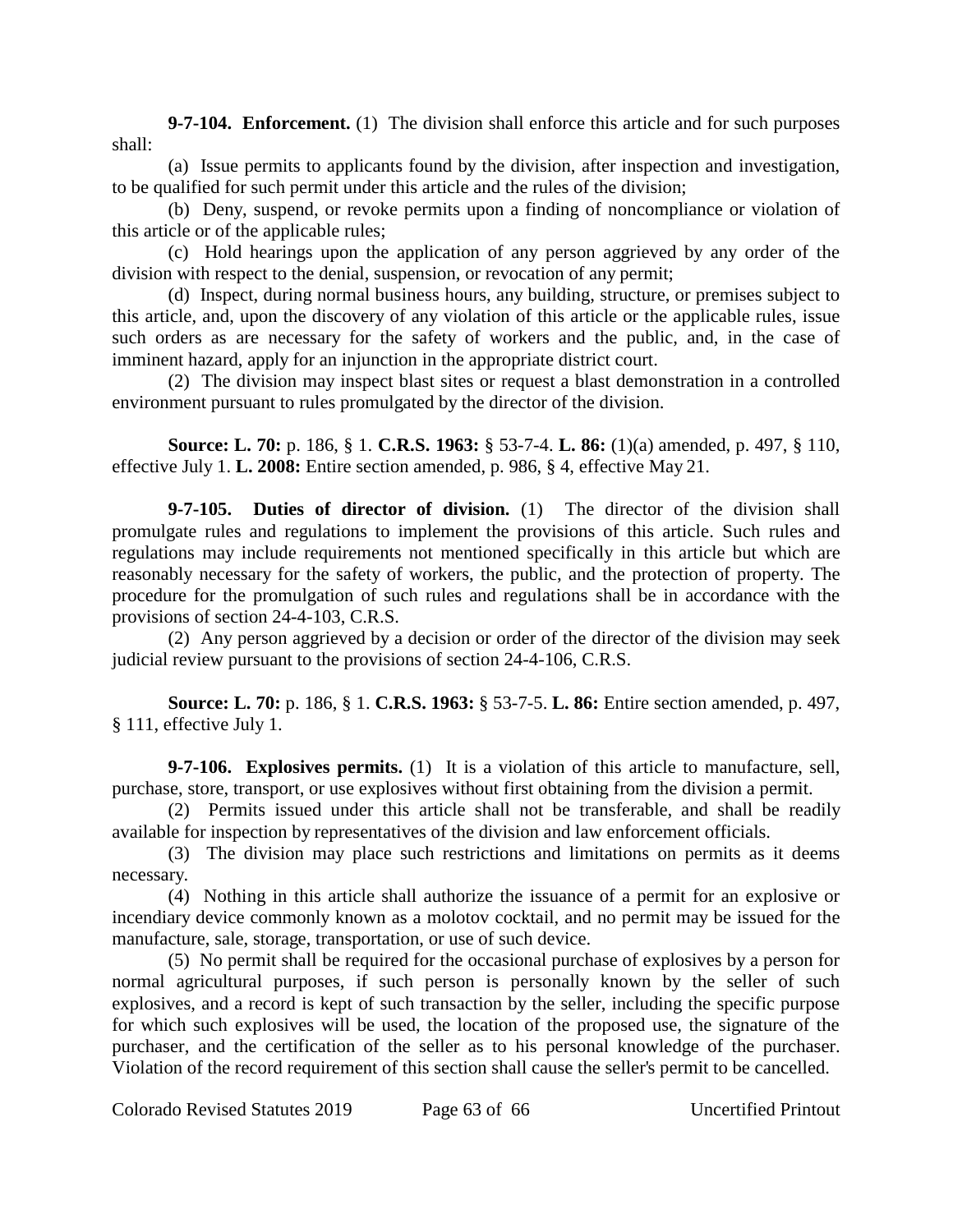(6) No division-issued permit shall be required for a person, firm, partnership, or corporation whose use and storage of explosive materials is for the purpose of underground mining, surface or underground metal mining, or surface or underground coal mining and whose use and storage of explosive materials is regulated by 30 CFR part 56, 57, 75, or 77.

**Source: L. 70:** p. 186, § 1. **C.R.S. 1963:** § 53-7-6. **L. 2004:** (1) amended, p. 1168, § 1, effective May 27. **L. 2006:** (6) added, p. 249, § 2, effective March 31.

**9-7-107. Fees.** An application for initial issuance or renewal of a thirty-six-month permit under this article shall be accompanied by a fee as established by the director of the division; except that the director of the division by rule or as otherwise provided by law may reduce the amount of the fee if necessary pursuant to section 24-75-402 (3), C.R.S., to reduce the uncommitted reserves of the fund to which all or any portion of the fee is credited. After the uncommitted reserves of the fund are sufficiently reduced, the director of the division by rule or as otherwise provided by law may increase the amount of the fee as provided in section 24-75- 402 (4), C.R.S.

**Source: L. 70:** p. 187, § 1. **C.R.S. 1963:** § 53-7-7. **L. 85:** Entire section amended, p. 338, § 3, effective July 1. **L. 96:** Entire section amended, p. 25, § 1, effective July 1. **L. 98:** Entire section amended, p. 1325, § 23, effective June 1. **L. 2000:** Entire section amended, p. 165, § 4, effective March 17. **L. 2008:** Entire section amended, p. 986, § 5, effective May 21.

**9-7-108. Issuance of permit - renewal - criminal history record check.** (1) Permits issued under this article shall be valid for up to thirty-six months after the date of issue unless sooner revoked or suspended. Permits may be issued on a conditional basis, subject to revocation or suspension based on the occurrence or nonoccurrence of an event specified by the division. Permits may be renewed on or before their expiration date upon the payment of the required fee.

(2) Prior to the issuance of a permit pursuant to this article, each applicant for a permit shall submit his or her set of fingerprints to the department. The department shall conduct a criminal history record check of each applicant. If, as a result of such check, the department finds that further investigation is necessary, the department shall forward the fingerprints to the Colorado bureau of investigation for the purpose of conducting a state and national fingerprintbased criminal history record check utilizing the records of the Colorado bureau of investigation and the federal bureau of investigation. The costs associated with the fingerprint-based criminal history record check shall be paid by the applicant to the Colorado bureau of investigation. The department shall consider the information resulting from the criminal history record checks in its determination as to whether the division shall issue a permit to the applicant. Nothing in this section shall preclude the department from making further inquiries into the background of the applicant.

**Source: L. 70:** p. 187, § 1. **C.R.S. 1963:** § 53-7-8. **L. 75:** Entire section R&RE, p. 331, § 1, effective June 13. **L. 85:** Entire section amended, p. 338, § 4, effective July 1. **L. 96:** Entire section amended, p. 25, § 2, effective July 1. **L. 98:** Entire section amended, p. 1325, § 24, effective June 1. **L. 2000:** Entire section amended, p. 165, § 5, effective March 17. **L. 2004:** Entire section amended, p. 1168, § 2, effective May 27.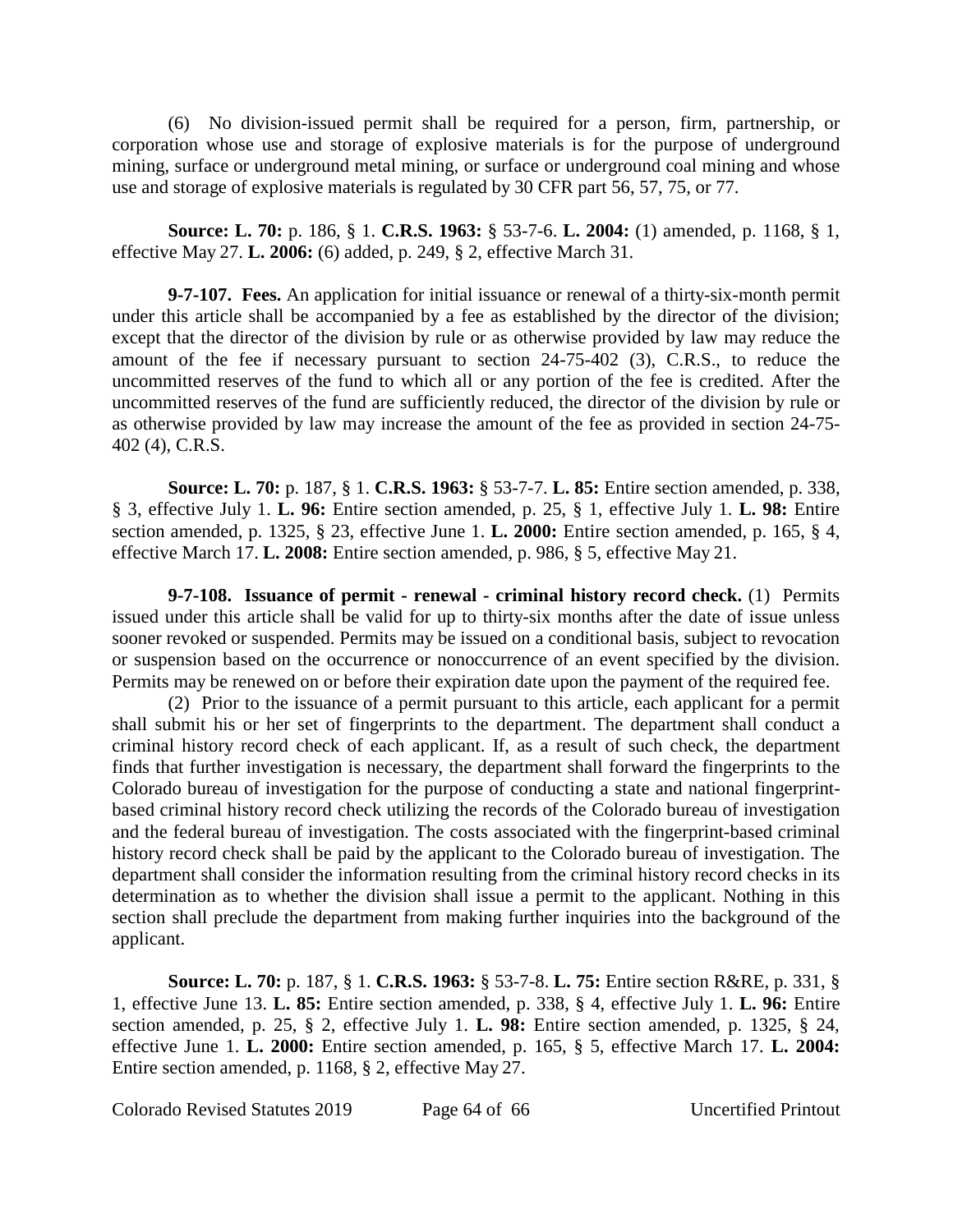## **9-7-108.3. Transition to three-year permits - repeal. (Repealed)**

**Source: L. 2000:** Entire section added, p. 165, § 6, effective March 17.

**Editor's note:** Subsection (2) provided for the repeal of this section, effective July 1, 2002. (See L. 2000, p. 165.)

**9-7-108.5. Disposition of fees.** All fees collected by the division pursuant to this article shall be transmitted to the state treasurer, who shall credit the same to the public safety inspection fund created pursuant to section 8-1-151, C.R.S.

**Source: L. 85:** Entire section added, p. 338, § 5, effective July 1.

**9-7-109. Records.** Every person holding a permit issued under this article shall keep such records as may be required by the division. Records shall be maintained for not less than two years following the year in which the record is made. All such records shall be open to inspection by the division or its representatives during normal business hours.

**Source: L. 70:** p. 187, § 1. **C.R.S. 1963:** § 53-7-9.

**9-7-110. Revocation or suspension of permit.** A violation of this article or the rules and regulations promulgated pursuant thereto, shall constitute grounds for the revocation or suspension of a permit issued under this article.

**Source: L. 70:** p. 187, § 1. **C.R.S. 1963:** § 53-7-10.

**9-7-111. Failure to obtain permit - penalty.** Except as provided in section 9-7-106 (5), any person who manufactures, sells, stores, transports, or uses explosives without first obtaining a permit therefor under the provisions of this article is guilty of a misdemeanor and, upon conviction thereof, shall be punished by a fine of not less than twenty-five dollars nor more than five hundred dollars, or by imprisonment in the county jail for not more than one year, or by both such fine and imprisonment.

**Source: L. 70:** p. 187, § 1. **C.R.S. 1963:** § 53-7-11. **L. 81:** Entire section amended, p. 2023, § 5, effective July 14.

**9-7-112. Unlawful use of explosives or incendiaries - penalty. (Repealed)**

**Source: L. 70:** p. 187, § 1. **C.R.S. 1963:** § 53-7-12. **L. 74:** Entire section repealed, p. 256, § 2, effective March 21.

**9-7-113. Use of flammable gases in home marijuana cultivation - prohibited.** A local government may ban the use of a compressed, flammable gas as a solvent in the extraction of THC or other cannabinoids in a residential setting.